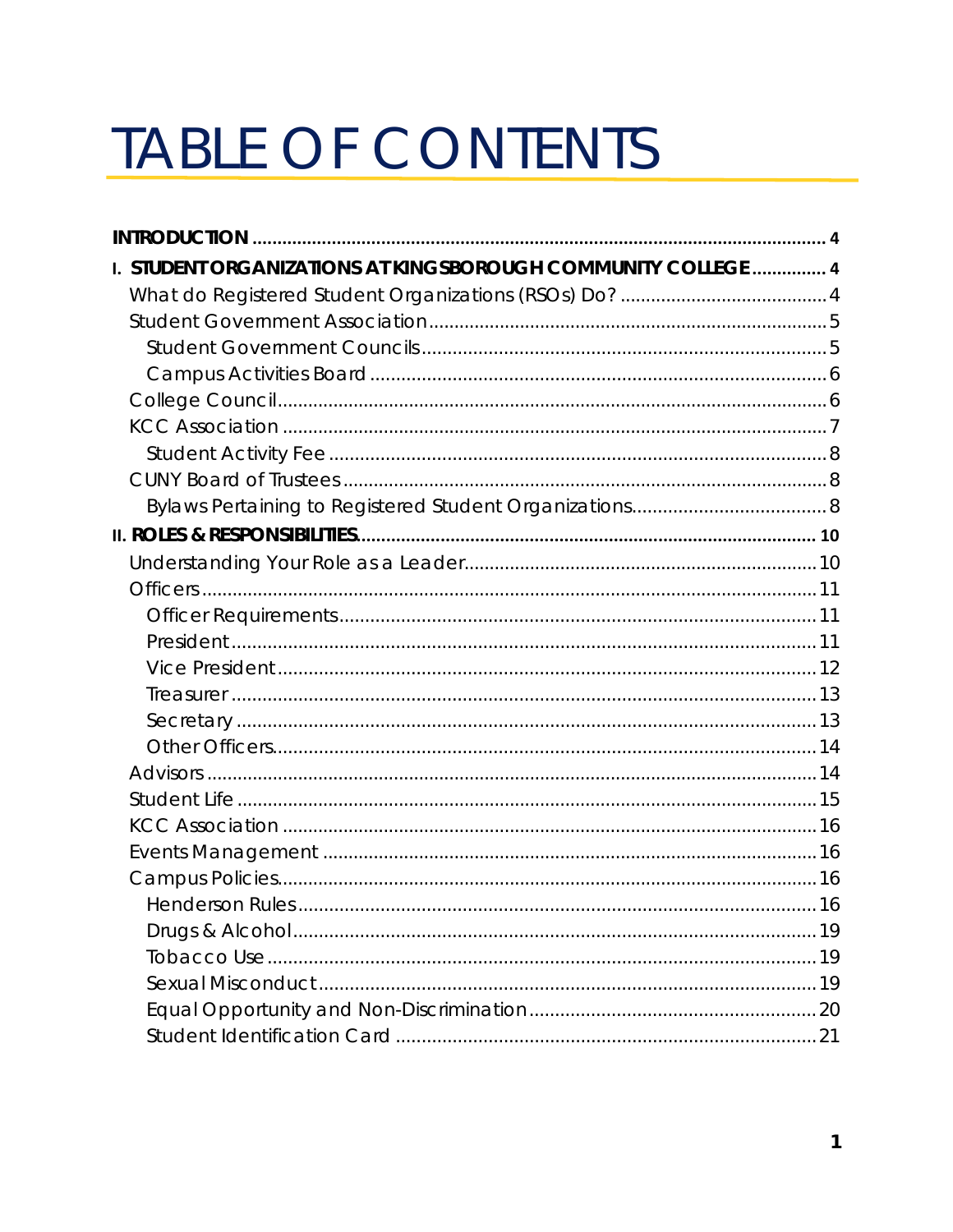| Request for Additional Funding from Student Organization51 |  |
|------------------------------------------------------------|--|
| Request for Additional Funding from the KCC Association51  |  |
|                                                            |  |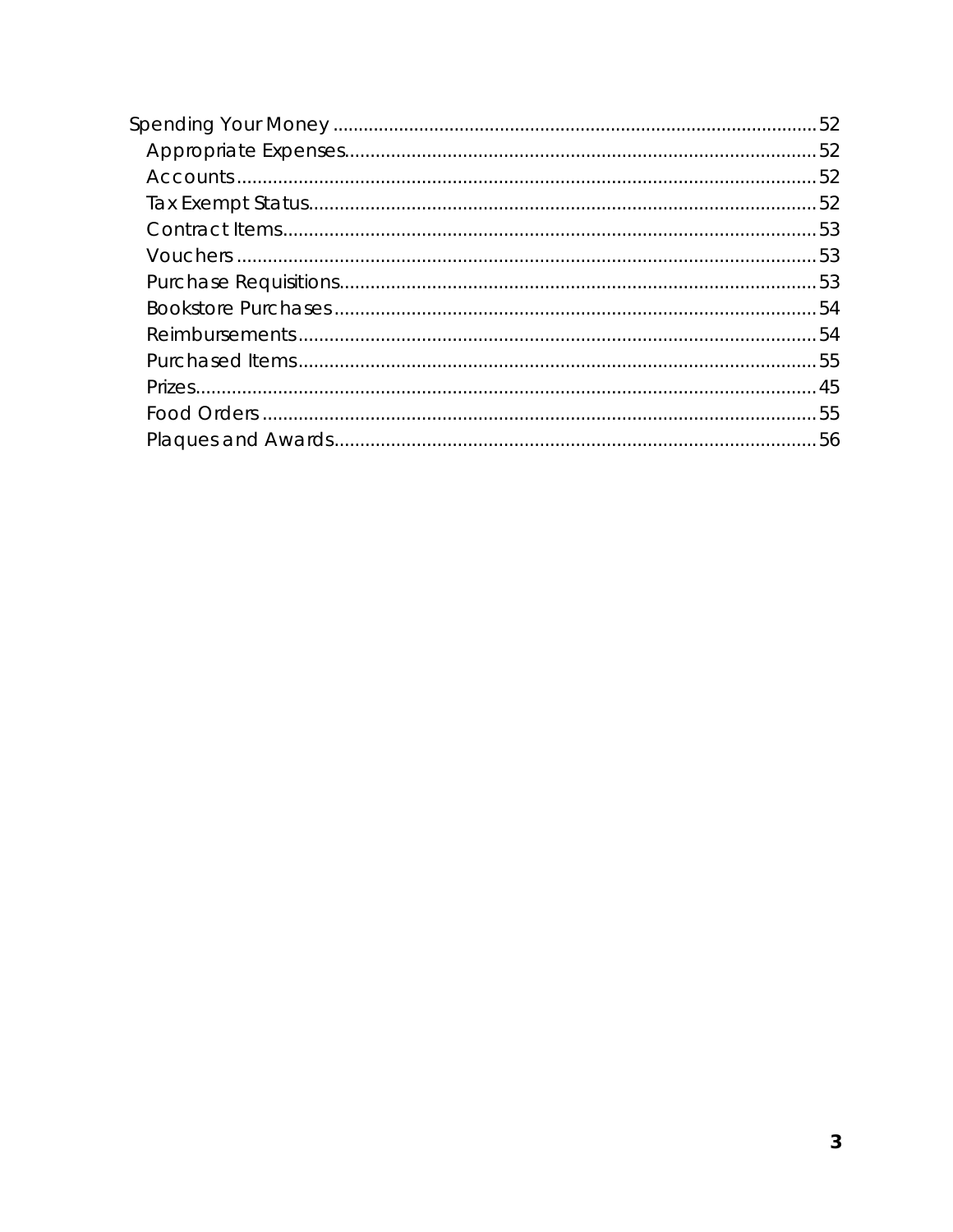# <span id="page-3-0"></span>Introduction

The Kingsborough Community College (KCC) of the City University of New York is committed to student learning and development as well as strengthening its diverse community. Kingsborough Registered Student Organizations (RSO) are essential to providing KCC students with opportunities to engage in programs which promote intellectual, emotional, spiritual, physical, and professional abilities. Leaders in a RSO have a responsibility to their members, officers, and advisers to develop an inclusive, safe, and diverse campus environment for all KCC students and community.

The KCC Student Organization Handbook is a guide to operating a successful student organization. Student leaders and members can reference the handbook for details concerning RSO registration, electing officers, planning and scheduling events, maintaining a budget, and other procedures pertaining to governing a student organization. Though the handbook includes important information about managing a RSO, students have the opportunity to cultivate the culture of the organization based on the mission, purpose, and their own goals. RSOs and student leaders have the ability to strengthen student growth and development by helping students frame their academic experience as one that extends beyond their tenure at Kingsborough Community College. It is important to remember that RSOs should be a welcoming, engaging, and rewarding experience for members.

The Office of Student Life is here to help all RSOs and is equipped to meet the needs of students involved on campus. For further information or assistance visit the Office of Student Life in C-123.

The Office of Student Life would like to thank you for your participation and wish you success in the year ahead!

# <span id="page-3-1"></span>Student Organizations at Kingsborough Community College

Registered Student Organizations (RSOs) exist at Kingsborough under the authority of the KCC Student Government Association and the CUNY Board of Trustees. This section will cover the general purpose of RSOs as well as the relevant authority granted by each of these entities.

# <span id="page-3-2"></span>**WHAT DO REGISTERED STUDENT ORGANIZATIONS (RSOS) DO?**

RSOs are student-run organizations that contribute to Kingsborough's campus life. RSOs function as semi-official entities of the school, and as such are subject to campus regulations. While each RSO has a different primary focus, all Kingsborough RSOs exist to establish community on campus; educate students, faculty, and staff; and help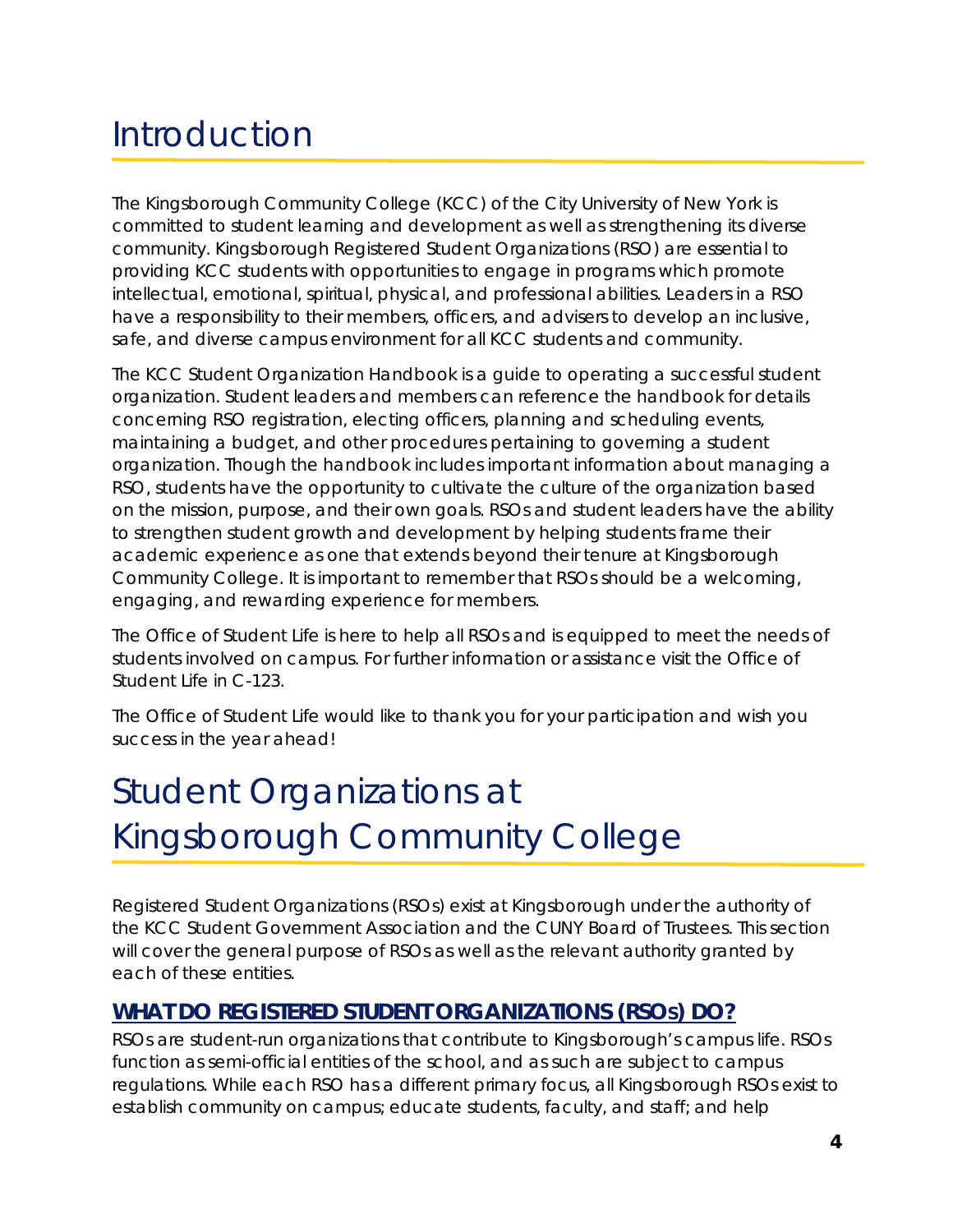students develop life and leadership skills to use throughout their tenure at Kingsborough and beyond.

To cultivate a diverse learning experience for students at Kingsborough, RSOs require a great deal of dedication and coordination between officers, members, and advisors. It is essential for RSOs to hold regular meetings to plan upcoming events and discuss issues relevant to their membership. Meetings are an opportunity for RSOs to plan and take action in pursuit of the organizations goals, such as; host events to promote the organization, provide information on campus, perform a service, or be social and engaged members of the campus community.

Each year, hundreds of students serve as leaders or members of more than 75 Kingsborough RSOs. These students distinguish themselves from the crowd and are often approached to participate in other special events, and many are nominated for service awards at the end of the academic year. The meetings and events hosted by RSOs impact even more, with thousands of students attending everything from meetings to lectures to fashion shows.

### <span id="page-4-0"></span>**STUDENT GOVERNMENT ASSOCIATION**

The Kingsborough Community College Student Government Association (KCCSGA) comprises four councils and represents the unified voice of the Kingsborough student body. Individual students are represented by a constituency council, determined by the student's declared major. Each constituency council is represented by a president, vice president, secretary, and treasurer, duly elected by the members of the student body represented by each respective council. Councils may also have as many as 20 student representatives. Any student may become an official representative of their respective council by completing the representative petition and collecting the required number of valid signatures.

KCCSGA is empowered to represent the will of the KCC student body, conduct student activities, authorize and regulate expenditures of funds entrusted to them, and elect or appoint representatives to other college and CUNY committees.

As it pertains to RSOs, KCCSGA is the body with the authority to approve or deny an RSO charter – the right of an RSO to exist as an entity of KCC – as well as to renew, suspend, or revoke an RSO. KCC SGA elects and appoints members to several committees which impact KCC RSOs and reviews all RSO budget requests.

#### <span id="page-4-1"></span>Student Government Councils

**Business Council** Accounting Business Administration Culinary Arts Fashion Design Marketing Management

#### **Liberal Arts Council**

Broadcasting Technology CUNY Baccalaureate Criminal Justice Fine Arts Graphic Design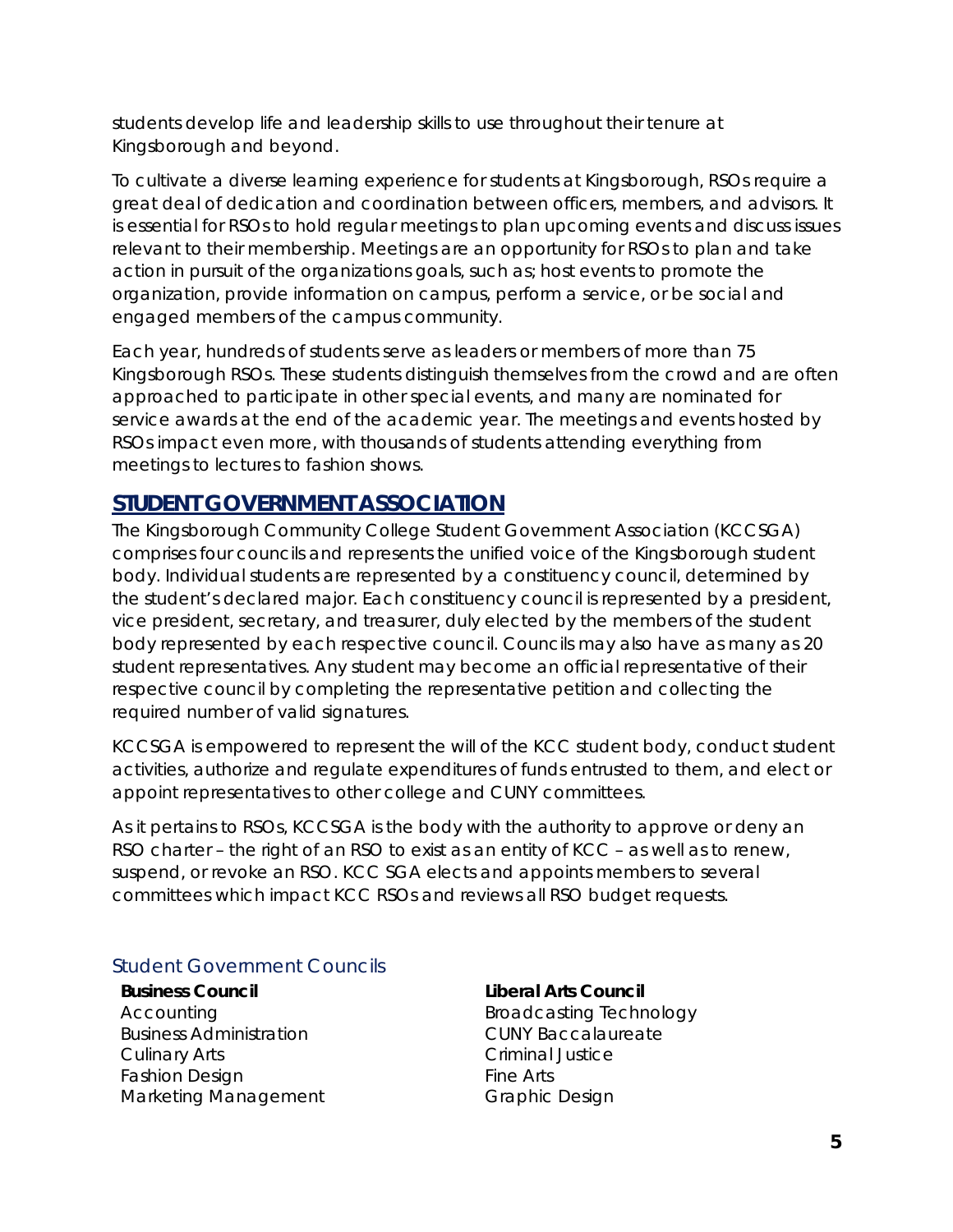Office Administration Personnel Management Retail Merchandising Tourism & Hospitality

#### **Public & Health Council**

Alcohol & Substance Abuse Counseling Chemical Dependency Counseling Community Health Early Childhood Education Education Studies Emergency Medical Services Exercise Science Medical Records Tech Mental Health & Human Services Nursing Phys Ed, Recreation, and Recreation Therapy Pre-Physical Therapy Polysomnographic Tech Physical Therapist Assistant Surgical Tech

Journalism & Print Media Liberal Arts Media Arts Performing Arts Speech Communication Theatre Arts Website Development

#### **STEM Council**

Biology **Chemistry** Computer Information Systems Computer Science Engineering Science Environmental Health and Science Earth and Planetary Science **Mathematics** Marine Mechanic Maritime Tech Physics Science for Forensics

#### <span id="page-5-0"></span>Campus Activities Board

The Campus Activities Board (CAB) is an RSO whose primary function is to plan and support large-scale campus programming. CAB also support programming done by other RSOs, is available to give assistance with event planning, and will occasionally grant additional funding to other RSOs, if necessary.

### <span id="page-5-1"></span>**COLLEGE COUNCIL**

The College Council is the representative body of the college, with college-wide duties and responsibilities.

The Council is made up of representatives from the faculty, administration, student body, support staff and alumni. It is responsible, subject to guidelines established by the CUNY Board of Trustees, for the formulation of policies related to the admission and retention of students, student attendance, and the awarding of college credit. The faculty, however, shall reserve the right to confer degrees. The Council is empowered to make its own bylaws consistent with those of the Board and conduct the educational affairs customarily cared for by a college faculty. The Council may also make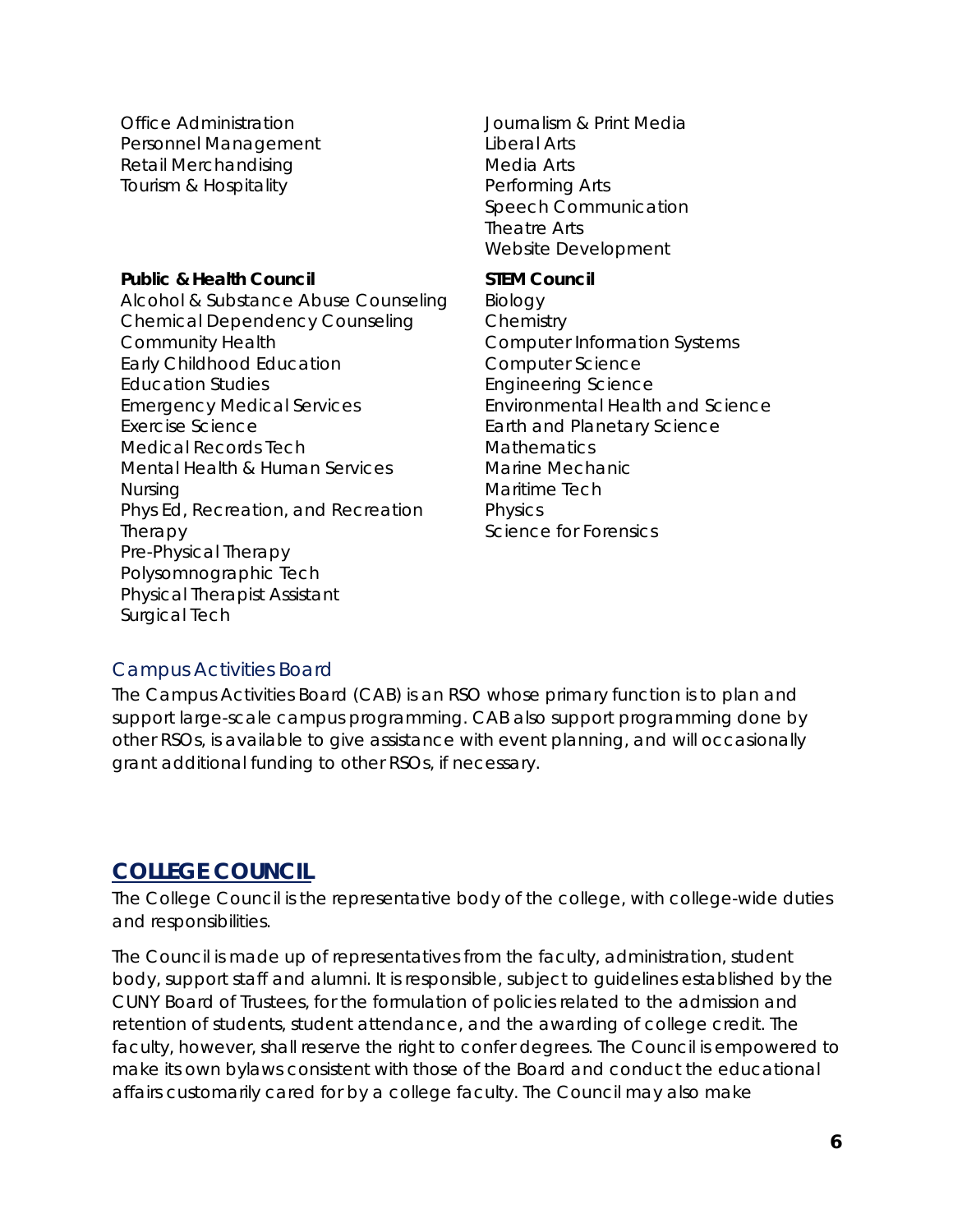recommendations about policy with respect to budgetary, facility, and faculty personnel matters within the framework of the bylaws of the Board.

The College Council consists of the President, Dean of Faculty, Registrar, Vice President for Finance and Administration, Chairperson of each instructional department, faculty delegates-at-large equal to the number of departments, twenty student delegates (two from each Constituency and twelve delegates elected at-large), two delegates elected by the full-time, regularly appointed, non-probationary support staff, and one alumni delegate.

#### **Standing Committees of the College Council are**:

- 1. Strategic Planning & Budget Committee
- 2. Instructional Committee
- 3. Curriculum Committee
- 4. Legislative Committee
- 5. Committee on Students
- 6. Committee on Committees

Students who are interested in joining College Council may do so by being elected during the annual student government elections process each May. If vacancies for the 20 student seats arise during the year, those are filled by current members of KCC SGA.

# <span id="page-6-0"></span>**KCC ASSOCIATION**

The Association is organized under the New York Not-for-Profit Corporation Law and is operated exclusively for the benefit of Kingsborough Community College (the "College"). The Association's principal objectives and purposes are set forth in the Association's Bylaws, and include:

- To promote and cultivate educational and social relations among the students and faculty of the college.
- To aid the students and faculty of the College in their work, study, curricular and extracurricular activities and, in general to exercise such powers as are incidental and conducive to the attainment of the objects and purposes of the Association. The Association will not operate for profit and no part of any earnings of the Association shall inure to the benefit of any member thereof, but shall be used solely to promote the aforesaid purposes of the Association or the College.
- To be responsible for the administration, management and supervision of student activity fees.

The Association has no members. Instead, the property, affairs, business and concerns of the Association shall be vested in a Board of Directors consisting of thirteen (13) voting Directors, composed as follows: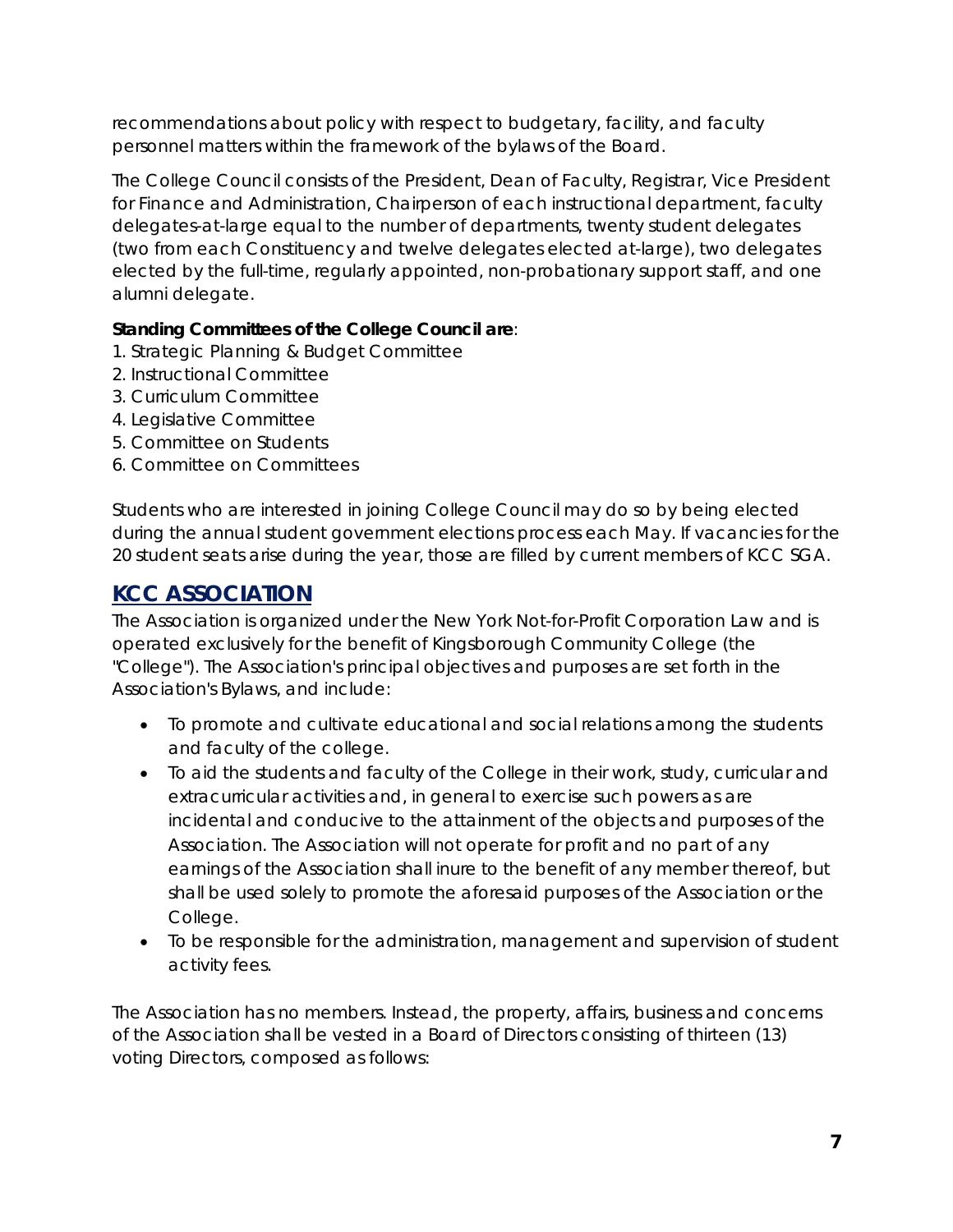- The College President or their designee; (currently the Vice President for Finance and Administration)
- Three College administrators appointed by the College President, including:
- The Director of Student Life or the College administrator who is otherwise responsible for student affairs at the College
- A College Administrator responsible for fiscal affairs at the College;
- Three members of the college faculty appointed by the College President from a panel of six elected by the College Committee on Faculty Personnel and Budget; and
- Six students consisting of the Presidents of the four Student Councils and two elected student government officers selected by the four Student Council presidents.

### <span id="page-7-0"></span>Student Activity Fee

The Student Activity Fee provides many services and programs available to every student enrolled at KCC. Among them are: student accident insurance; Orientation; Student Ambassadors and Information Center; all graduation fees including the ceremony, reception, caps and gowns, yearbook and diplomas; special programs, College Center videos, lectures and special events series.

In addition, the student fees provide awards to honor outstanding students at our Student Awards night, and students who earn honors memberships (Phi Theta Kappa, Mu Alpha Theta, Sigma Delta Mu, Dean's List, Special Awards).

Student Activity Fee monies are deposited in a central account to be used to conduct student activities and to perform special services for the KCC community. The KCC Association Board of Directors is charged with the responsibility of allocating the student fees.

The amount paid is dependent on enrollment status, as follows:

**Full-time Students** \$85.00 per Semester **Part-Time Students** \$42.50 per Semester

# <span id="page-7-1"></span>**CUNY BOARD OF TRUSTEES**

The Board of Trustees is the overall authority for all CUNY schools. The board has 17 members who are appointed to positions by the Mayor of New York City or the Governor of New York. The bylaws and policies of the Board of Trustees have authority over all local CUNY and Kingsborough governance.

<span id="page-7-2"></span>Bylaws Pertaining to Registered Student Organizations

#### **ARTICLE XV STUDENTS > SECTION 15.2. STUDENT ORGANIZATIONS SECTION 15.2. STUDENT ORGANIZATIONS**

a. Any group of students may form an organization, association, or chapter by filing with the duly elected student government organization of the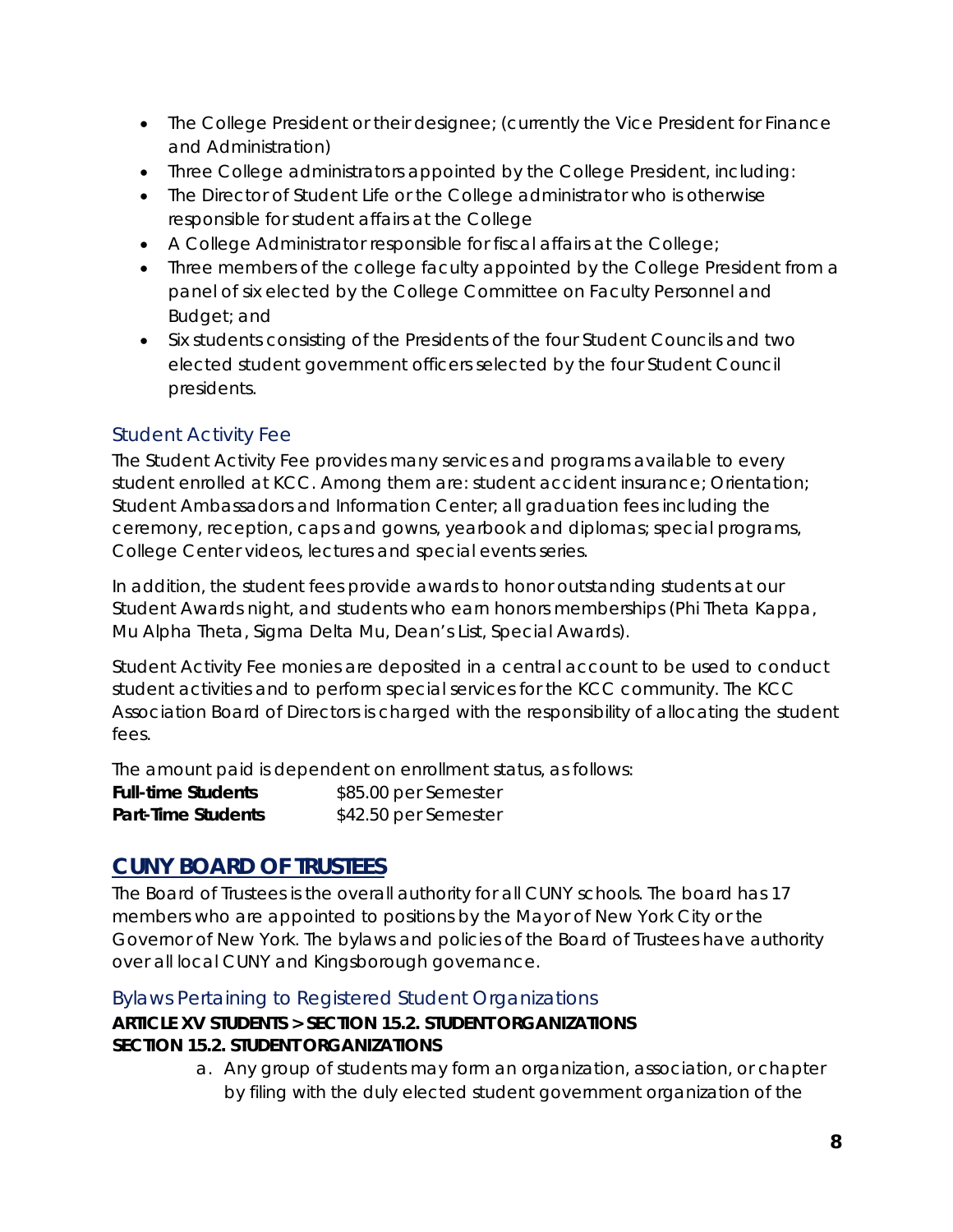college or school at which they are enrolled or in attendance and with an officer to be designated by the chief student affairs officer of the college or school at which they are enrolled or in attendance (1) the name and purposes of the organization, association, or chapter, (2) the names and addresses of its president and secretary or other officers corresponding in function to president and secretary.

The board recognizes that students have rights to free expression and association. At the same time, the board strongly believes that respect for all members of the university's diverse community is an essential attribute of a great university.

- b. Extra-curricular activities at each college or school shall be regulated by the duly elected student government organization to insure the effective conduct of such college or school as an institution of higher learning and for the prevention of activities which are hereafter proscribed or which violate the standards of conduct of the character set forth in bylaw 15.1. Such powers shall include:
	- i. The power to charter or otherwise authorize teams (excluding intercollegiate athletics), publications, organizations, associations, or chapters, and, when appropriate in the exercise of such regulatory power, the power to refuse, suspend or revoke any charter or other authorization for cause after hearing on notice.
	- ii. The power to delegate responsibility for the effective implementation of its regulatory functions hereunder to any officer or committee which it may appoint.
- c.
- i. Any person or organization affiliated with the college may file a complaint with the chief student affairs officer if there is reason to believe that a student organization has violated any of the standards of conduct set forth in section 15.1 above. The chief student affairs officer shall promptly notify the affected organization, investigate any complaint and report the results of that investigation along with a recommendation for appropriate action to the complainant and the student government which shall take action as it deems appropriate, except that in the case of a complaint against the student government itself, the chief student affairs officer shall report the results of the investigation and the recommendation for appropriate action directly to the president.
- ii. The complainant or any student organization adversely affected pursuant to paragraph c (1) above may appeal to the president.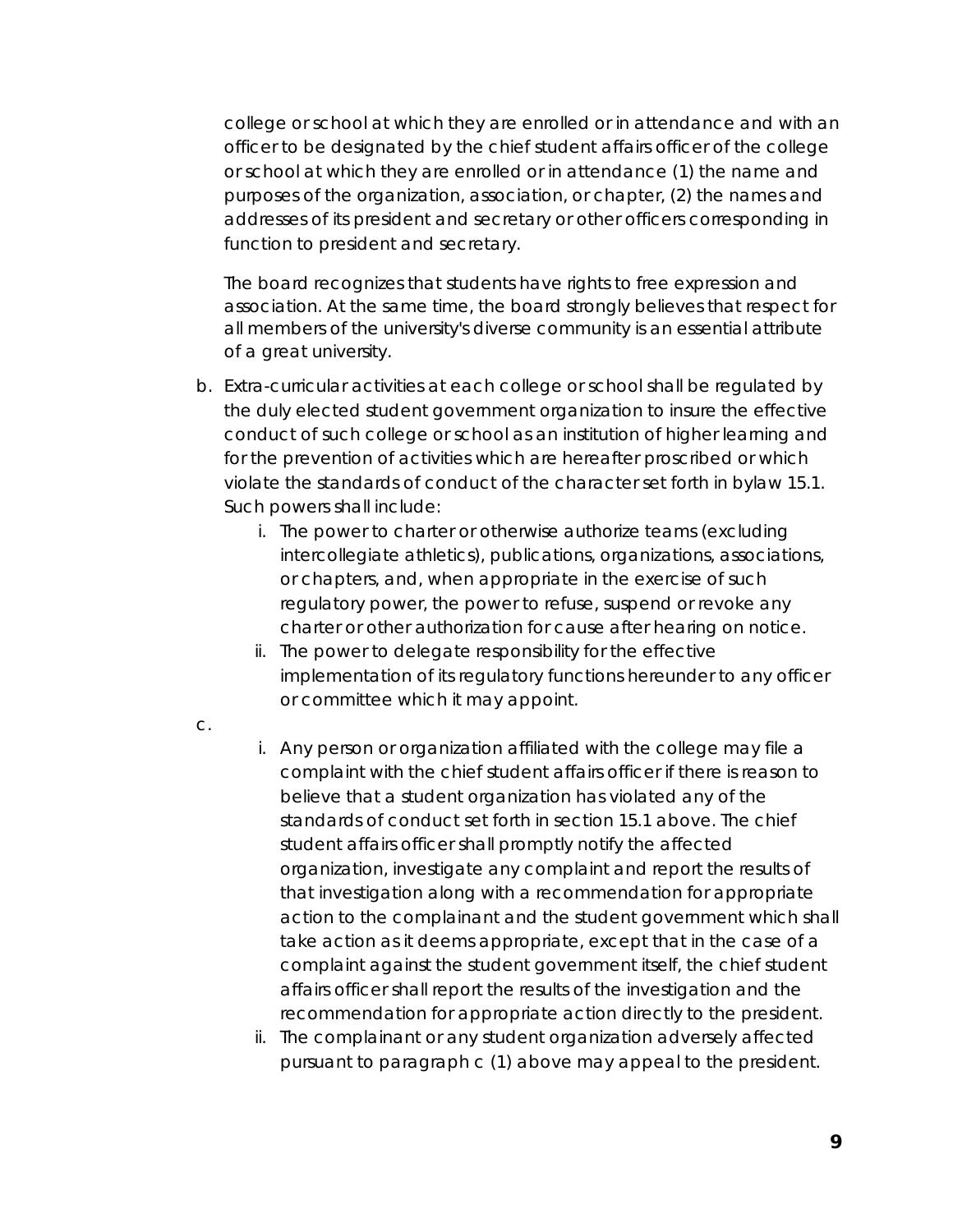The president may take such action as they deem appropriate, and such action shall be final.

- d. Each college shall establish a student elections review committee in consultation with the various student governments. The student elections review committee shall approve the election procedures and certify the results of elections for student governments, and student body referenda. Decisions of the student elections review committee may be appealed to the college president, whose decision shall be final. An appeal from the decision of the student elections review committee must be made in writing to the President within ten (10) calendar days of the decision. The President shall consult with the student elections review committee and render a decision as expeditiously as possible which may affirm, reverse, or modify the decision of the student elections review committee.
- e. Student government elections shall be scheduled and conducted, and newly elected student governments shall take office, in accordance with policies of the board, and implementing regulations.

# <span id="page-9-0"></span>Roles & Responsibilities

Below is an overview of the roles and responsibilities for the individuals and the offices associated with KCC student organizations. These include expectations and duties for student leaders, as well as an idea of the roles that various KCC offices play in what RSOs do on campus.

# <span id="page-9-1"></span>**UNDERSTANDING THE ROLE OF A STUDENT LEADER**

A leader in a student organization is expected to set a positive example, to motivate and develop members, and to guide the organization toward success. Leadership is a privilege and a responsibility, not a right. and you have an obligation to your members to be productive and active to ensure a successful academic year for their RSO and members. These are a few leadership tips to get started:

*A good leader…*

- …has a vision and a plan to move everyone forward
- …delegates authority and responsibility, not tasks
- …develops people, not just programs, to leave a legacy and build a better future
- …works to understand a situation and its implications before making a decision
- …shares credit and takes blame in public, then works to do better next time
- …persists, even when things don't go as planned
- …values feedback from members as well as advisors
- …learns how to work with a process to achieve the desired goal
- ...believes in their team and their mission, yet acknowledges shortcomings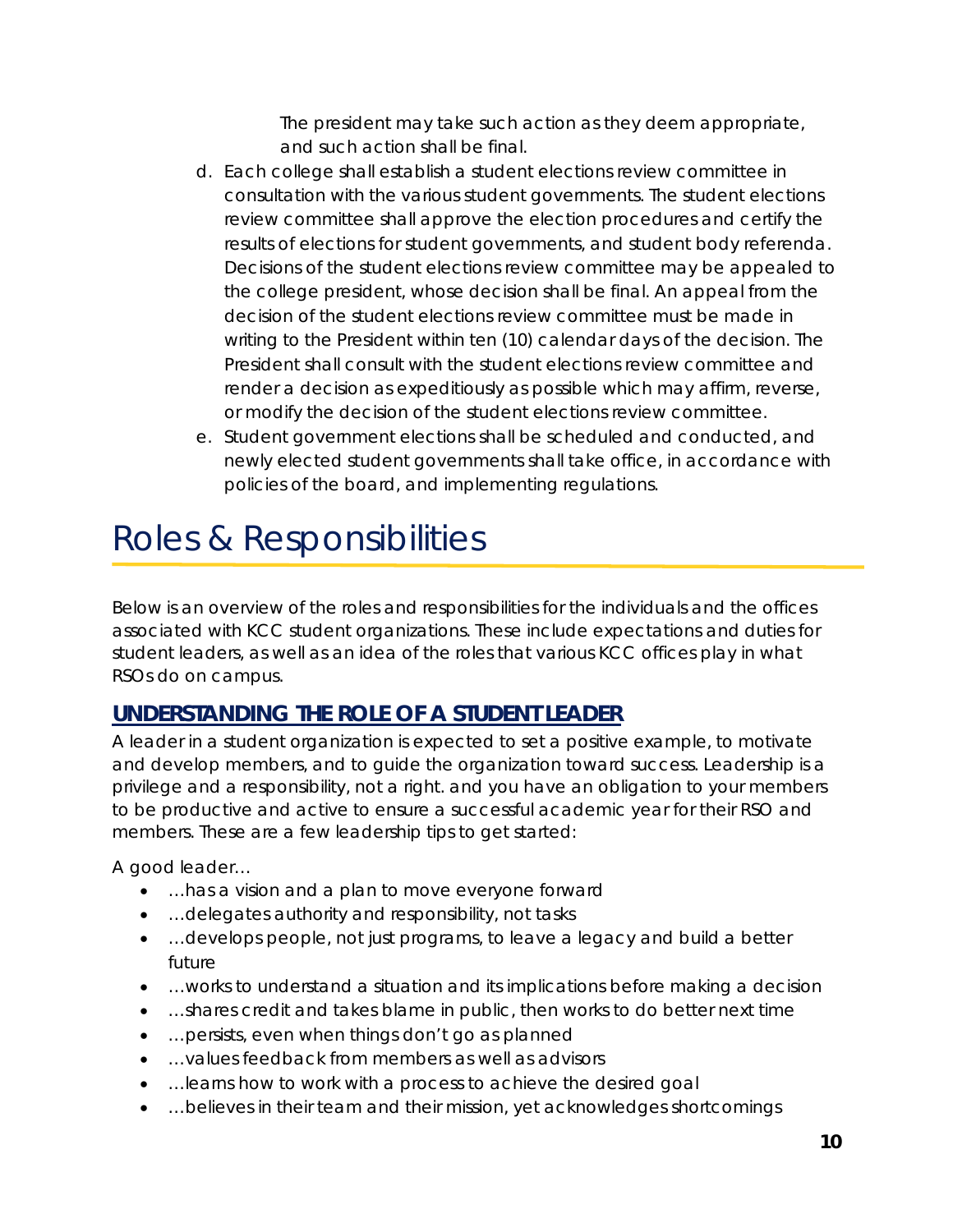• …leaves everyone feeling accomplished.

# <span id="page-10-0"></span>**OFFICERS**

RSOs are run by officers elected by the general membership of the organization. By accepting the position, these officers are accepting responsibility for the overall direction of activity-level of the organization. These officers are also agreeing to put in the extra effort required to ensure that things are done, done well, and done on time.

While the requirements below are standard across all KCC RSOs, the individual officer duties are a guide, and may differ based on the constitution of the individual organization.

#### <span id="page-10-1"></span>Officer Requirements

Officer positions are defined as the RSO president, vice president, treasurer, and secretary, as well as any additional officers designated by an individual RSO constitution. Students who wish to hold an officer position in any student organization are required to:

- 1. Maintain a minimum 2.0 cumulative grade point average (2.5 for presidents of SGA and Student Media organizations).
- 2. Be free of any academic and/or disciplinary probation or restrictions.
- 3. Be a matriculated student.
- 4. Hold no more than ONE signatory position (president or treasurer position), regardless of the number of student organizations.

These are minimum standards for all officers; individual student organizations may include additional provisions in their organization constitution.

Failure to maintain all the above requirements will result in withdrawal of eligibility and removal from office by the Office of Student Life. Failure to meet job responsibilities and requirements as outlined in the RSO constitution may result in impeachment proceedings from the RSO.

Each RSO should outline in their constitution the removal process of officers or members from the organization if he/she/they do not meet the above requirements or have violated the RSO's and/or the College's rules of conduct.

#### <span id="page-10-2"></span>President

- 1. Preside over all official RSO meetings.
	- a. Know the proper procedure for conducting a meeting
	- b. Be impartial and foster discussion
	- c. Be knowledgeable about parliamentary procedure
	- d. Prepare an agenda for each meeting
	- e. Check the minutes of the preceding meeting to review important business that must be discussed or completed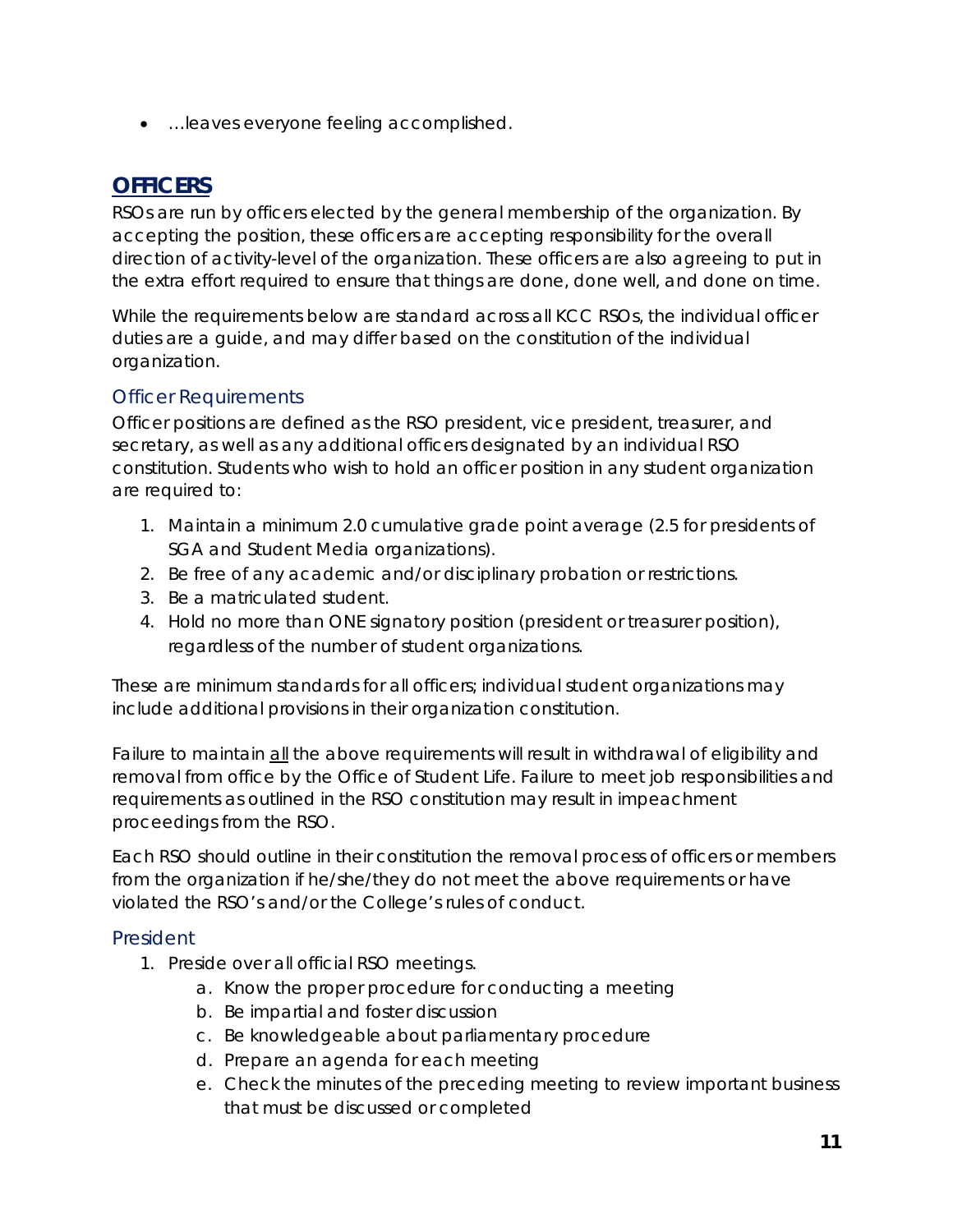- 2. Understand and follow the RSO constitution and/or bylaws
- 3. Set an example for the organization by being fair, courteous, and obeying the rules
- 4. Represent the organization, or see that a person is appointed to represent the group, at all campus meetings where representation is requested
- 5. Carry out the group's decisions that have been decided during meetings
- 6. Know the school policies and regulations and see that they are followed at all meetings and activities of the organization
- 7. Communicate with the RSO's advisor regularly
	- a. An advisor is required to be present at all official RSO business meetings and events
	- b. Communicate the schedule well in advance to make alternate arrangements if necessary
- 8. Know the duties of the other officers and be diligent about the officers fulfilling their roles
- 9. Prepare a calendar for the semester's activities early in the semester
- a. Each organization should have a project or goal for the semester
- 10. Call regular executive committee meetings
	- a. Contact the RSO's advisor before each regular meeting
	- b. The advisor should attend the executive committee meetings
	- c. Executive committee meetings should include all officers
- 11. Appoint committees to assist with dividing the work of the organization to all members as a means to participate and be involved
	- a. The president must keep in touch with the committees and is usually an ex-officio member of all committees
		- i. They are responsible for seeing that committees complete their assignments
	- b. A chairperson of every committee should always be indicated
	- c. Remember to call on committees for reports and take action on their reports
		- i. Committee reports should be given a dedicated section on agendas for the RSO's official meetings.
- 12. Delegate tasks and responsibilities to committees/officers as appropriate and follow up to ensure completion

#### <span id="page-11-0"></span>Vice President

- 1. Takes over the president's responsibilities when the president is unable to carry out their duties for any reason
	- a. Because of this, the vice president must be familiar with all the duties of the president
- 2. Be ready to assist the president in execution of their duties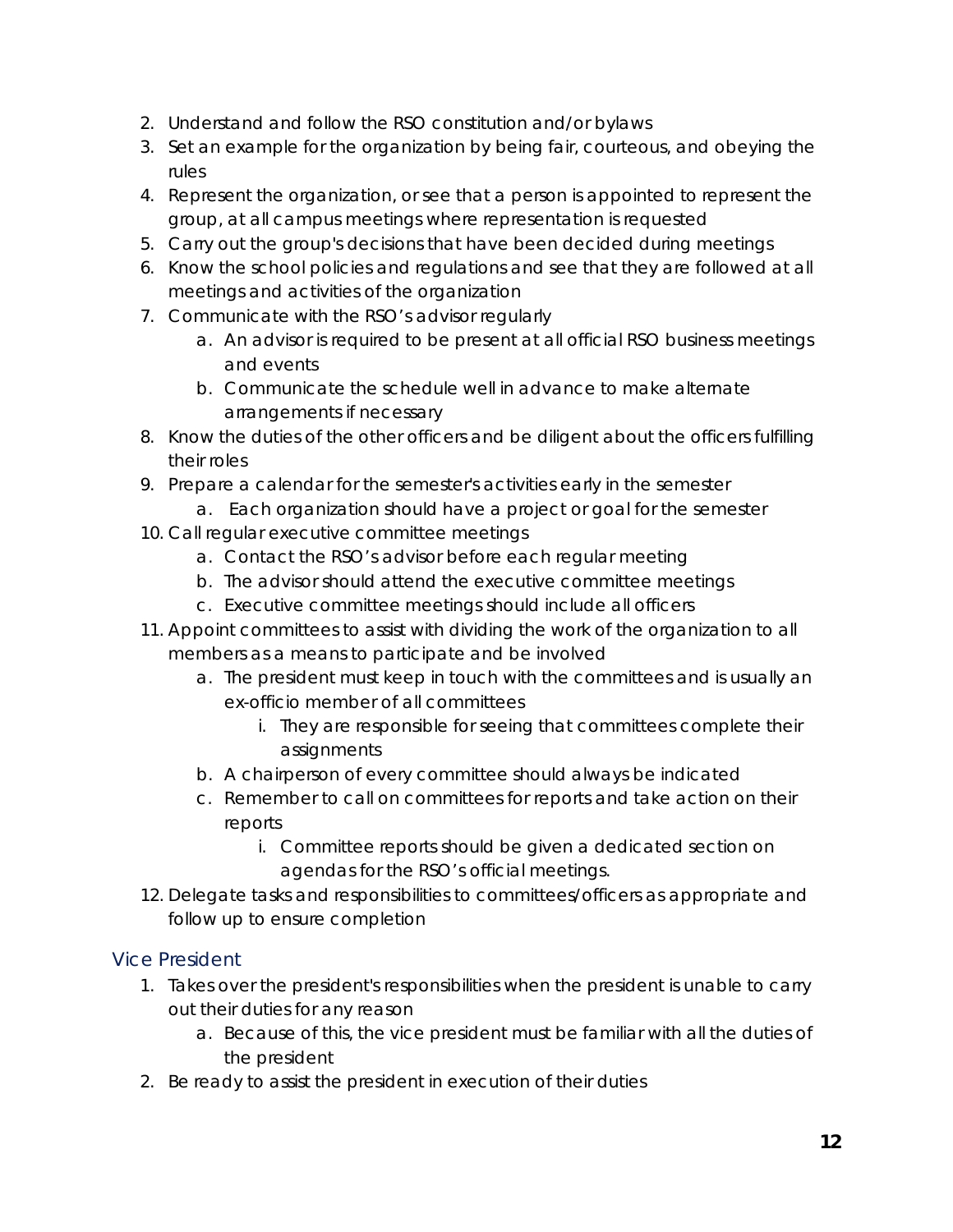- 3. Assume and carry out all special duties that may be assigned by the constitution, the president, executive committee or members
- 4. Reserve a room (if applicable) for official meetings of the RSO
- 5. Attend all executive committee meetings of the organization
- 6. Know and understand the organization's constitution and bylaws
- 7. Understand campus rules and procedures in order to assist with tasks and initiatives

#### <span id="page-12-0"></span>**Treasurer**

- 1. Maintain all RSO financial records, including copies of paperwork related to financial transactions
- 2. Prepare a budget to be approved by the RSO executive committee and membership
- 3. Ensure that all RSO expenses occur within the limits of the RSO budget and college policy
- 4. Keep a record of all incoming and outgoing financial transactions, and the RSO's remaining funds
- 5. Provide a report at each business meeting listing recent transactions and remaining fund balance
- 6. Ensure that all bills are paid promptly by submitting all necessary paperwork and documentation

#### <span id="page-12-1"></span>**Secretary**

- 1. Serve as custodian for all non-financial records of RSO membership and activity.
- 2. Take official minutes for each business meeting:
	- a. Give the scheduled date, time, and location of the meeting and record the actual start time
	- b. Provide a record of attendance and an official indication that quorum was met for the meeting
	- c. State whether the minutes of the previous meeting were approved as written/corrected and list any corrections
	- d. Briefly and accurately summarize all officer and committee reports as well as any action taken as a result
	- e. Record all items discussed as old/new business including decisions, action items, and timelines
	- f. Ensure that each motion made on the floor is recorded, and indicate whether there was a second as well as the result of any votes pertaining to the motion
	- g. Record the actual end time for the meeting
- 3. At each official meeting, provide a copy and present the minutes from the previous business meeting. Note any corrections and keep a copy as the official minutes for each meeting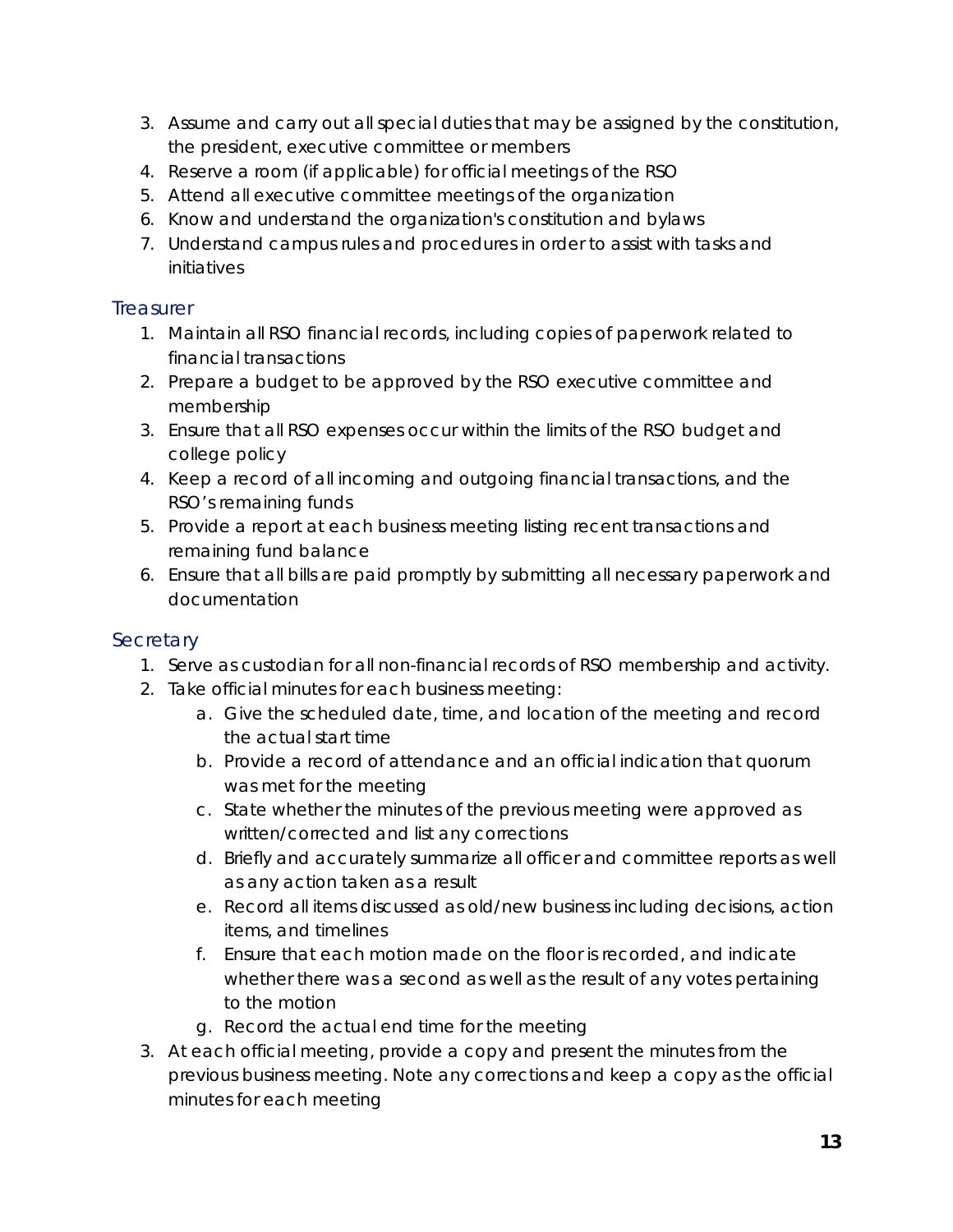- 4. Keep a current roster of RSO members including contact information and attendance record
- 5. Keep a copy of the RSO constitution (and bylaws, if applicable) on hand during all official RSO business
- 6. Keep a copy of all reports presented to the RSO on file
- 7. Be responsible for all RSO correspondence with members and ensure correspondence is accurate, timely, and professional
- 8. Keep a file of complete, accurate, and organized records for your use and to pass on after your term

#### <span id="page-13-0"></span>Other Officers

Some RSOs may be setup to include additional officer positions. These positions must be held to the same standards as all other officer positions, though titles and specific duties may vary based on your RSO constitution.

# <span id="page-13-1"></span>**ADVISORS**

In order to serve as an advisor, the individual must be a KCC faculty or full-time administrative staff member. Those who choose to serve as advisors choose to do so voluntarily. It is in the best interest of the RSO to select an advisor who reflects and promotes the organization's mission, culture, and activity level.

Advisors are resources for RSOs as a means for guidance, feedback, assistance with navigating college policies and procedures, and providing context based on past activities and other things happening around campus. *It falls on the students in the organization, especially the officers, to do the work and to keep the group active.* Advisors should help the group make decisions, but ultimately do NOT get a vote in RSO business.

#### **The following are the duties of an advisor:**

- 1. Attend all official RSO meetings, events, and activities. *RSOs may NOT conduct a business meeting or hold an event without an advisor present. If the RSO advisor is unavailable, officers may contact Student Life to ask for a one-time substitute.*
- 2. Be aware of all RSO activity and serve as the primary point of contact for the Office of Student Life.
- 3. Give feedback and advice during the decision-making process while allowing the students to come to their own conclusions.
- 4. Co-sign all RSO paperwork **BEFORE** submission to Student Life, including vouchers, requisitions, food order forms, meeting arrangements forms, budget requests, travel requests, fundraising requests, renewal/activation paperwork, or other paperwork as necessary.
- 5. Assist students with completion of paperwork and navigation of campus policy and procedure.
- 6. Recommend deserving students for annual Student Life Service Awards.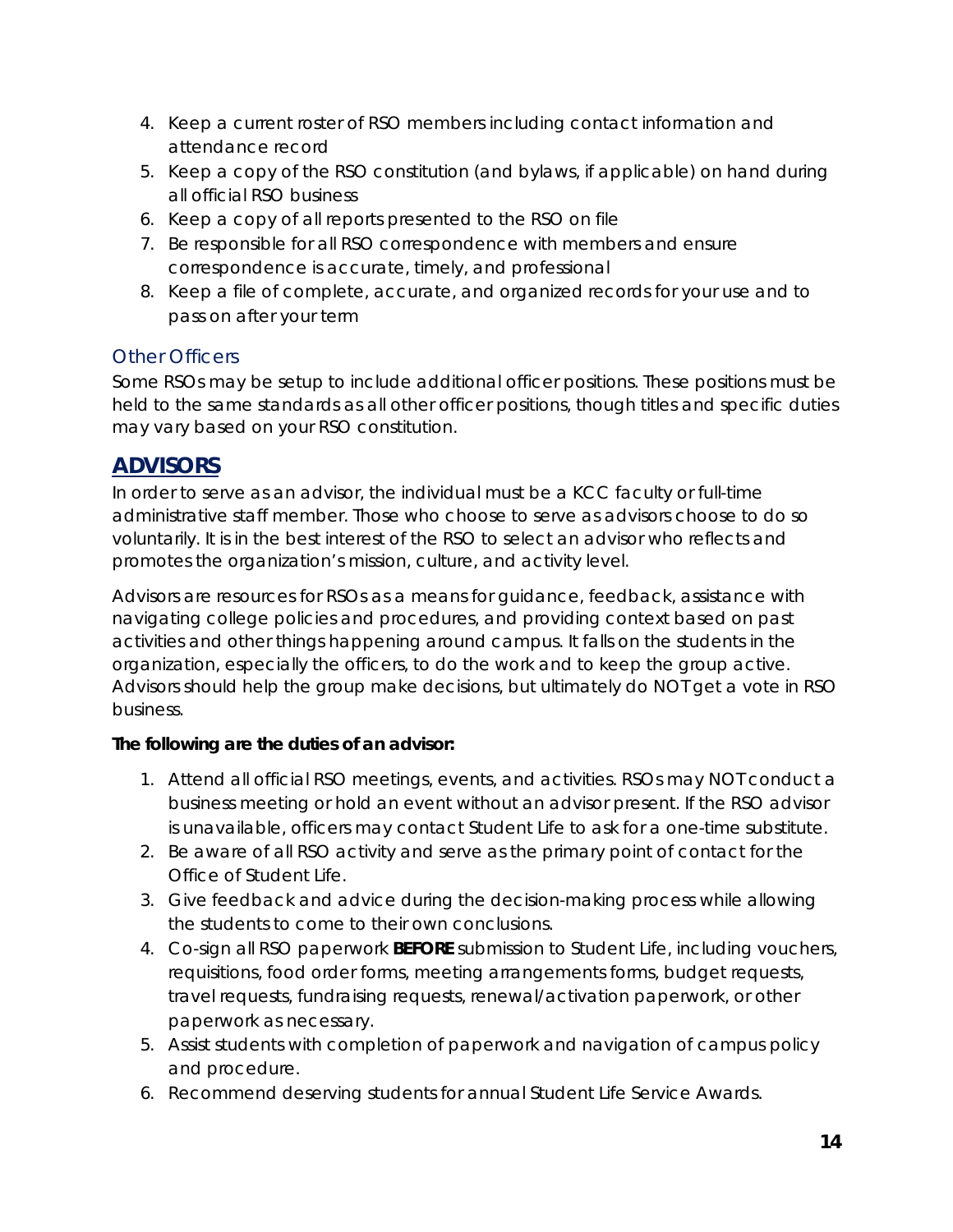- 7. Help the RSO members connect with information and opportunities relevant to the group's purpose.
- 8. Assist with the interpretation and upholding of the RSO's governing documents.
- 9. Guide members and officers in ways to fulfill job duties.
- 10. Assist in orienting new officers and in developing members' leadership skills.
- 11. Serve as the point person when dealing with major problems or emergencies within the RSO.
- 12. Act as a Mandated Reporter in all matters related to Title IX and campus policy violations.
- 13. Maintain an unbiased stance and provide relevant feedback to RSO membership.

*Advisors should not use RSOs as proxies to promote their own event or agenda. All RSOs events should be organized by students. Officers have the right to reject an advisor's proposal for an event if it is irrelevant to the student organization's mission and/or goals for the year.*

#### **Recommended Event Planning Guidelines for Advisor**

The Office of Student Life strongly suggests open discussion between organization members and advisors to define the advisor's role and set reasonable expectations that are agreed upon by all parties. If support and guidance are needed, Student Life is a ready resource for both advisors and students.

Here are a few sample questions to ask your group when planning an event:

- 1. Does the event reflect the mission and/or purpose of the RSO?
- 2. What will the outline/format of the event be?
- 3. Who will moderate the discussion, if any?
- 4. How will alternative viewpoints be heard?
- 5. What plans are in place to address possible disagreements or disruptions in the event?
- 6. Who will be in attendance at the event?
- 7. How has room set-up and program format been designed to insure a safe environment for all participants?
- 8. What is the target audience for the event?
- 9. How much money will be needed to produce the program?
- 10. How will the program be marketed to the College?
- 11. Are there tickets to the program?
- 12. What forms are needed for Student Life?

#### <span id="page-14-0"></span>**Student Life**

The Office of Student Life is charged with the large-scale management of Kingsborough's Student Organization program. Student Life is the main point of contact for all Student Organizations, serving as the liaison between RSOs and other campus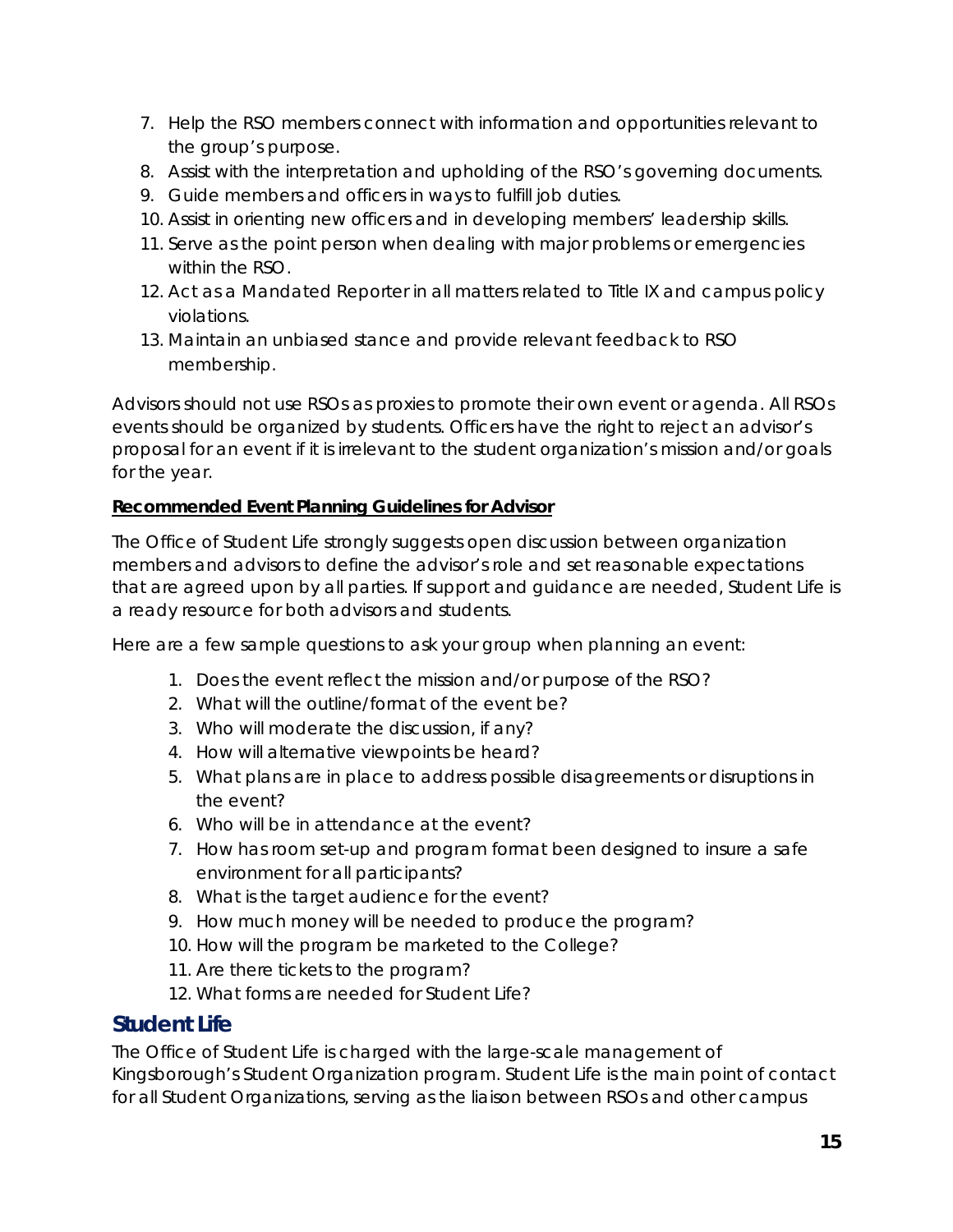offices. RSO officers will receive information from Student Life about important dates, upcoming opportunities, and tasks the group needs to complete. Student Life is also where RSOs will drop off any paperwork that needs to be completed and will answer any questions students may have.

*RSOs will use Student Life as the main point of contact for conducting all business on campus and should NOT directly contact other offices on campus for RSO business without speaking to Student Life first.*

# <span id="page-15-0"></span>**KCC Association**

The KCC Association is the entity charged with managing all Student Activity Fee funds. After submission to Student Life, all financial paperwork goes through the KCC Association for processing. Rules about spending, purchasing, and reimbursements are set by the Association in compliance with CUNY policy. The Association also provides the RSO budget folders and voucher forms.

The Association also oversees and conducts annual budget trainings for the RSOs. These budget trainings are part of the required process for an RSO to be considered active for the year.

The KCC Association and Student Life also work with the Purchasing Office to process purchase requisitions for purchases over \$500, orders that must be delivered to campus, and when requesting bus transportation. As an RSO, you will never deal directly with the Purchasing Office, but you should know that they also play a role in your organization's purchasing.

# <span id="page-15-1"></span>**Events Management**

Events Management is the office on campus that deals with room reservations and coordinates setups and food orders. When RSOs submit space requests, Student Life takes your request and works with Events Management to confirm an exact date, time, and location. Events Management then coordinates details with campus Audio Visual (A/V) Services, Buildings and Grounds, and Food Service, to ensure that the requested setup, technology, and food, are available and ready for your event.

# <span id="page-15-2"></span>**Campus Policies**

The following policies apply to all Kingsborough facilities, events, and organizations. These policies apply to all events hosted or sponsored by any KCC entity, including student organizations.

#### <span id="page-15-3"></span>Henderson Rules

The tradition of the university as a sanctuary of academic freedom and center of informed discussion is an honored one, to be guarded vigilantly. The basic significance of that sanctuary lies in the protection of intellectual freedoms; the rights of professors to teach, of scholars to engage in the advancement of knowledge, of students to learn and to express their views, free from external pressures or interference. These freedoms can flourish only in an atmosphere of mutual respect, civility and trust among teachers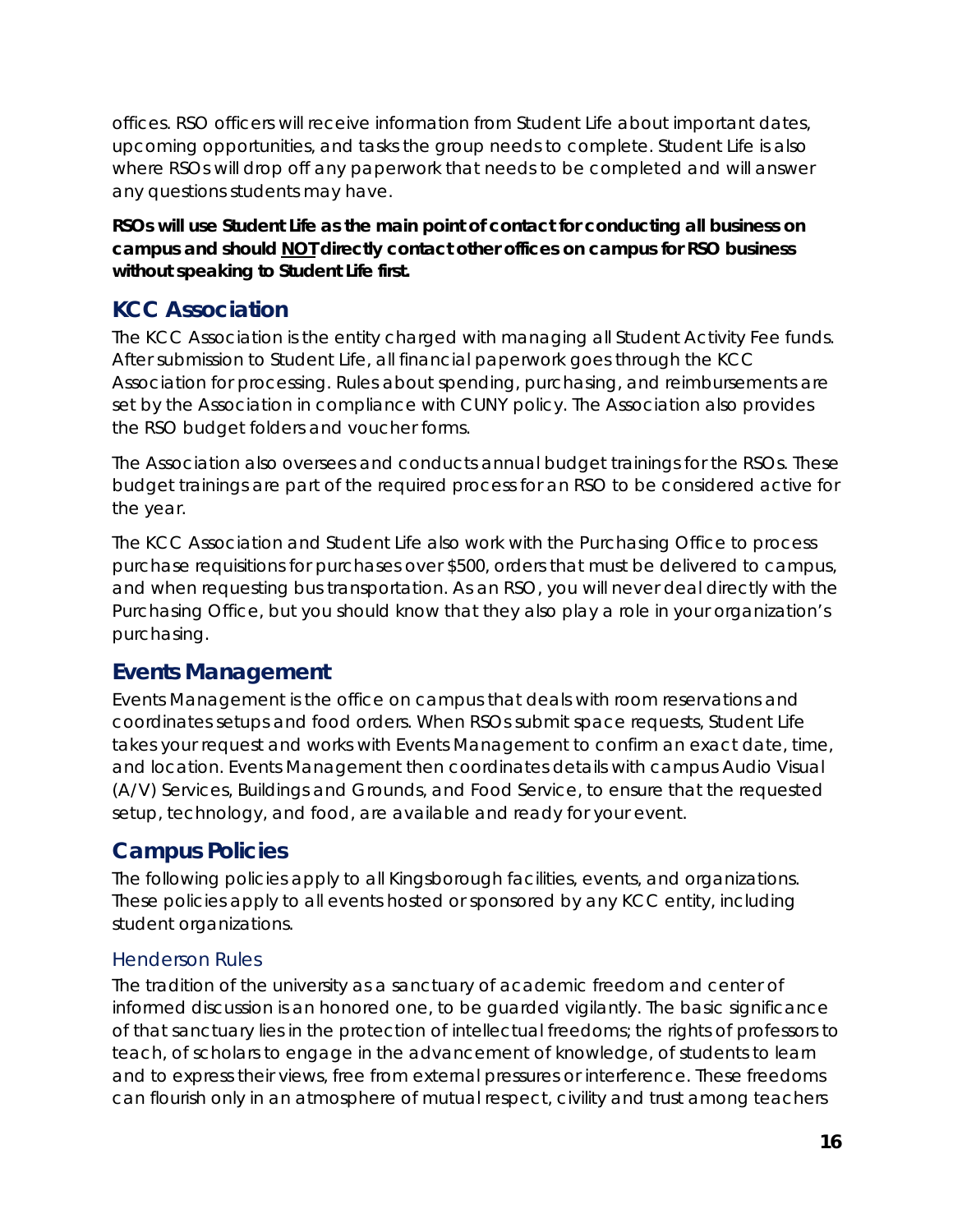and students, only when members of the College community are willing to accept selfrestraint and reciprocity as the condition upon which they share in its intellectual autonomy.

Academic freedom and the sanctuary of the university campus extend to all who share these aims and responsibilities. They cannot be invoked by those who would subordinate intellectual freedom to political ends, or who violate the norms of conduct established to protect that freedom. Against such offenders Kingsborough Community College has the right, and indeed the obligation, to defend itself. We accordingly announce the following rules and regulations to be in effect on Kingsborough's campus which are to be administered in accordance with the requirements of due process as provided in the bylaws of The City University of New York.

With respect to enforcement of these rules and regulations we note that the bylaws of the CUNY Board provide that the President, with respect to their educational unit shall:

- 1. Have the affirmative responsibility of conserving and enhancing the educational standards of the college and schools under his or her jurisdiction;
- 2. Be the advisor and executive agent to the board and of his or her respective College Committee and as such shall have the immediate supervision with full discretionary power in carrying into effect the bylaws, resolutions and policies of the board, the lawful resolutions of any of its committees and the policies, programs and lawful resolutions of the several faculties;
- 3. Exercise general superintendence over the concerns, officers, employees, and students of his or her educational unit.

Kingsborough Community College functions under The City University of New York system and follows the Henderson Rules to Maintain Public Order. The Board of Trustees, in compliance with Chapter 191 of the Laws of 1969 (Henderson Act) adopts the following rules and regulations for the maintenance of public order on college campuses and other college property used for educational purposes:

- 1. A member of the academic community shall not intentionally obstruct and/or forcibly prevent others from the exercise of their rights. Nor shall he interfere with the institution's educational processes or facilities, or the rights of those who wish to avail themselves of any of the institution's instructional, personal, administrative, recreational, and community services.
- 2. Individuals are liable for failure to comply with lawful directions issued by representatives of the University/College when they are acting in their official capacities. Members of the academic community are required to show their identification cards when requested to do so by an official of the college.
- 3. Unauthorized occupancy of University/College facilities or blocking access to or from such areas is prohibited. Permission from appropriate college authorities must be obtained for removal, relocation, and use of University/College equipment and/or supplies.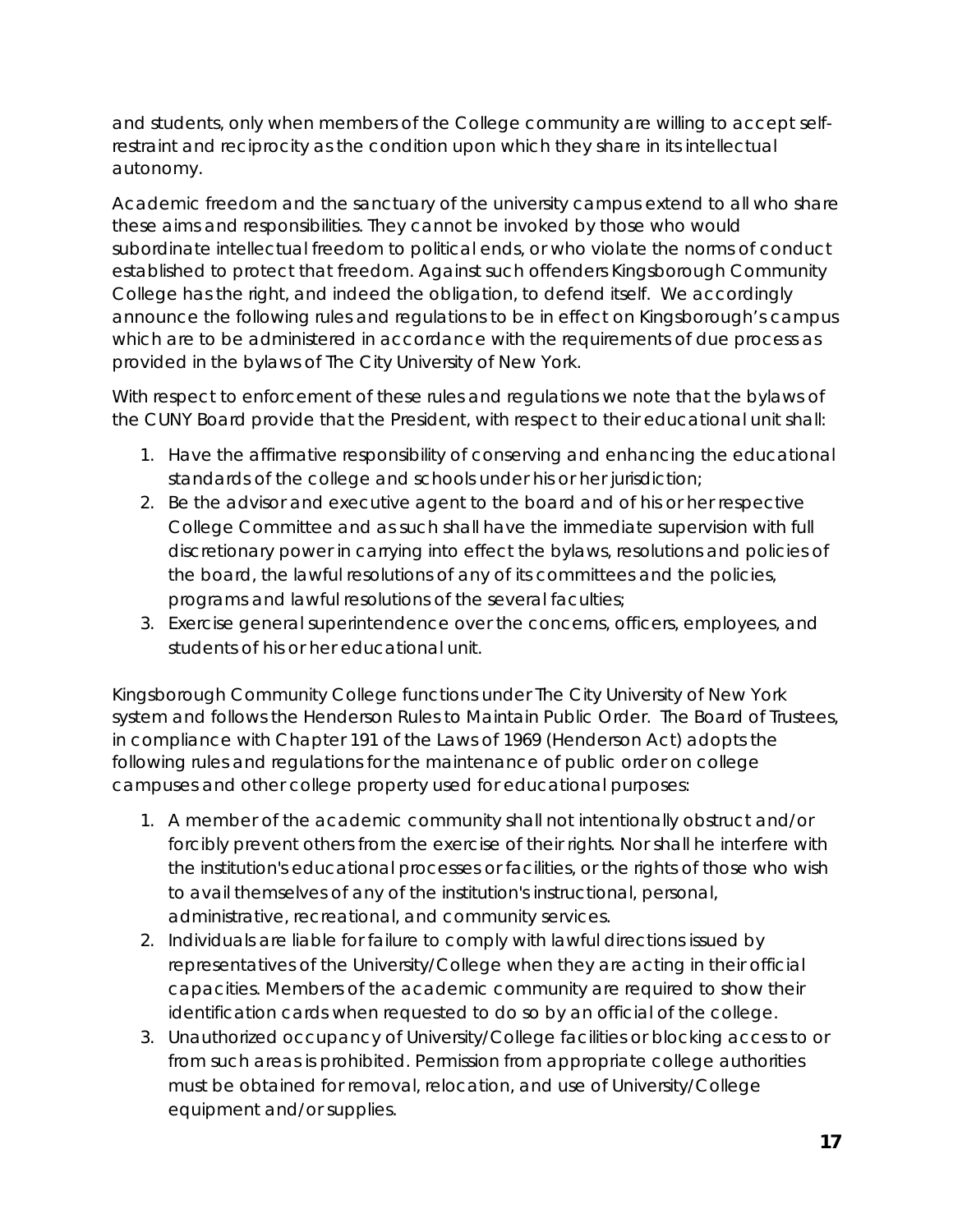- 4. Theft from, or damage to University/College premises or property, or theft of or damage to property of any person on University/College premises is prohibited.
- 5. Each member of the academic community or an invited guest has the right to advocate his position without having to fear abuse, physical, verbal, or otherwise, from others supporting conflicting points of view. Members of the academic community and other persons on the college grounds shall not use language or take actions reasonably likely to provoke or encourage physical violence by demonstrators, those demonstrated against, or spectators.
- 6. Action may be taken against any and all persons who have no legitimate reason for their presence on any campus within the University/College, or whose presence on any such campus obstructs and/or forcibly prevents others from the exercise of the rights or interferes with the institution's educational processes or facilities, or the rights of those who wish to avail themselves of any of the institution's instructional, personal, administrative, recreational, and community services.
- 7. Disorderly or indecent conduct on University/College-owned or controlled property is prohibited.
- 8. No individual shall have in his possession a rifle, shotgun, or firearm or knowingly have in his possession any other dangerous instruments or material that can be used to inflict bodily harm on an individual or damage upon a building or the grounds of the University/College without the written authorization of such educational institution. Nor shall any individual have in his possession any other instrument or material which can be used and is intended to inflict bodily harm on any individual or damage upon a building or the grounds of the University/College.
- 9. Any action or situation which recklessly or intentionally endangers mental or physical health or involves the forced consumption of liquor or drugs for the purpose of initiation into or affiliation with any organization is prohibited.
- 10. The unlawful manufacture, distribution, dispensation, possession, or use of illegal drugs or other controlled substances by University students or employees on University/College premises, or as part of any University/College activities is prohibited. Employees of the University must also notify the College Personnel Director of any criminal drug statute conviction for a violation occurring in the workplace no later than five (5) days after such conviction.
- 11. The unlawful possession, use, or distribution of alcohol by students or employees on University/college premises or as part of any University/college activities is prohibited.

*Kingsborough Community College students are required to abide by all federal, state and city laws. Other conduct not addressed in the Henderson Rules to Maintain Public Order may still be deemed unacceptable and may be addressed by Kingsborough Community College and the Office of Student Conduct.*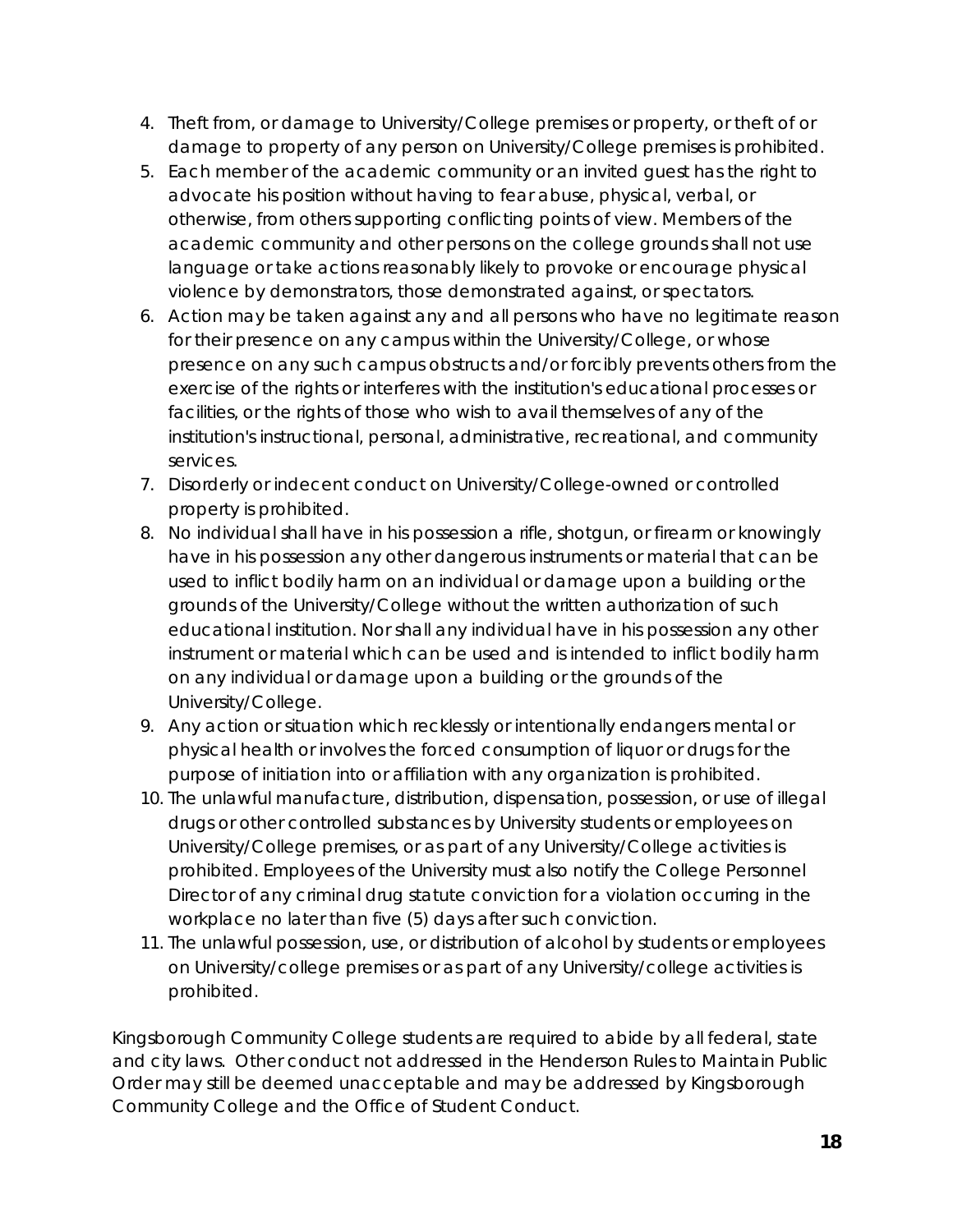#### <span id="page-18-0"></span>Drugs & Alcohol

Federal law requires that CUNY adopt and implement a program to prevent the use of illicit drugs and abuse of alcohol by students and employees. The unlawful manufacture, distribution, dispensation, possession, or use of drugs or alcohol by anyone, on CUNY property, in CUNY buses or vans, or at CUNY-sponsored activities, is prohibited.

Students are expected to comply with the CUNY and college policies with respect to drugs and alcohol. Any student found in violation may be subject to disciplinary action under Article 15 of the Bylaws of the Board of Trustees, which may result in sanctions up to and including expulsion from the University. In lieu of formal disciplinary action, CUNY may, in appropriate cases, seek to resolve the matter through an agreement pursuant to which the student must see a counselor or successfully participate in a drug and alcohol treatment program.

In accordance with the Federal Educational Rights and Privacy Act, CUNY may choose, when appropriate, to contact parents or legal guardians of students who have violated the CUNY policy on drugs or alcohol.

#### <span id="page-18-1"></span>Tobacco Use

As of September 4, 2012 Kingsborough Community College as well as all other CUNY campus prohibit the following: (i) the use of tobacco on all grounds and facilities under CUNY jurisdiction, including indoor locations and outdoor locations such as playing fields, entrances and exits to buildings, and parking lots; (ii) tobacco industry promotions, advertising, marketing, and distribution of marketing materials on campus properties; and (iii) tobacco industry sponsorship of athletic events and athletes. This policy applies to all tobacco and tobacco products including chew tobacco and ecigarettes.

#### <span id="page-18-2"></span>Sexual Misconduct

In addition to the below Kingsborough Policy on Sexual Misconduct and the CUNY policies for the same, all RSO officers are required to complete annual Sexual Misconduct training, provided by the Office of Student Life.

Every member of The City University of New York community, including students, employees and visitors, deserves the opportunity to live, learn and work free from sexual harassment, gender-based harassment and sexual violence. Accordingly, CUNY is committed to:

- 1) Defining conduct that constitutes prohibited sexual harassment, genderbased harassment and sexual violence
- 2) Providing clear guidelines for students, employees and visitors on how to report incidents of sexual harassment, gender-based harassment and sexual violence and a commitment that any complaints will be handled respectfully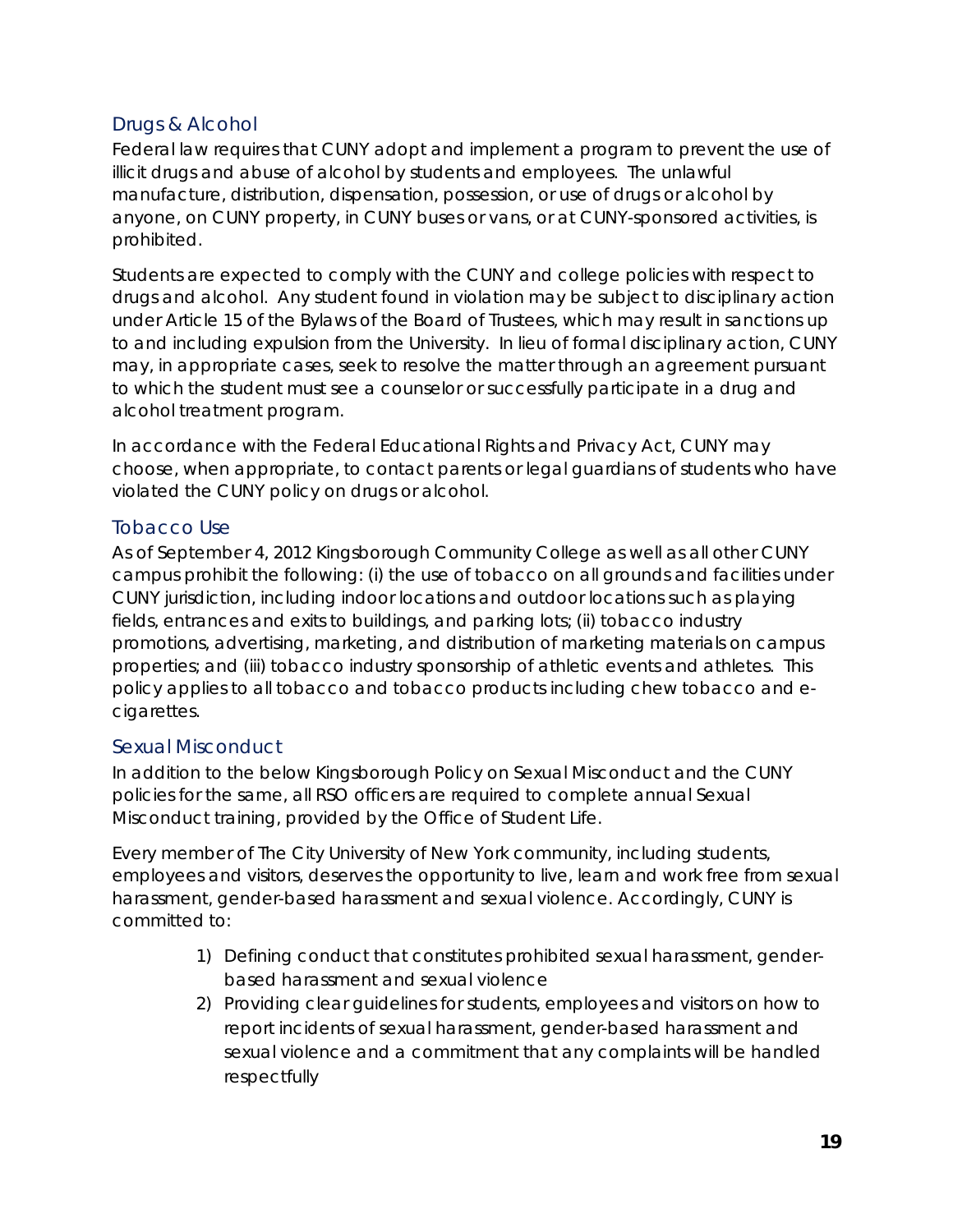- 3) Promptly responding to and investigating allegations of sexual harassment, gender-based harassment and sexual violence, pursuing disciplinary action when appropriate, referring the incident to local law enforcement when appropriate, and taking action to investigate and address any allegations of retaliation
- 4) Providing ongoing assistance and support to students and employees who make allegations of sexual harassment, gender-based harassment and sexual violence
- 5) Providing awareness and prevention information on sexual harassment, gender-based harassment and sexual violence, including widely disseminating this policy, and implementing training and educational programs on sexual harassment, gender-based harassment and sexual violence to college constituencies
- 6) Gathering and analyzing information and data that will be reviewed in order to improve safety, reporting, responsiveness and the resolution of incidents.

This is the sole policy at CUNY addressing sexual harassment, gender-based harassment and sexual violence and is applicable at all college and units at the University. The CUNY community should also be aware of the policies that apply to other forms of sex discrimination, as well as to other types of workplace violence and domestic violence that affect the workplace. Full details of this policy are available here: [http://www1.cuny.edu/sites/title-ix/campus/kingsborough-community-college/.](http://www1.cuny.edu/sites/title-ix/campus/kingsborough-community-college/)

#### <span id="page-19-0"></span>Equal Opportunity and Non-Discrimination

The City University of New York ("University" or "CUNY"), located in a historically diverse municipality, is committed to a policy of equal employment and equal access in its educational programs and activities. Diversity, inclusion, and an environment free from discrimination are central to the mission of the University.

It is the policy of the University—applicable to all colleges and units— to recruit, employ, retain, promote, and provide benefits to employees (including paid and unpaid interns) and to admit and provide services for students without regard to race, color, creed, national origin, ethnicity, ancestry, religion, age, sex (including pregnancy, childbirth and related conditions), sexual orientation, gender, gender identity, marital status, partnership status, disability, genetic information, alienage, citizenship, military or veteran status, status as a victim of domestic violence/stalking/sex offenses, unemployment status, or any other legally prohibited basis in accordance with federal, state and city laws.

As a public university system, CUNY adheres to federal, state and city laws and regulations regarding non-discrimination and affirmative action. Should any federal, state or city law or regulation be adopted that prohibits discrimination based on grounds or characteristics not included in this Policy, discrimination on those additional bases will also be prohibited by this Policy.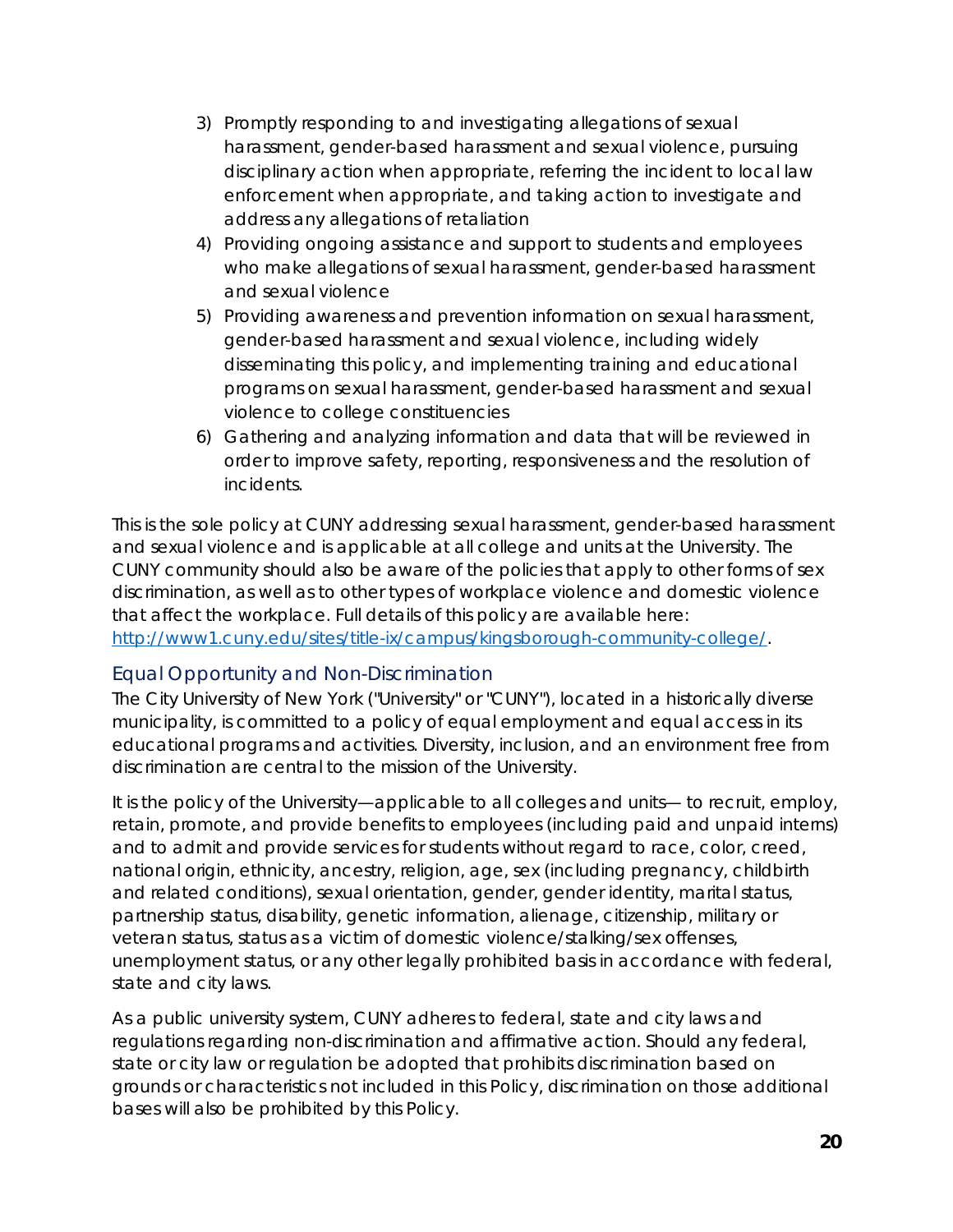It is also the University's policy to provide reasonable accommodations when appropriate to individuals with disabilities, individuals observing religious practices, employees who have pregnancy or childbirth-related medical conditions, or employees who are victims of domestic violence/stalking/sex offenses.

This policy also prohibits retaliation for reporting or opposing discrimination, or cooperating with an investigation of a discrimination complaint.

#### <span id="page-20-0"></span>Student Identification Card

The student photo identification card is the property of Kingsborough Community College. The card is not transferable and is not authorized for any use other than for college administrative purposes. It must be carried with you on campus at all times, and be presented, upon request, to any college official.

Use of the card by any person other than the individual to whom the card is issued, or tampering with the card in any way, will subject the user to appropriate disciplinary action.

# <span id="page-20-1"></span>Registration & Renewal

# <span id="page-20-2"></span>**New Organization**

To form a new RSO on campus, the interested party must go through the following procedure:

- 1. Pick up a copy of the "Petition to Organize and Establish an Organization" and a "Sample Constitution" from the Office of Student Life.
- 2. Discuss the procedure for chartering of new organizations, as well as methods of drafting a new constitution, with Student Life staff.
- 3. Draft a constitution for the prospective organization.
- 4. Obtain signatures from at least twenty-five (25) students interested in forming the organization.
- 5. Secure a prospective faculty/staff advisor for the organization. The advisor must be a faculty member or a full-time administrative staff member to be eligible.
- 6. Submit your draft constitution to Student Life for review and feedback.
- 7. Submit the completed petition along with all required signatures and the draft constitution to the Office of Student Life.
- 8. Attend a designated KCC SGA Student Activities Committee (SAC) meeting to present the proposal and answer any questions.
- 9. If the petition is denied, the petitioner(s) will be notified and provided with the reason(s) why.
- 10. If the petition is approved, the petitioner(s) will be notified and will work with Student Life to complete the initial registration process:
	- a. Meet with Student Life staff to receive a startup budget allocation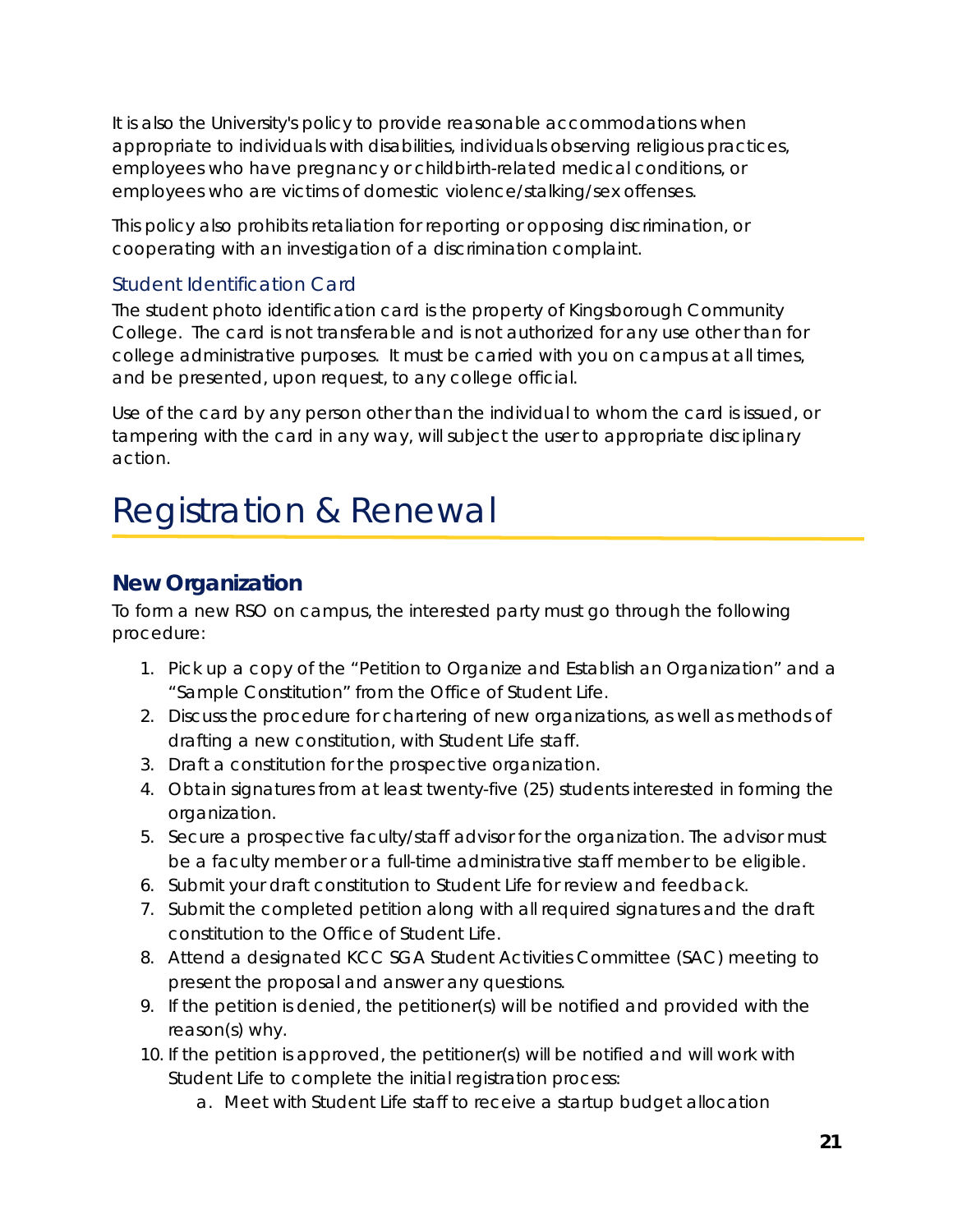- b. Hold an initial recruitment meeting
- c. Solicit and elect officers
- d. Submit an Organization Registration Form and Budget Projection Form with the new officers and startup budget allocation
- e. Attend officer and budget training(s) as hosted by the Office of Student Life and KCC Association.

# <span id="page-21-0"></span>**Continuing Organization**

Once you have become a recognized organization at KCC, you can begin to hold meetings, plan activities, and have fun. Maintaining recognition on campus is not hard. If your group is responsible and follows the policies for organizations outlined in the Organizations Manual, meets the requirements set by the Office of Student Life, and works to continue developing membership, you should have few problems.

In order to renew active status, all KCC RSOs must complete the following each year:

- 1. Hold elections and submit an updated Organization Registration Form with current officers and advisor(s) to Student Life
- 2. Submit a Budget Projection Form, outlining how the RSO expects to spend its allocated budget amount
- 3. Attend the KCC Club Conference (Nuts & Bolts training)
- 4. Attend the KCC Association Budget Orientation training
- 5. Attend Title IX/Sexual Discrimination training

Each semester, the Office of Student Life will publish a registration/renewal deadline. RSOs that do not complete the required items by the published deadline will be considered inactive and must wait until the following long semester (fall or spring) in order to renew active status. RSOs that renew in the fall semester will automatically carry over to spring semester and those that renew in the spring will be required to renew again the following fall.

# <span id="page-21-1"></span>**Constitution Guidelines**

Registered Student Organizations must keep an organizational constitution on file with Student Life. A copy of the constitution must be submitted to Student Life each time it is revised. Constitutions submitted by new student organizations, and revised constitutions from existing student organizations, should be written according to the following guidelines and must include the articles indicated as being required.

- I. **Name (required):** States the official name of the student organization. The name of the student organization must follow the "CUNY Board of Trustees: Bylaws Pertaining to Registered Student Organizations, Article XV, Section 15.2A" in the Student Organization Handbook.
- II. **Date of Creation and Revision (required):** Provides the dates of creation and latest revision of the constitution/bylaws.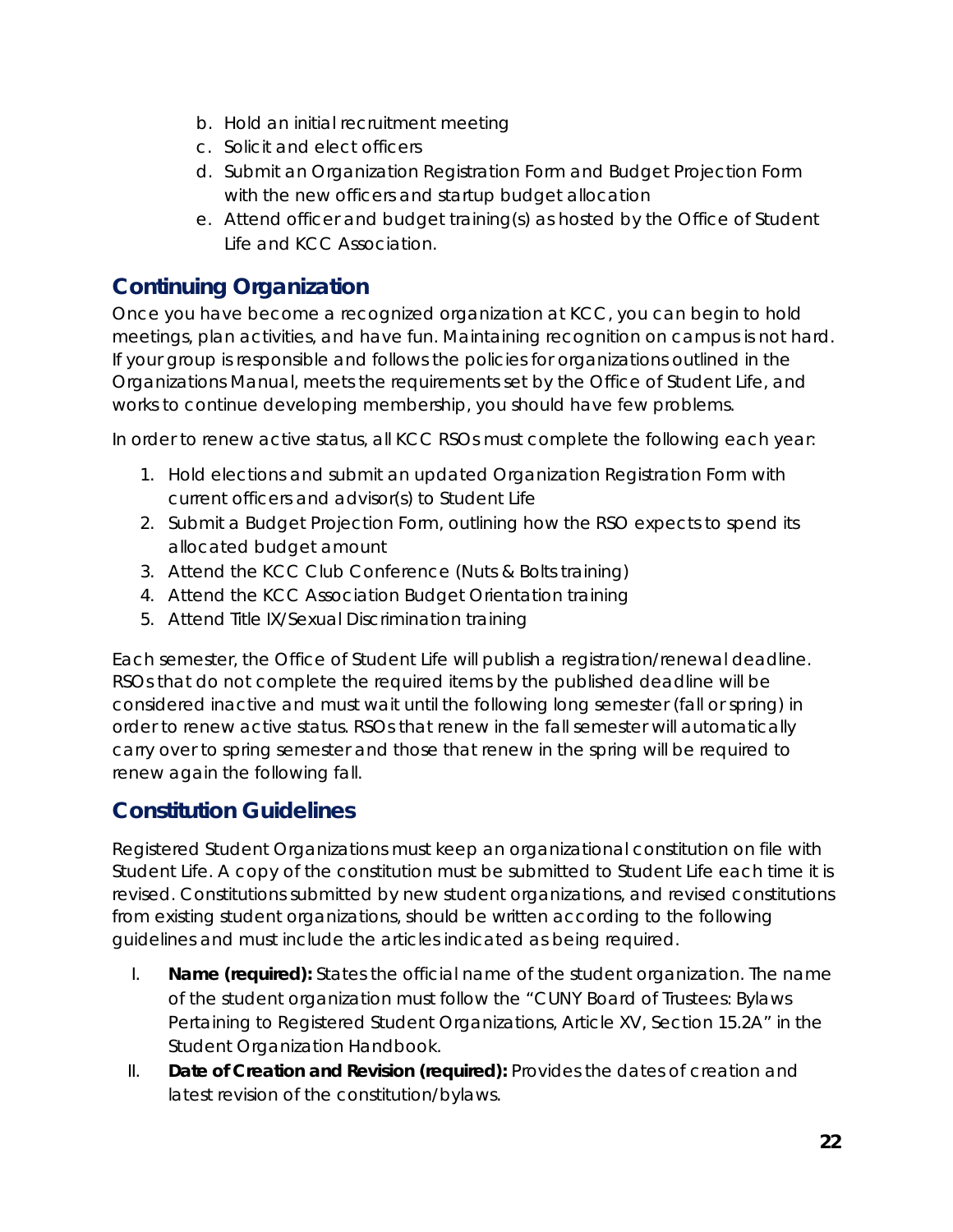- III. **Purpose Statement (required):** The purpose statement is a short, detailed description of the purpose for the existence of the group.
- IV. **Membership (required):** Defines the composition of the student organization including membership requirements and selection procedures. Any KCC student, faculty member, or staff member who subscribes to the purpose and basic policies of the organization may become a member of the organization subject only to compliance with the provisions of the constitution. Enrollment or employment at another CUNY campus does not meet the requirement for student organization membership. All officers/representatives must be currently enrolled students at the College and maintain a 2.0 cumulative GPA.
- V. **Legal Agreement Statement (required):** The organization agrees to abide by all City University of New York and Kingsborough Community College policies and local, state, and federal laws.
- VI. **Officers (required):** List each major officer position with respective duties and authority. Describe who is eligible to be an officer (including academic requirements), how one becomes an officer, and how one obtains or loses officer status. Eligibility requirements must be included in this section that meet or exceed those described in the Student Organization Handbook under "Roles & Responsibilities: Officers."
- VII. **Executive Board (recommended):** Describes the special responsibilities and powers given to the Executive Board. Determine who can enter into contracts on behalf of the student organization.
- VIII. **Procedures for Decision Making (required):** Defines how decisions will be made in the control of organizational activities and finances. Must include a definition of a quorum (required). Quorum is the percentage or fraction of members that must be present to conduct business.
- IX. **Committees (recommended):** If applicable, standing (permanent) committees and ad hoc (temporary) committees should be listed including duties and responsibilities.
- X. **Meetings (recommended):** Describes how often the meetings will be held, who can call regular and special meetings, and attendance requirements.
- XI. **Parliamentary Authority (recommended):** Outlines the parliamentary procedures to be used for conducting meetings and official business of the organization. The most commonly used parliamentary procedures are Robert's Rules of Order.
- XII. **Disbursement of Organization Assets (required):** Should the student organization become defunct, provide a means to disburse the organization's assets in this article. What happens to your assets if your organization disbands? A student organization's assets may be disbursed to another KCC registered student organization, sponsored student organization, registered faculty/staff organization, an entity with 501(c)(3) status or as a donation to KCC.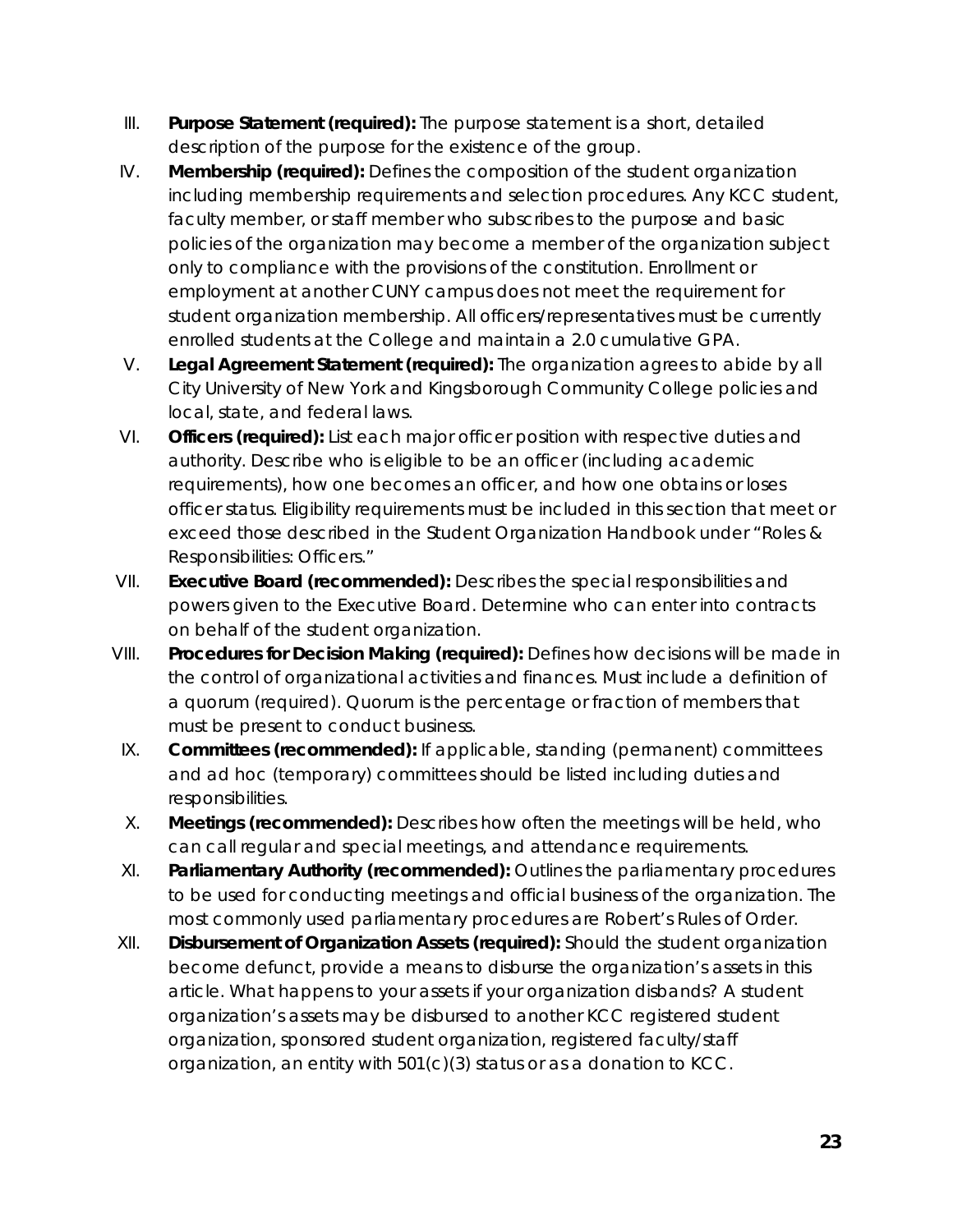- XIII. **Finances (recommended):** Defines how funds will be collected, maintained and disbursed.
- XIV. **Amendments (recommended):** Describes how amendments to the constitution may be made.
- XV. **Faculty/Staff Advisor (recommended):** Procedures for selecting and replacing an advisor and defines the relationship between the advisor and the student organization.

Student Life and KCC Association reserve the right to inspect, review or have the student organization update their constitution to meet all guidelines. Note: You need not use the same numbering system as outlined below; just include all components within your constitution.

### **RSO Offices**

All KCC RSOs are eligible to apply for office space. Offices are awarded at the discretion of Student Life, based on the organization's activity level, number of members, need for space, and overall contribution to the campus community.

The application process for RSO office space will begin during the spring semester each year. While preference will be given to continuing RSOs that had an office in the previous year, office space is NOT guaranteed year-to-year. RSOs that fail to reapply for office space may lose the space to another group.

Multiple RSOs may be assigned to a single office. When this happens, the officers of the RSOs must cooperate to determine meeting and use schedules and practices.

RSO offices are a privilege, not a right, and their primary function is to provide a meeting/work space for the RSO officers. Offices are NOT to be used as an open hangout space. An officer MUST be present at all times when the office is open or occupied. RSOs are responsible for the general cleanliness of their office space and are expected to report maintenance concerns to Student Life.

Keys will only be issued to RSO officers. The Office of Student Life will distribute key cards to RSO officers for them to complete in order to be granted a key to their assigned space. **ALL** keys must be returned to the Office of Student Life by the end of the Spring semester (RSOs do not have access to spaces during the Summer). The last day to return keys is the day of graduation. Officers who fail to return keys will have a hold placed on their account until the key is returned. Keys will be reissued the beginning of the following academic year, regardless if a student has been elected to continue as an officer.

Failure to abide by these rules, failure to maintain a clean office, or misuse of office space will result in loss of office privileges for the RSO and space may be revoked by the Office of Student Life.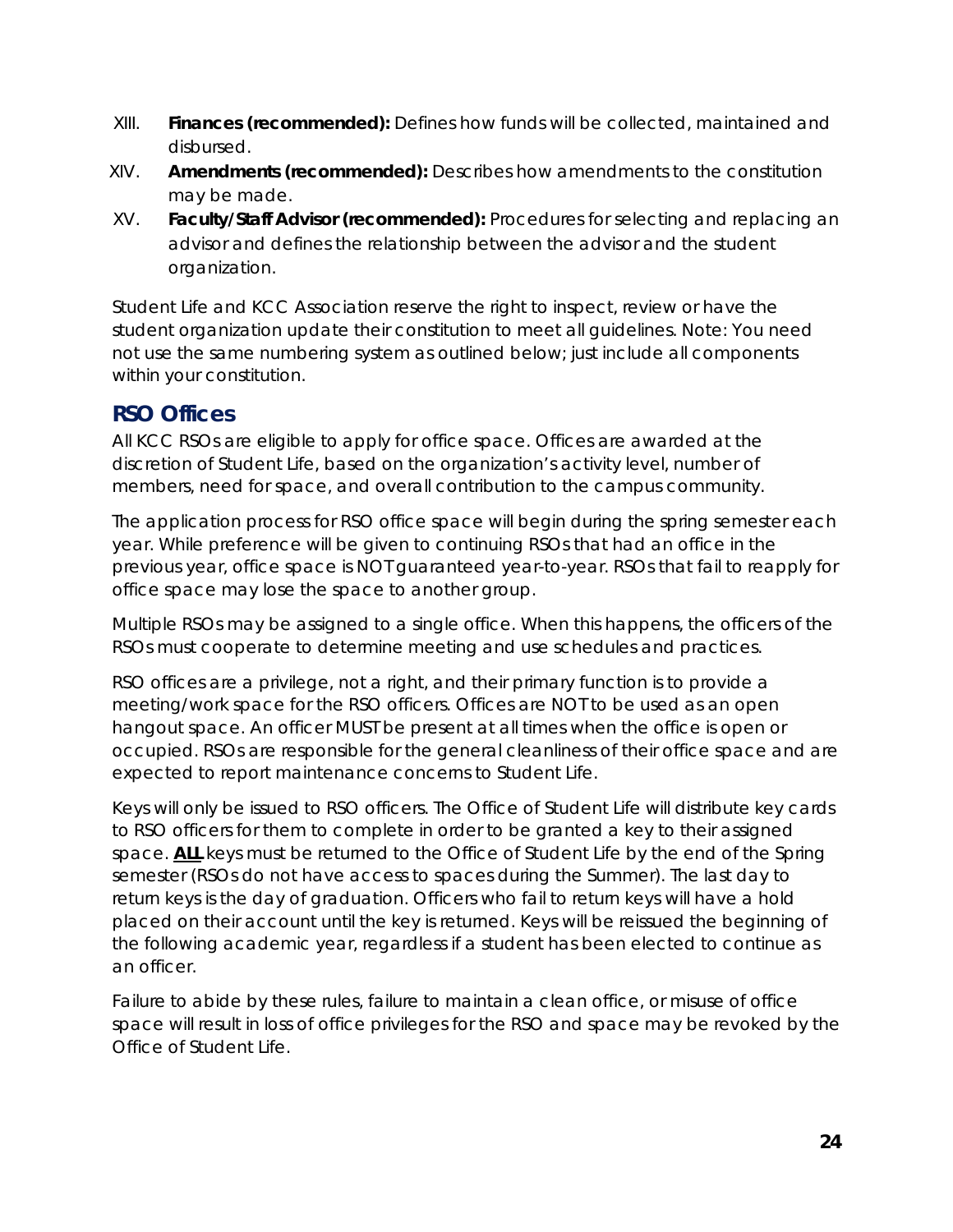# <span id="page-24-0"></span>**Meetings**

Effective meetings are crucial to operating a good organization. Meetings are where you will propose ideas, get feedback, and decide on a formal course of action. All official decisions must happen at a business meeting with quorum (reasonable representation of the RSO's membership) including the RSO advisor before any official action can be taken.

# <span id="page-24-1"></span>**Planning a Meeting**

The key to holding an effective meeting is in preparation. Be sure to set yourself up for success, and don't expect that simply having a meeting will solve a problem. Coming in with a plan gives some structure to the meeting, and helps you know if/when you've met the meeting's objective. The following are some general suggestions to keep in mind when planning your meeting:

- Confer with your advisor and executive board before the meeting
- Prepare an agenda (see below)
- Notify members of the date, time, and location at least a week in advance
	- o Send reminders for meetings happening on a recurring basis, especially following long periods without a meeting
- When possible, arrange seating so everyone can see everyone else, with officers seated at the front of the room
- Use a whiteboard or other visual aid
- Provide nametags, especially for meeting with a high number of new members
- Arrive early to greet members and facilitate informal introductions
- Light refreshments are a good icebreaker, especially at the first meeting
- Free food will get people in the door, but you have to give them a reason to stay
- Consider the meeting purpose and group culture to determine use/extent of formal parliamentary procedure

#### <span id="page-24-2"></span>Meeting Purpose & Goals

First, you have to decide the reason(s) behind having a meeting. Do you need to create a calendar? Revise a budget? Hold elections? Plan an event? Solicit feedback from members? Some combination of these or other items? A meeting without a purpose is boring, frustrating, and feels like a waste of time. If your members feel like you've wasted their time, they are less likely to come back.

#### <span id="page-24-3"></span>Agenda

Once you have settled on your meeting's purpose and goals, you can set your agenda for the day. There is no required agenda format, but a typical agenda takes the following form:

1. **Call to Order -** official start of the meeting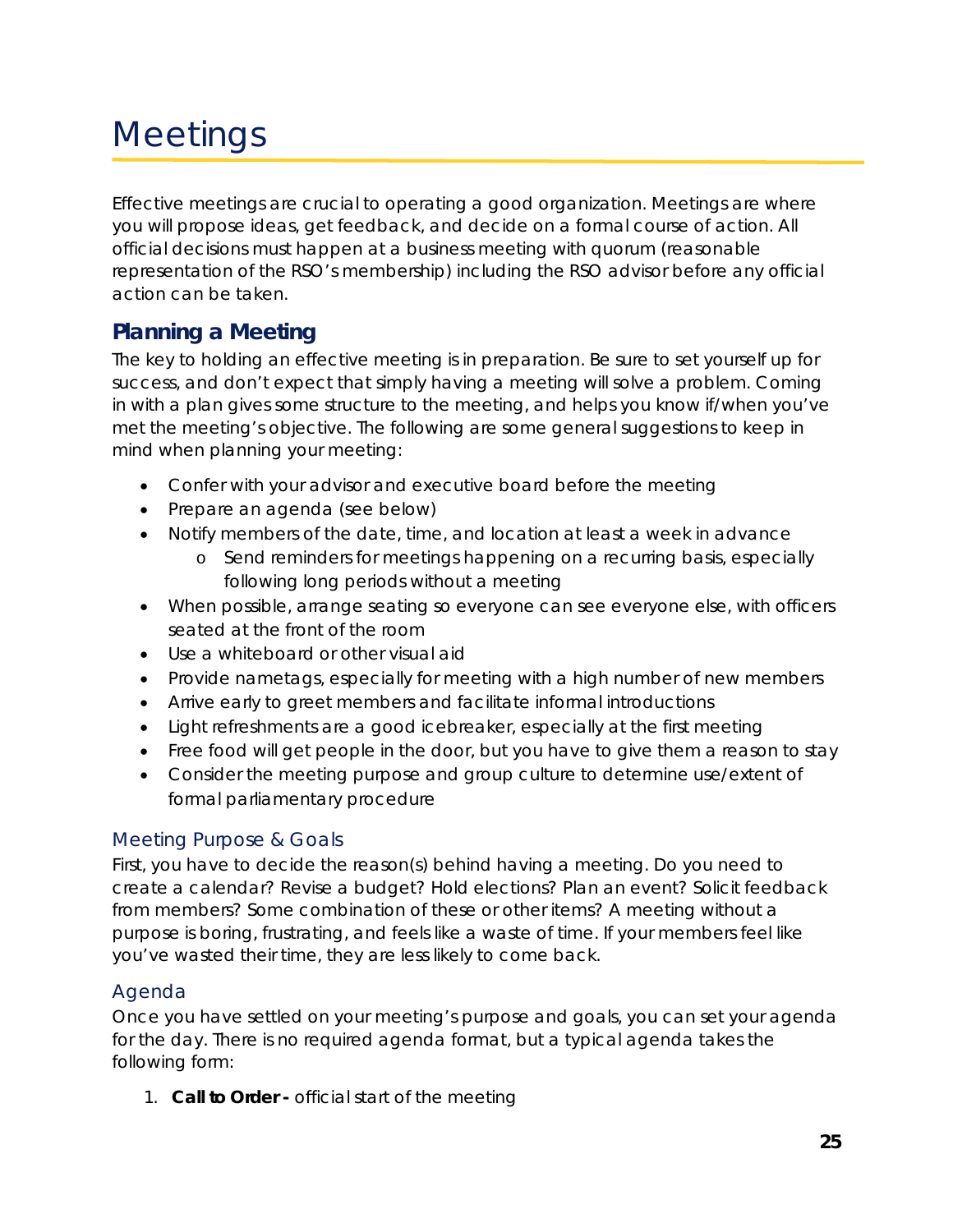- 2. **Roll Call -** taking attendance for the meeting
- 3. **Approval of Agenda -** may be adjusted/corrected in case anything is incorrect
- 4. **Approval of Previous Minutes -** the official record of what happened at the previous meeting
- 5. **Officer Reports -** information related specifically to an officer's position or action
- 6. **Committee Reports -** information or action items as a result of committee meetings
- 7. **Special Orders -** important business specifically designated for action at this meeting
- 8. **Unfinished Business -** specific items from previous meeting(s) that were tabled for later action
- 9. **New Business -** to open the floor for new ideas, concerns, or action items
- 10. **Announcements -** general information to share with the membership may come from anyone
- 11. **Adjournment -** officially ending the meeting

# <span id="page-25-0"></span>**Running a Meeting**

Once the meeting is planned and the agenda is set, someone has to take the lead and keep things moving. This will be the RSO president, when they are present. The president facilitates discussion and keeps things moving. When action items call for a vote, the president does not vote unless there is a tie. When the president is unable to attend, they will designate someone (typically the vice president) to serve as chair in their place for the meeting. **Note that the advisor should NOT be the one leading RSO meetings. Advisors are there as a resource, but business should be conducted and decided by the student membership.**

The success or failure of a meeting depends largely on what a leader does before, during, and after a meeting. All the theory in the world does no good if, when it finally comes to running a meeting, be it a committee, CAB, student council or college council, the chairperson cannot perform effectively. A well-run meeting will achieve its intended purpose and leave members confident that it was a good use of their time.

Here are some general suggestions to keep in mind with regards to running a meeting:

- Start the meeting by stating the purpose of the meeting (can be covered by reading the agenda)
- Have the secretary (enlist a substitute if they are unavailable) take notes and keep records throughout
- Encourage all members, not just officers, to contribute to the discussion
	- o Remember that ALL members have a right to vote on RSO business
- Guide the conversation to stay on topic and directed toward concrete solutions and/or action items
- Summarize the discussion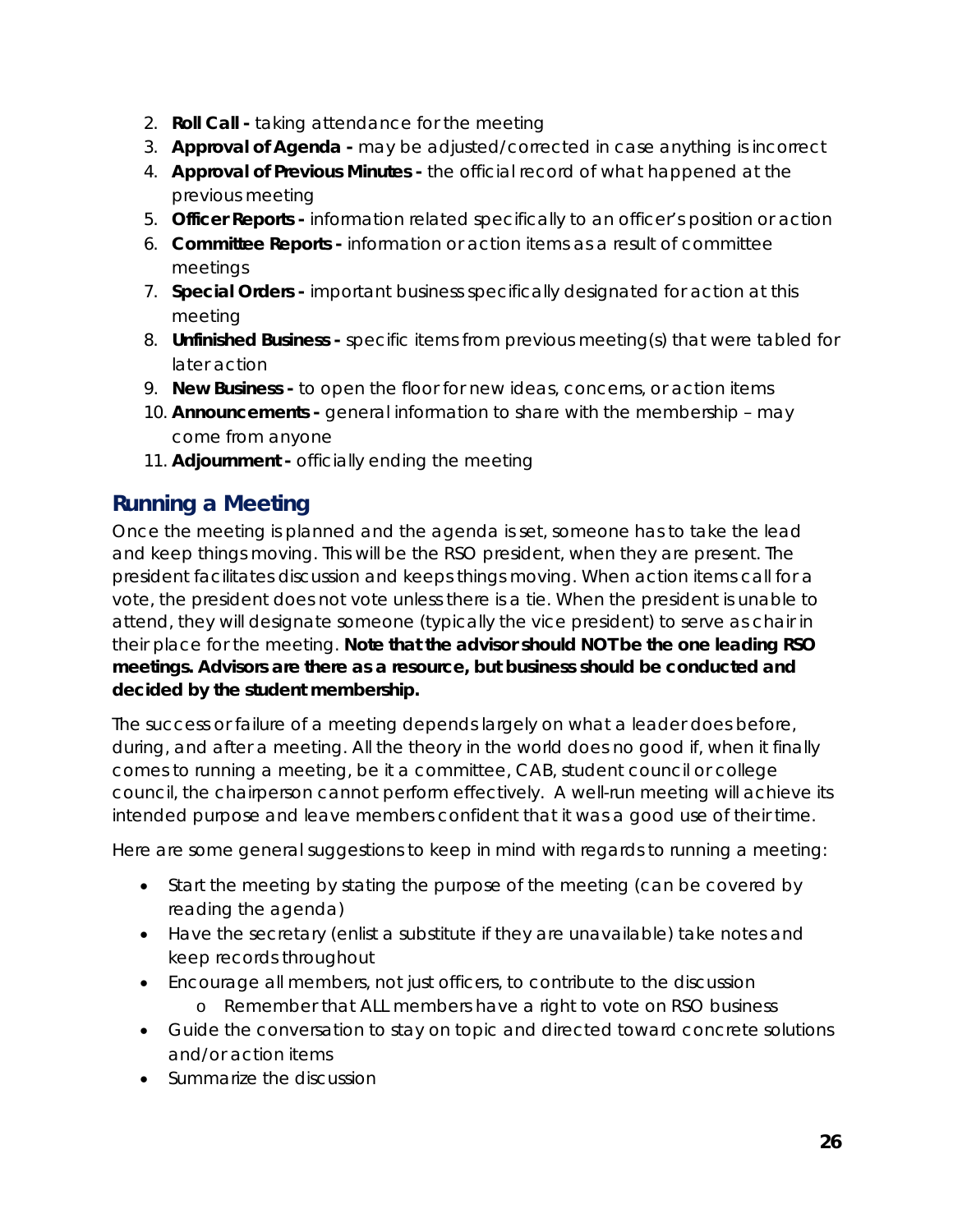- Allow the group to talk to each other the chair's voice should be heard primarily to move the conversation along or to solicit greater discussion
- Listen to what the members are saying you may have come in with an idea, but it's okay to adapt
- Don't be afraid to cut off the over-talkative member(s) with statements like "Let's hear from some others who haven't had a chance to speak" or "Let's limit the discussion to points we haven't heard yet"
- Ensure that decisions are made because the majority of people agree, not be because a small number of people monopolize the conversation
- Your job is to facilitate discussion avoid judging or devaluing other's opinions (even non-verbally!) as that discourages others from speaking up
- Hold on to your own thoughts and ideas until the group has a chance to talk, then speak up if you believe your input will add to the conversation ("What if we considered \_\_\_?" or "Have we thought about \_\_\_?")
- If discussion stagnates or members begin talking in circles, call for a vote on the issue – people repeating the same point over and over is unnecessary and wastes time
- Delegate certain items out to a committee who can work out all of the details then return to the group with a specific plan
- Delegate responsibilities and leave the meeting with a clear list of action items assigned to specific people, and a timeline to complete each item
- Clearly state the date, time, and location of the next meeting, if known
- After the meeting, solicit feedback from a couple of experienced group members on the progress and possible improvements for next time – limit feedback to the structure and running of the meeting, not to the content of the discussions
- In order to encourage participation, pull-in questions can be used to encourage those who haven't been talking to participate in the discussion. It usually follows after a period when a discussion is limited to, or dominated by, only a few members. The way the pull-in question is framed is important. If it is poorly framed, it will put the silent members on the spot and offend the talkers. For example, "What are the rest of you thinking?"
- An acceptance response is a brief one or two-word comment which indicates to the member that his contribution or effort is received and appreciated. It is very brief and made quietly, so as to convey understanding without necessarily indicating evaluation or full agreement. It is used immediately as the member stops and is usually accompanied by a slight nod. The acceptance response encourages further effort and participation. "Thank you" or "Okay" are common acceptance responses.
- A key thought is an idea, opinion, or experience expressed by the member which appears to the leader to have an important bearing upon the matter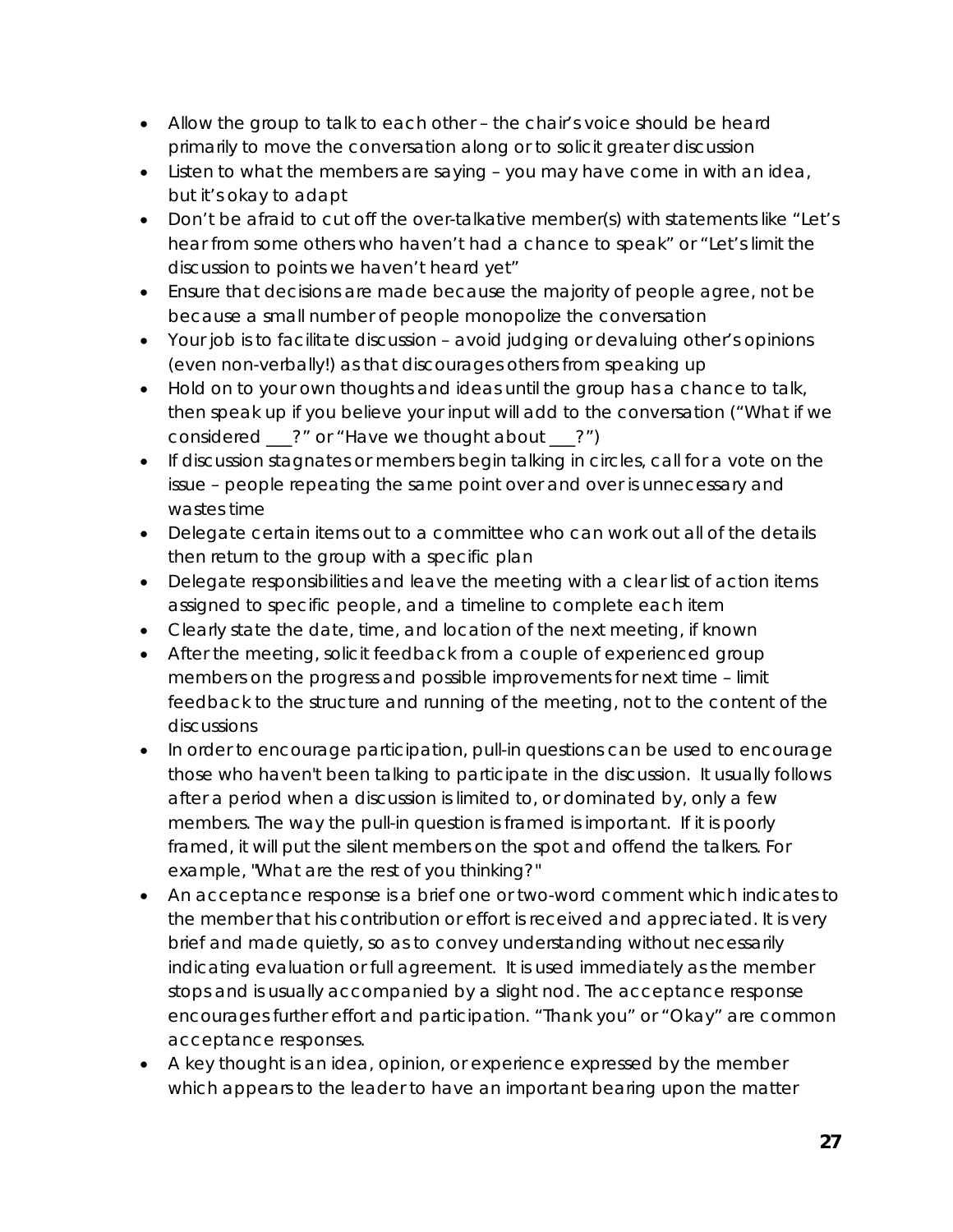under discussion. Therefore, it is a thought expressed which the leader wants to remember in order to refer back to it, if necessary, later in the meeting. During discussion, some key thoughts may be hidden in casual comments or very brief references. Three steps to a good key thought are:

- o Listen carefully to what each member says. Be sure you understand.
- o Remember to make mental or written notes of the important points made by the members.
- o Refer to these points if they are not covered thoroughly. Make reference to the person making the point, the details of the point, and use an open or a specific individual.

#### **Phrasing Questions**

How a question is phrased greatly influences the freedom of group discussion. Questions can be phrased in either two ways: as closed questions or as open questions.

When questions are asked so that a member is encouraged only to give a "yes" or "no" answer or some brief comment, they are referred to as closed questions. For example, "Do you feel this is fair?" On the other hand, questions can be phrased so that the member is encouraged to give a full and more complete account. These are described as open questions. For example, "How do you feel about this?"

| <b>Open Questions</b> |            | <b>Closed Questions</b>  |  |  |  |
|-----------------------|------------|--------------------------|--|--|--|
| What Who              | Can<br>IS. |                          |  |  |  |
| When Where            | Will<br>ഥറ |                          |  |  |  |
| Which How (will)      |            | Has How (much/many/long) |  |  |  |

It will take many closed questions to secure all the information that is needed to fully explore a conference topic or problem. Open questions, on the other hand, should produce a longer response which will give the group discussion leader more opportunity to listen and take notes when necessary.

Finding the right balance of open and closed questions is key to a full yet efficient discussion. Make sure that the person asked answers the original question. Don't be shy about cutting someone off if/when they redirect the conversation or go into unnecessary detail or explanation.

#### **Summary Statement**

The summary statement plays an important role in bringing a meeting to a successful conclusion. It is the point where the real accomplishments of the meeting are brought into clear focus. If it is well handled, the main points of the meeting will stand out clearly and distinctly. If it is poorly handled, or is a long rehash of the discussion, the main points will remain obscure and the members will leave the meeting confused and apathetic. Some of the things that help to make main points stand out clearly are: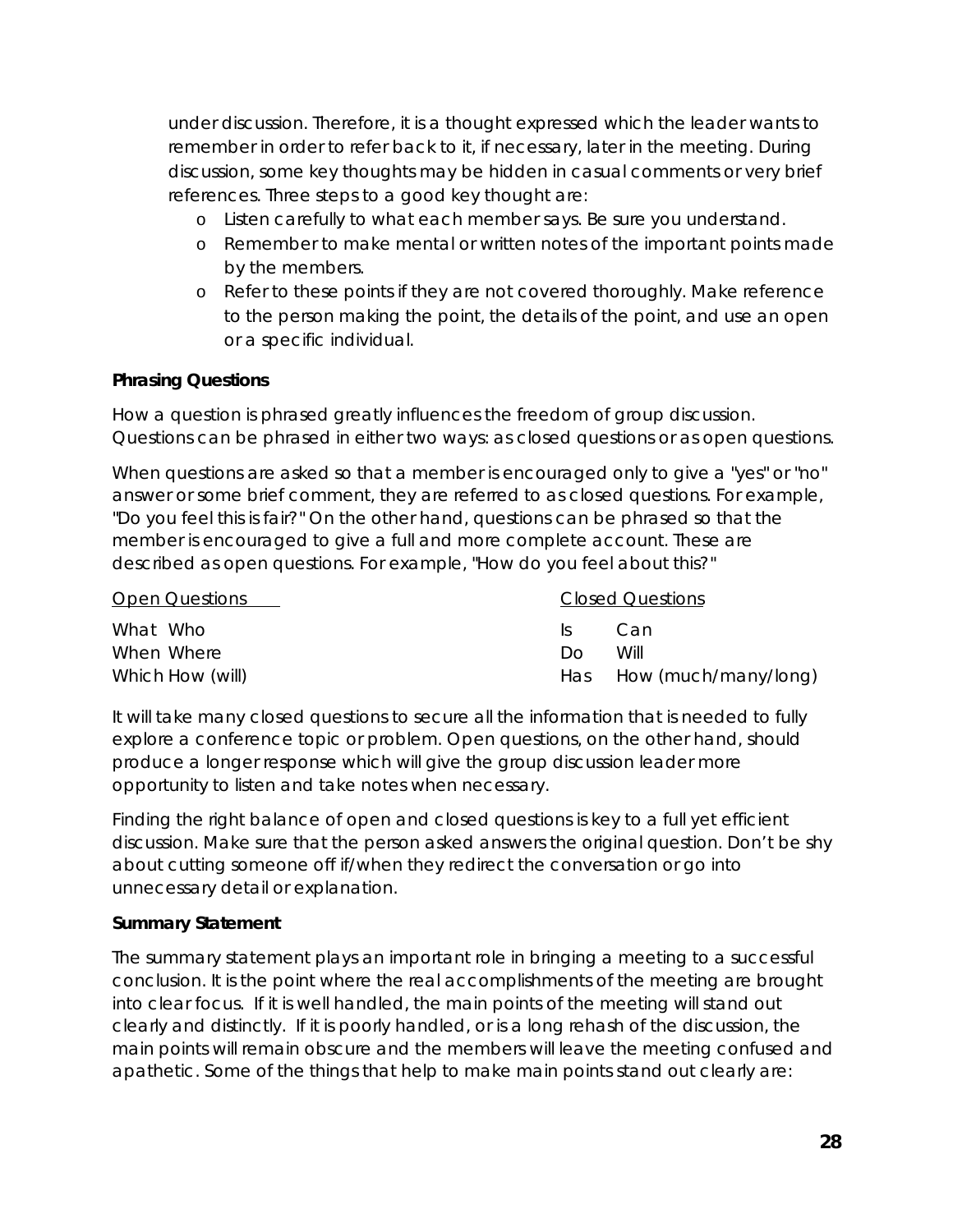- Simple phrases or sentences
- No new thoughts
- Number or letter points
- Pauses between points
- Highlight "action items" for members
- Brief board work (writing down key points)

If the next meeting is one of a series, the closing may be used to introduce the next meeting. It may include an announcement of the subject or problem to be discussed, suggested preparation that members may make, and reminding them of the time and place. **Clearly state the time and place of the next meeting**.

#### <span id="page-28-0"></span>Quorum

Quorum is the minimum number or percentage of members that must be present at a meeting in order for business to be conducted. Quorum must be defined in your RSO constitution. Meetings which do not meet quorum may still take place as informational meetings, but no formal decisions can be made until the next official meeting where quorum is met.

#### <span id="page-28-1"></span>**Minutes**

Following the meeting, the secretary is responsible for creating the meeting minutes – an official record of everything that happened at the meeting. Any items included on the agenda should be headings on the minutes for the same meeting.

Minutes must also include the **actual** start and end times of the meeting, regardless of what the scheduled time was, as well as a record of the meeting attendance.

Minutes must be detailed enough to give a full picture of the business conducted while still being easy to read and navigate. Minutes should NOT be a full transcript of the meeting, but should reflect each decision considered by the group and the result of that consideration.

*Incorrect: "Talked about bringing a speaker"*

*Correct: "Vote to host Lee Galrite as speaker on November 17th at a cost of \$500 plus \$100 for refreshments. Vote passed unanimously."*

#### <span id="page-28-2"></span>Parliamentary Procedure

Use of strict parliamentary procedure at meetings is NOT required, and should be at the discretion of the executive board. Be sure to be consistent with its use from meeting to meeting and note that quorum must still exist at all times, regardless of the formality of the procedure used.

#### **What Is Parliamentary Procedure?**

Parliamentary Procedure is a set of rules for conduct at meetings, allowing everyone to be heard and to make decisions without confusion.

#### **Why is Parliamentary Procedure Important?**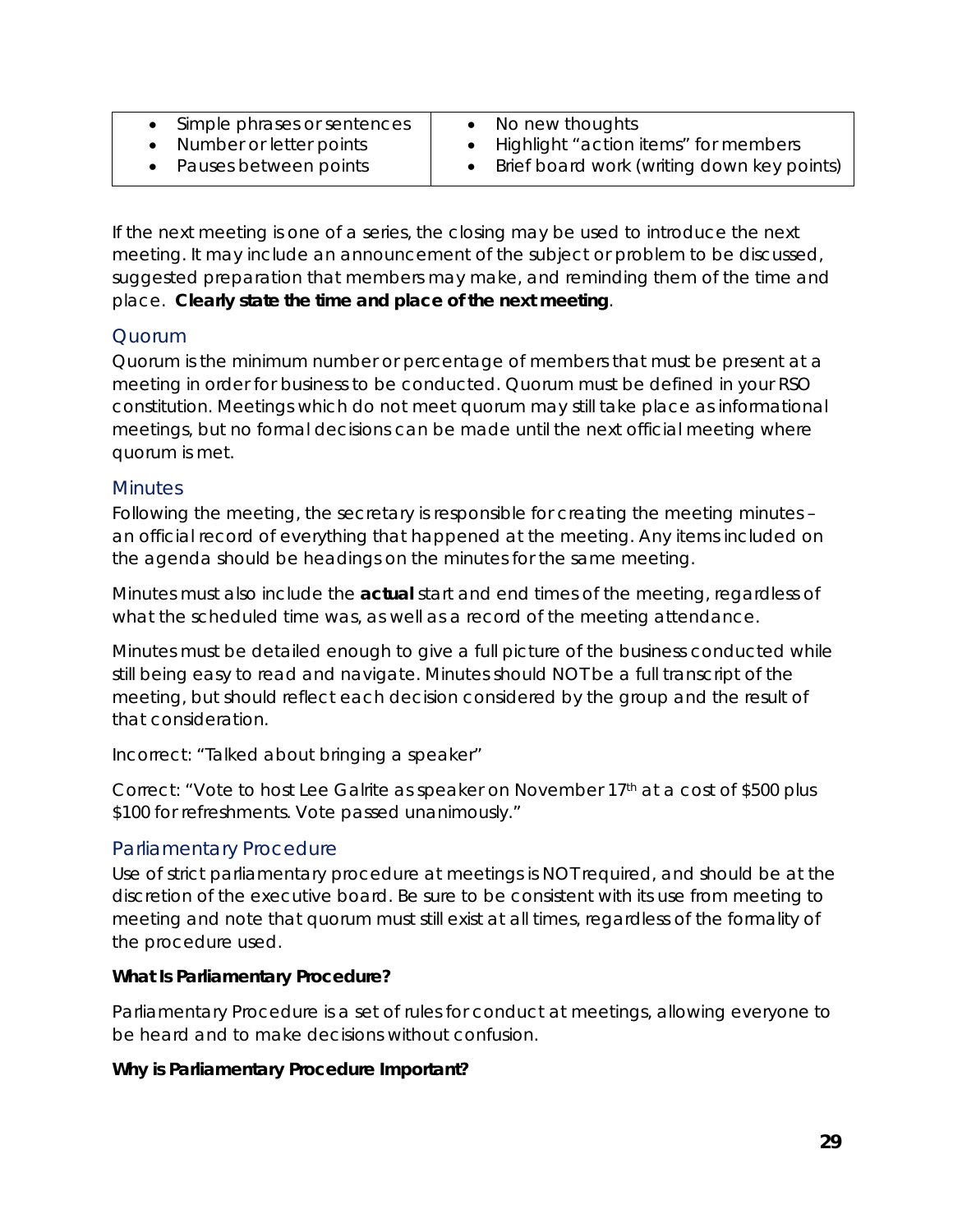Parliamentary Procedure allows for a standard, fair, predictable way for an organization to conduct a meeting while ensuring that all opinions are given the same opportunity to be heard. Parliamentary Procedure may contain provisions for how long a speaker may speak, how many speakers may speak, and on which topics they may speak at a given time. It also keeps the group on task by preventing discussion of other topics until the current topic is resolved.

#### **Who decides Parliamentary Procedure?**

Today, the standard for Parliamentary Procedure is Robert's Rules of Order. Robert's Rules began in early England, and was standardized in 1876. Occasionally, the Robert's Rules handbook is updated with modern conventions and considerations, and the latest edition of Robert's Rules is the standard by which most organizations across the country conduct their business.

Robert's Rules of Order is extremely formal, with considerations for nearly all possible situations. Within your group, you may choose to adopt a lighter version of Robert's Rules, or you may choose a more informal format. Regardless of the procedure you choose, it is important to stick to the same procedure for every meeting, in order to help your members, understand what is going on and effectively participate.

#### **How does Parliamentary Procedure work?**

Each meeting is run by a chair (usually the president of the organization). The chair facilitates the conversation by calling the meeting to order, acknowledging speakers (and cutting them off, if necessary), entertaining motions, facilitating votes, and ensuring that speakers move through the agenda in order.

#### **If the chair is in charge, when can I speak?**

Anyone who wishes to speak must stand or raise their hand, and wait to be acknowledged by the chair. Once acknowledged, the speaker will state their name for the record, then make their relevant comment.

#### **What if I want the group to do something?**

Any request or suggestion for the group to take action must come in the form of what is called a motion. To make a motion, you must be recognized by the meeting chair, then state your motion: "I move to approve the minutes from last week's meeting as written." The speaker does NOT provide a full justification for the motion when presenting it. If the group chooses to entertain the motion, the justification will come later.

#### **So I made the motion – does that mean we do it?**

Once a motion is made, the group must decide how to handle it. There are several more things that need to happen before the motion passes:

1. Someone else in the group must second the motion, indicating that there is support from more than one person to spend the group's time on the issue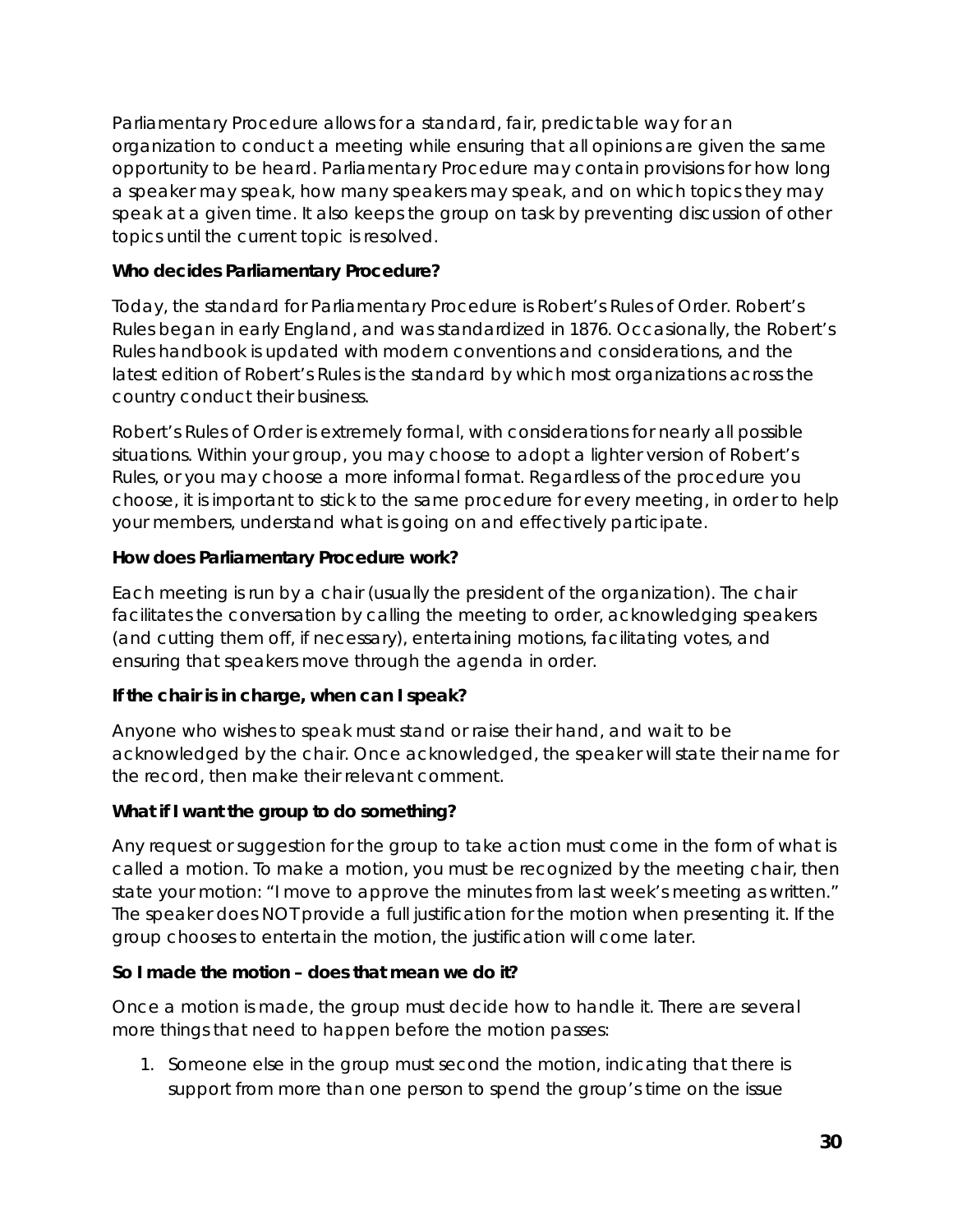raised. Only second a motion if you agree that the group should discuss it. Do not second a motion you disagree with, and do not use this time to argue against the proposed motion. If there is no second, then the motion automatically fails and there is no discussion necessary.

- 2. If there is a motion and a second, then the motion is open for the debate. The right to speak first goes to the person who presented the original motion. At this time, the person may speak to the details of the motion and to why the group should do so. From there, debate continues with those speaking for and against the motion. Speakers should only join in when they have new information or ideas to add to the discussion – NOT to reiterate points that have already been made.
- 3. Following debate, there are three options for what can happen to the original motion:
	- a. Someone moves/seconds to table the motion until the next meeting (requires a separate vote on tabling the motion)
	- b. Someone moves to amend the original motion based on the debate (requires a vote to accept the amendment, THEN a vote on whether to accept the amended motion)
	- c. The original motion goes to a vote. If this happens, the vote is ONLY to approve or deny the original motion, as presented by the original speaker. Once the original motion goes to a vote, there are 2 options:
		- i. The motion passes and the group commits to taking the action presented in the original motion.
		- ii. The motion fails and the floor is not open to consider other business, including alternatives to the original motion or entirely unrelated business.

#### **What can I actually do with motions?**

Motions are made for any action the group might take. There are four basic motion types that can occur, listed in order from least important to most important:

- 1. **Main Motions** Introduce items to the membership for their consideration. These cannot be made while any other motion is on the floor, and are considered last when other motions are introduced.
- 2. **Subsidiary Motions** Change or affect how the pending main motion is handled. These often take the form of amendments to the main motion or are related to the procedure involved in debating and/or voting.
- 3. **Privileged Motions** Bring up items which are urgent or important matters that may not be directly related to pending business. These may include calling for a recess, adjourning the meeting (even if business is still pending), or reconsider a hasty action by the chair or the membership.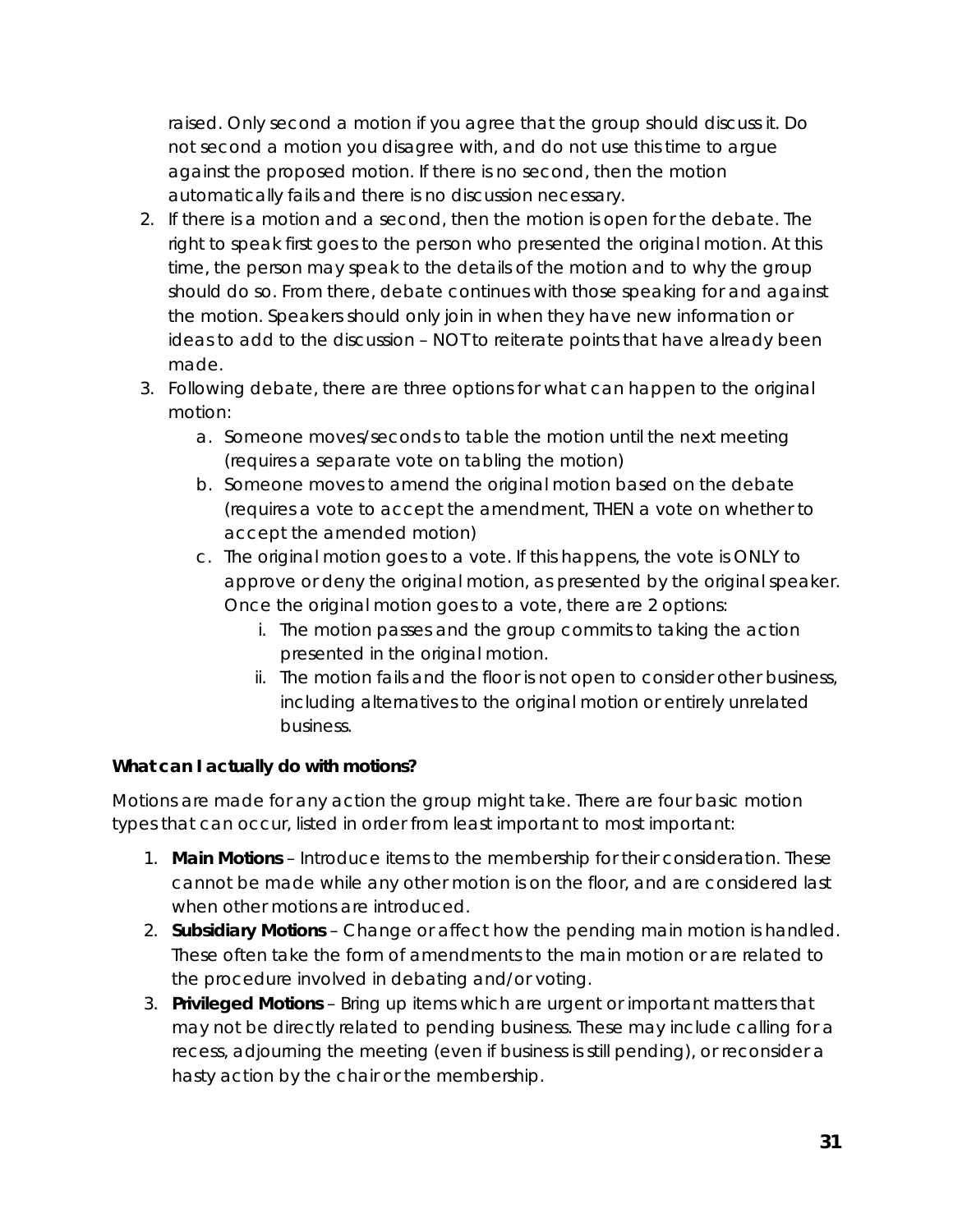4. **Incidental Motions** – Allow for a means of questioning procedure concerning other motions or what is currently happening in the room. The most common incidental motions are a Point of Order to regain order in an unruly assembly or a point of information to clarify something that was said or ask a speaker for more detail on something they said.

#### **How do we actually make a decision?**

Once a motion has been made, seconded, and debated, the chair will call for a vote (or a member of the group can call for a vote by "moving the previous question." At that time, the group will vote on the most privileged motion currently on the floor. Most votes will call for a verbal "Aye" from those who agree, and then for a verbal "Nay" from those who disagree. The chair may also call for abstentions. An abstention means a member chose not to vote at all, and they are not counted in the result. If there are 15 members present, 6 vote for, 5 vote against, and 4 do not vote at all, the motion still passes by virtue of having majority approval from those who chose to vote. While a verbal vote is the most common, there are several methods that can be used, if necessary:

- 1. By Voice -- The Chairperson asks those in favor to say, "aye," those opposed to say "no." Any member may move for an exact count.
- 2. By Raising Hands or Standing The Chairperson asks those in favor to raise their hand or to stand and be counted, then for those opposed to do the same.
- 3. By Roll Call -- Each member answers "yes" or "no" as his name is called. This method is used when a record of each person's vote is required.
- 4. By General Consent -- When a motion is not likely to be opposed, the Chairperson says, "if there is no objection ..." The membership shows agreement by their silence, however if one member says, "I object," the item must be put to a vote.
- 5. By Ballot -- Members write their vote on a slip of paper; this method is used when secrecy is desired.

*\*\*Regardless of voting method, it is imperative that the chair and secretary work together to ensure that only eligible voting members are counted in results. If necessary, the chair may have non-voting members silenced or removed during voting. Nonvoting members are never counted.*

#### **What if I think the chair was wrong about the result?**

When a member believes the chair was incorrect about the result of a verbal vote, the member may call out "Division!" in which case the vote moves another method, with more accuracy, such as a roll call or ballot vote. During a call for division, there is no further debate allowed about the call for division or the original motion.

#### **Do I have to be an officer to participate?**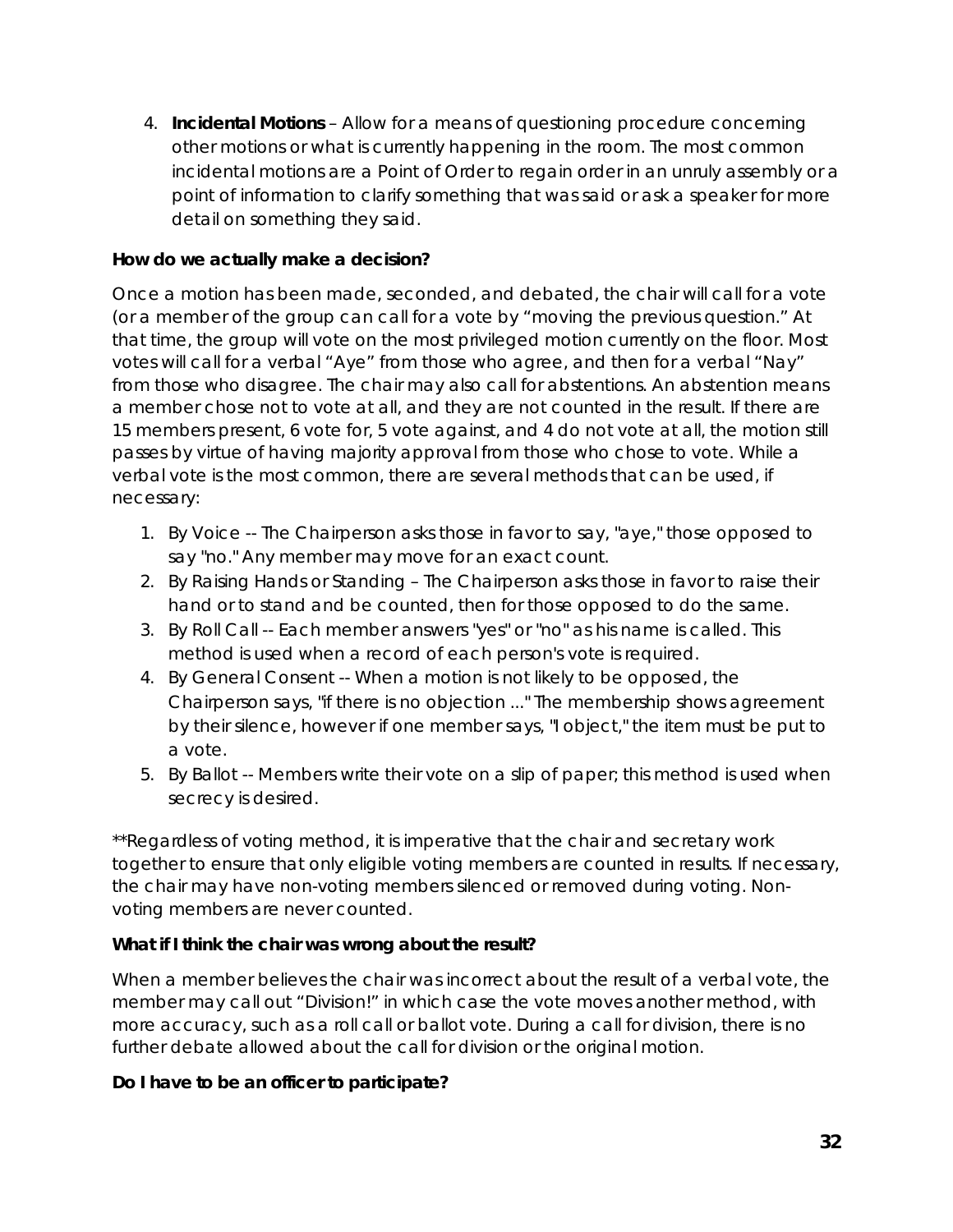The officers are there to provide some order, but ideas are presented and decisions are made by the entire group. Any eligible member of the group may present or second motions, and may vote on official business.

#### **What if I don't like the decision?**

Decisions are made by the full group, and based on majority rule. Members may present multiple motions as appropriate, but may not present the same motion multiple times and may be removed if the chair or advisor deem that the member is simply attempting to interfere with the meeting.

Parliamentary Procedure will help your group be fair, be courteous, and conduct business in a consistent, reliable manner.

There are parliamentary procedure resources available through Student Life, or your group may purchase copes of *Robert's Rules of Order* or *Robert's Rules of Order In Brief* through the KCC Bookstore.

# <span id="page-32-0"></span>**Food at Meetings**

Though food is a great way to entice people to attend meetings, it is not a sustainable nor cost effective mean to do so and should be used sparingly. It can be a recruitment tool, but is not the best use of the budget. RSOs may also find that they get a lot of people attending your meetings or events just for the food, and not actually engaging with the group at all, which does not help achieve the RSO's goals.

When having food at a meeting, there are a few rules that must be followed:

- 1. If the meeting is open to the general student body or general membership, food must be purchased on campus, or through an approved off-campus caterer.
- 2. Members/advisors may NOT prepare food at home to serve to the whole group.
- 3. If the meeting is a closed meeting of only a small group (a committee meeting or only the RSO officers) then members may choose to bring food to share, but will not be reimbursed.
- 4. Food is not allowed at any meeting taking place inside a classroom.
- 5. On-campus catering will come to clean up the serving area, but the RSO is responsible for cleaning up any other trash or waste. Any spills should be cleaned up as well as possible and reported for further cleaning.
- 6. Expenses for food and refreshments at meetings cannot exceed 20% of the group's total allocated budget. Funds beyond the allocated budget (i.e. fundraised money) may be used without this restriction.

# <span id="page-32-1"></span>**Evaluating Meetings**

After the meeting is over, take some time to evaluate the meeting and think about ways to improve for next time. Here are a few key areas to consider: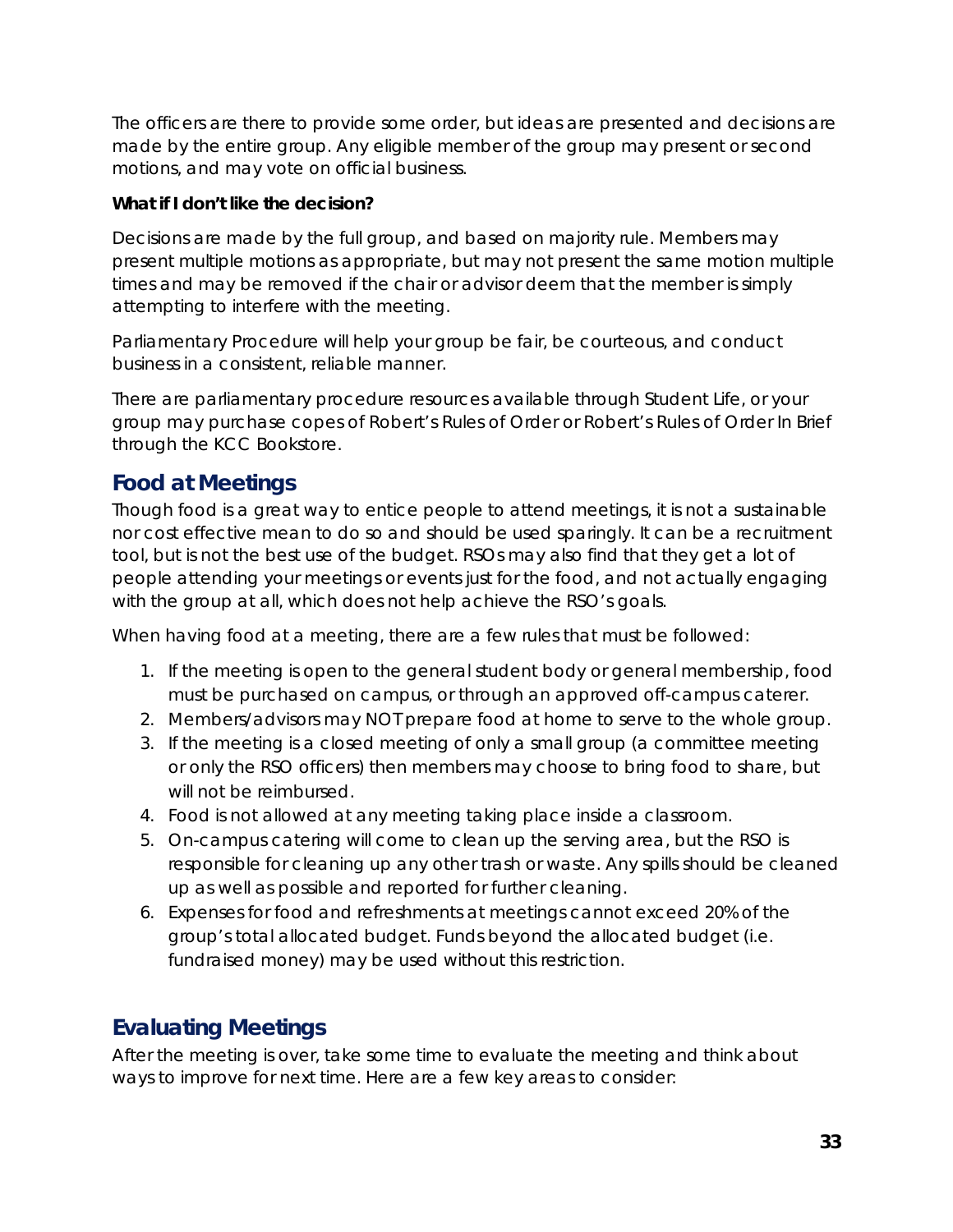- 1. **Goals** What was the purpose of the meeting? Was that purpose met?
- 2. **Discussion** Was discussion during the meeting centered on relevant topics? Was it civil? Was it appropriate?
- 3. **Leadership** Were the chair and the officers respectful? Fair? Democratic? Respectful? Did the chair step back and facilitate discussion, or did they dominate the conversation and discourage others' ideas? Was the leader skilled with parliamentary procedure?
- 4. **Participation** How many members actively participate? Do they contribute new ideas, or just agree with everyone else? Does an individual or a small group dominate the conversation or have great influence over the decision making?
- 5. **Atmosphere** Is everyone happy? Respectful? Cooperative? Do people feel safe sharing thoughts or ideas?
- 6. **Results** Was the meeting productive? Did it make progress and meet goals? How was the follow through from the previous meeting?
- 7. **Logistics** Was this a good time and location for the meeting? Was the space big enough? Set up well? Did you have everything you needed?
- 8. **Cost** Did you spend money on things for this meeting? Were they necessary? Was it a reasonable amount to spend based on the number of people who attended?

# <span id="page-33-0"></span>Events & Activities

While meetings are where your group will make most of its decisions, events are where you group will really add to campus life, promote itself, and generate conversation on campus.

When conceptualizing, planning, and hosting events, it is important to be intentional, to plan ahead, and to have an end goal in mind so you can set yourself up for success.

Note that a faculty/staff advisor **MUST be present for all RSO events**. Consider your advisor's availability when scheduling your events. If your advisor cannot attend, you may contact Student Life to request someone attend the event as an advisor, but these requests are NOT guaranteed. Your RSO may also request another KCC faculty or staff member to attend and be the responsible party during your event. If someone other than your designated advisor will be attending, be sure to inform Student Life in advance.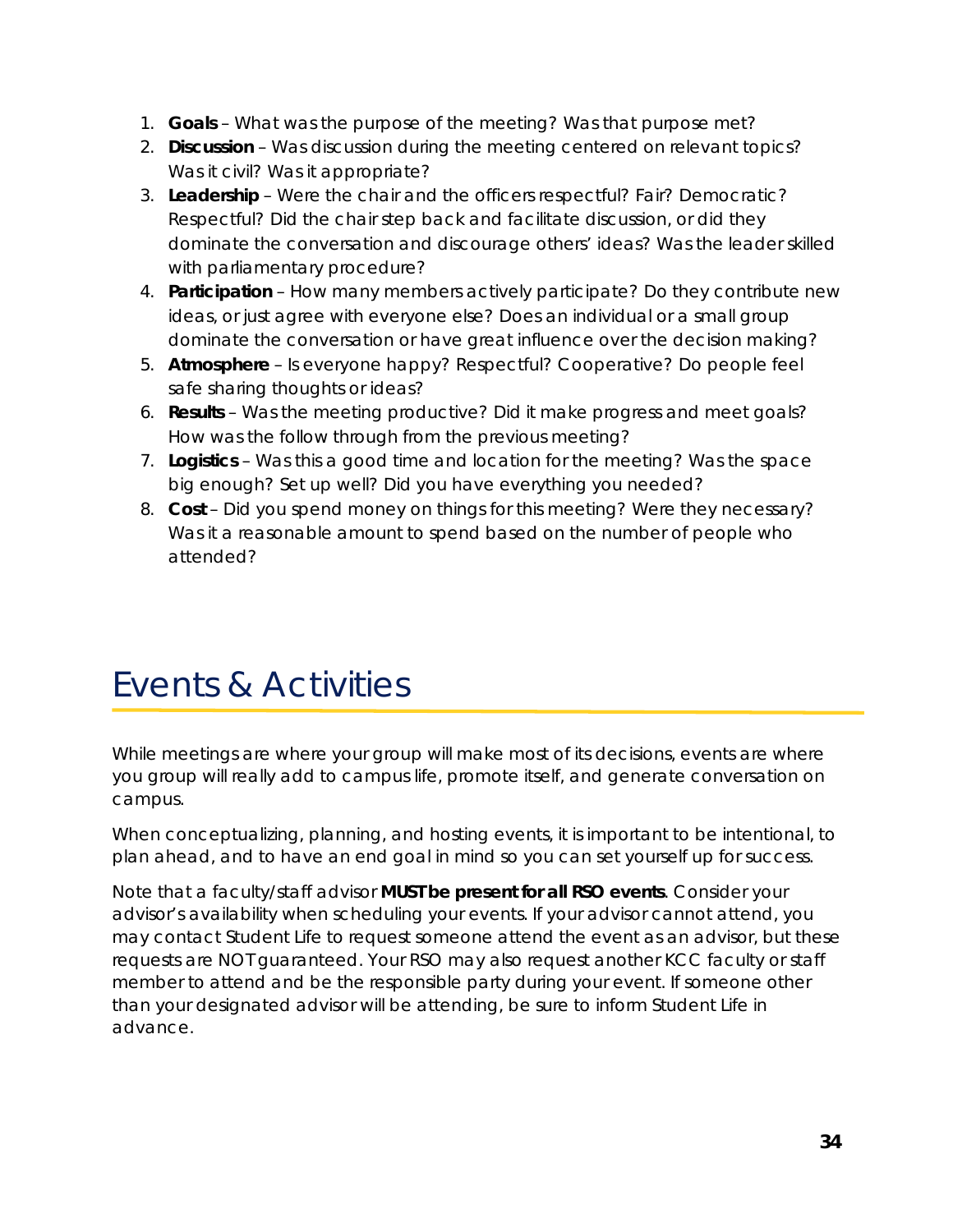# <span id="page-34-0"></span>**Planning an Event**

Planning is essential to the success of an event. An organization needs to thoroughly prepare in a timely manner to host an inclusive and successful event. The following procedures are intended to insure the success of the many and often simultaneous group-sponsored events.

It is recommended for RSOs to review the **Event Planning Timeline** to navigate the process, and for guidance on when to complete certain tasks related to planning and executing an event.

Event ideas will come from conversations with members, and may come from ideas shared during meetings. Utilize meeting minutes to compile ideas to present to members, advisors, and Student Life. Determine the complexity of the event to ensure proper time management and preparation:

- **Level 1** Simple events do not require much planning. These will be regular RSO/executive board meetings or informational tabling events
- **Level 2** Events in large programming spaces, events with a fundraising component, events with prizes to give away, or expressive activities (rallies, protests, etc.)
- **Level 3** Large events, outdoor events, events with off-campus speakers or presenters, day trips to off-campus locations, events with a limited number of offcampus attendees
- **Level 4** Parties, fashion shows, ticketed events, high-profile speakers/performers, overnight trips, movie screenings, events which may include a significant number of off-campus attendees

Event levels are not exhaustive and are only to be used as a guide. In any situation, it is always better to plan in advance as much as possible.

#### <span id="page-34-1"></span>Event Purpose and Goals

RSOs are required to propose events which reflect the mission and/or purpose of the organization. The event must coincide with he mission statement written in the constitution in order to be approved by the Office of Student Life.

Events are to be discussed and voted on at an official RSO meeting. During this meeting, the member(s) proposing the event should present the group with an outline of the event, including the purpose, possible date and time, a vision for how the event will run, and a proposed budget for the event. When voting to approve an event, the RSO must approve the event concept and the event budget, if there are any expenses.

In regards to the event's purpose and goals, review the following elements:

- How does this event support the mission of the RSO?
- Who is the target audience for the event? How many will attend the event?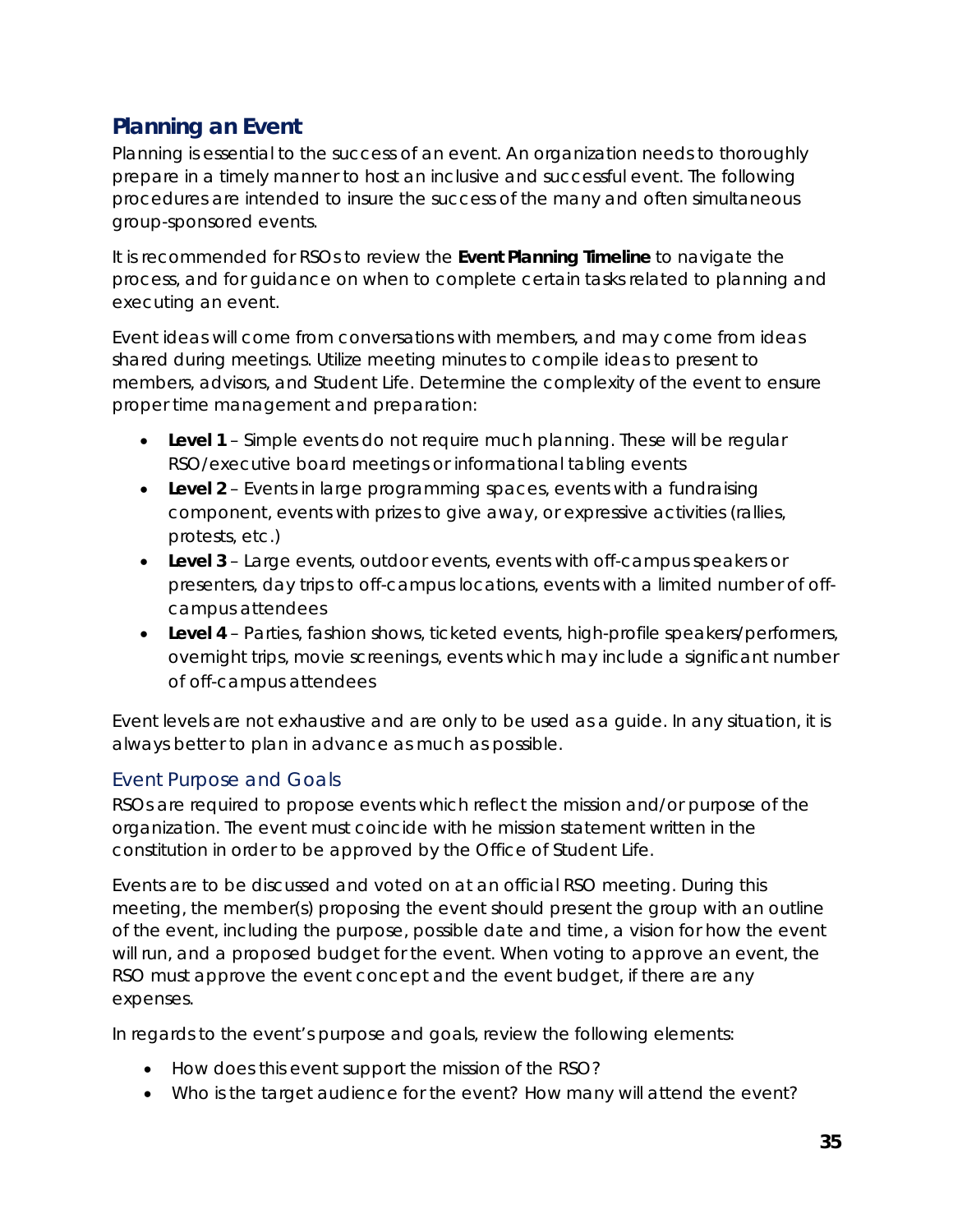- How and when will you advertise the event?
- What is the best location for the event and for the targeted audience?
- How much will the event cost and where are the funds coming from?
- What tasks will need to be completed day of/at the event? Do you have enough people for that?
- What do you need from beyond your group? Security/Public Safety? Performers? Presenters? Resources? Food?

Consider the cost and effort involved. Planning and executing events requires time and effort. Last minute event planning will lead to an unsuccessful and stressful for everyone involved with the event.

#### <span id="page-35-0"></span>Event Planning Timeline

Use the timeline below as a guide when planning events. Any exceptions to this timeline are at the discretion of Student Life, Events Management, and Public Safety.

|                                                                    | <b>LEVEL 1</b><br>Meetings,<br>literature/info<br>tables | LEVEL <sub>2</sub><br>Any event in a<br>large programming<br>space, fundraisers,<br>expressive<br>activities | LEVEL <sub>3</sub><br><b>Guest speakers,</b><br>outdoor events,<br>off campus trips | LEVEL 4<br>Parties, fashion<br>shows, ticketed<br>events,<br>high profile<br>speakers/performers |
|--------------------------------------------------------------------|----------------------------------------------------------|--------------------------------------------------------------------------------------------------------------|-------------------------------------------------------------------------------------|--------------------------------------------------------------------------------------------------|
| <b>Last Day for Events</b>                                         | N/A                                                      | 1 week prior<br>to the last day of<br>classes                                                                | 2 weeks prior<br>to the last day of<br>classes                                      | 2 weeks prior<br>to the last day of<br>classes                                                   |
| <b>Initial Meeting</b>                                             | N/A                                                      | 4 weeks                                                                                                      | 4-6 weeks                                                                           | 4-6 weeks                                                                                        |
| <b>Room Reservation</b>                                            | 2 weeks                                                  | 4 weeks                                                                                                      | 4 weeks                                                                             | 4-6 weeks                                                                                        |
| <b>Develop Budget</b>                                              | 2 weeks                                                  | 4 weeks                                                                                                      | 4 weeks                                                                             | 4 weeks                                                                                          |
| <b>Marketing Plan</b>                                              | 2 weeks                                                  | 4 weeks                                                                                                      | 4 weeks                                                                             | 4 weeks                                                                                          |
| <b>Submit Purchase</b><br><b>Requisitions</b>                      | N/A                                                      | 4 weeks                                                                                                      | 4 weeks                                                                             | 4 weeks                                                                                          |
| <b>Submit Contracts</b>                                            | N/A                                                      | N/A                                                                                                          | 3 weeks (with<br>voucher)                                                           | 3 weeks (with voucher)                                                                           |
| <b>Submit All Paperwork</b><br><b>Minutes, Vouchers</b>            | 2 weeks                                                  | 2 weeks                                                                                                      | 2 weeks                                                                             | 2 weeks                                                                                          |
| <b>Fundraiser Request</b>                                          | N/A                                                      | 2 weeks                                                                                                      | 2 weeks                                                                             | 2 weeks                                                                                          |
| <b>Meeting with Security</b>                                       | N/A                                                      | 1 week<br>(expressive activity<br>only)                                                                      | 2 weeks                                                                             | 2 weeks                                                                                          |
| <b>Meeting</b><br><b>Arrangements</b><br>Form                      | 2 weeks                                                  | 2 weeks                                                                                                      | 2 weeks                                                                             | 2 weeks                                                                                          |
| <b>Media Request Form</b>                                          | 2 weeks                                                  | 2 weeks                                                                                                      | 2 weeks                                                                             | 2 weeks                                                                                          |
| <b>Food Order</b>                                                  | 2 weeks                                                  | 2 weeks                                                                                                      | 2 weeks                                                                             | 2 weeks                                                                                          |
| <b>Request for Faculty or</b><br><b>Staff Presence at</b><br>Event | 1 week                                                   | 1 week                                                                                                       | 1 week                                                                              | 1 week                                                                                           |
| <b>Participant List</b>                                            | N/A                                                      | N/A                                                                                                          | N/A                                                                                 | 1 week                                                                                           |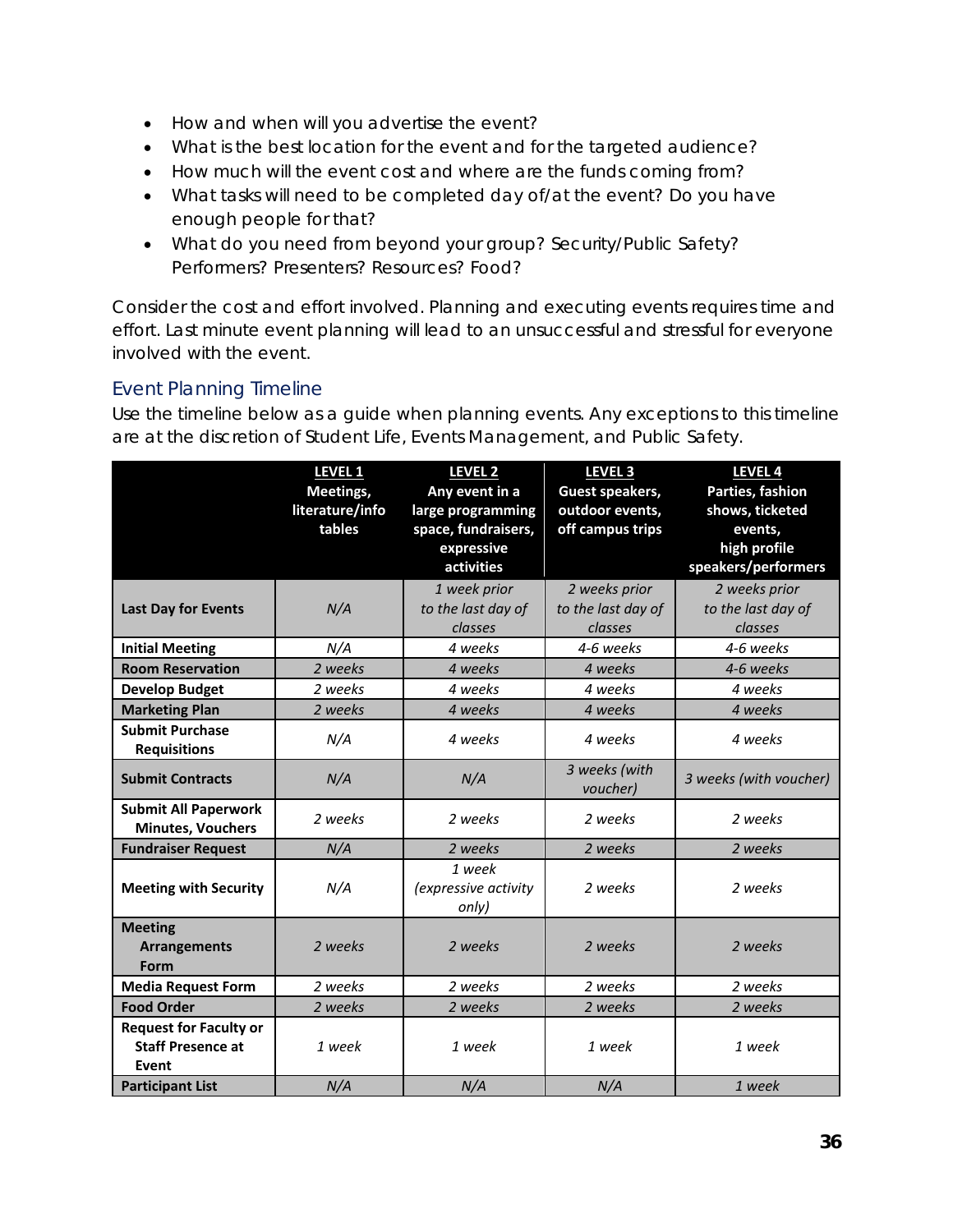| <b>Post Event Survey</b>                                                                                                                                                     | N/A | Due 1 week after<br>event                  | Due 1 week after<br>Due 1 week after event<br>event                                                                                            |  |
|------------------------------------------------------------------------------------------------------------------------------------------------------------------------------|-----|--------------------------------------------|------------------------------------------------------------------------------------------------------------------------------------------------|--|
|                                                                                                                                                                              |     |                                            |                                                                                                                                                |  |
| <b>SPENDING TIMELINE</b>                                                                                                                                                     |     | <b>FALL</b>                                | <b>SPRING</b>                                                                                                                                  |  |
| <b>Last Day to Submit Purchase</b><br><b>Requisitions</b><br>(For buses, purchases over \$500, and<br>any orders delivered to the college)                                   |     | N/A                                        | 6 weeks prior to the last day of<br>classes                                                                                                    |  |
| <b>Last Day to Submit Plaque Orders</b><br><b>Plaque orders that are submitted</b><br>after the deadline for Purchase Reqs.<br>must be picked up directly from the<br>vendor |     | N/A                                        | For orders up to \$500:<br>1 week prior to the last day of<br>classes<br>For orders \$500 & up:<br>6 weeks prior to the last day of<br>classes |  |
| <b>Last Day to Submit Vouchers</b><br>Including for any reimbursements                                                                                                       |     | 1 week prior to the last day<br>of classes | 1 week prior to the last day of<br>classes                                                                                                     |  |

# <span id="page-36-0"></span>Requesting Space

Registered Student Organizations planning an event will need to reserve space specifically for the needs of the activity. Event spaces on campus fill up quickly and reservations take time to be approved. Space can be reserved for any time during the current semester. Reservations for the following semester can be submitted early, but may not be confirmed until closer to the start of the semester.

In order to request space for an event or tabling, complete the online [Student Life](http://www.kbcc.cuny.edu/Projects/studlife/Pages/resreq.aspx)  [Reservation Request Form](http://www.kbcc.cuny.edu/Projects/studlife/Pages/resreq.aspx) from the Student Life page on the Kingsborough website. Student Life will use that information to work with Events Management and reserve a space. When that space is confirmed, the student organization will be contacted and must complete a Meeting Arrangements Form at least 2 weeks prior to the event.

#### **Meeting Arrangements Form**

The Meeting Arrangements Form is how Events Management confirms the details of the RSO's requested event. It includes details about the event date, time, and location, setup, A/V needs, and more. *If this form is not completed, the event is not confirmed.* If the Meeting Arrangements Form is not received at least 2 weeks before the organized event, Events Management may cancel the event and release the space for someone else to use.

### <span id="page-36-1"></span>Weekly Meeting Space

All RSOs are encouraged to hold weekly or bi-weekly meetings. (The minimum requirement for a RSO to meet to be active one (1) meeting per month) This provides consistency for members and guarantees the student organization has a designated time and place to meet on a regular basis.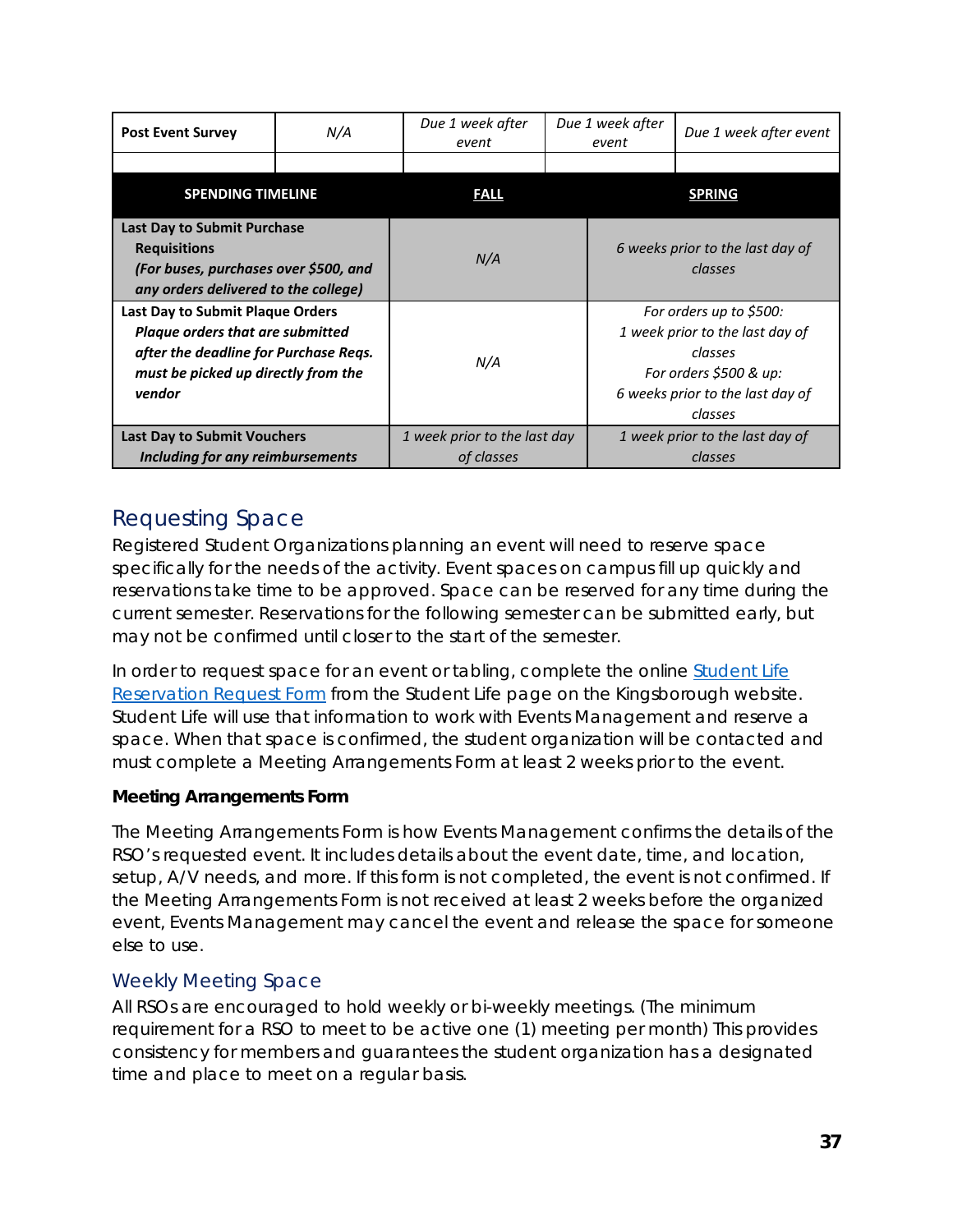RSOs may request a classroom space on campus to use as a regular, weekly meeting location. To request a weekly or bi-weekly meeting space, the RSO advisor must email Student Life with the day of the week, time, number of people, and if there is a preferred room number. Student Life will coordinate with Academic Scheduling to assign classrooms for meeting use and will confirm room numbers as soon as possible. *Classroom bookings are only valid until the end of the current semester, and need to be rebooked at the start of each semester.*

#### <span id="page-37-0"></span>Tabling Events

Tabling events are held in the breezeway by the clusters or by the bookstore, and are to promote RSOs, distribute information, or conduct a fundraiser. To reserve a space for tabling, complete the same form that is used to reserve meeting space, and list the event type as "Tabling."

RSOs are encouraged to table, especially early in the semesters and during Club Fairs, to recruit new members and publicize upcoming meetings or events.

#### <span id="page-37-1"></span>Regulations for Use of Campus Space

Prior to having a social event on campus a student organization must:

- 1. Receive approval from the Office of Student Life
- 2. Secure a facility reservation form at least three (3) weeks in advance
- 3. If the event is a fund raiser, file the appropriate application with the Office of Student Life four (4) weeks in advance. Fund raiser forms may be obtained from the Office of Student Life, room C-123
- 4. Parties cannot exceed four (4) hours: Parties held Monday through Thursday must end by 10:00 P.M., parties held on Friday must end by 7:00 P.M.

KCC Public Safety will be present to screen all attendees. All those who enter will be required to pass through a metal detector. A valid KCC I.D. Card is required to enter all events. During the event planning phase, the guest policy will be discussed with Public Safety and Student Life, with one of three options:

- Current KCC students ONLY. No outside guests allowed.
- Current KCC students, and only select individuals on a designated guest list.
- Each current KCC student may bring ONE non-KCC guest.

When guests are allowed, each KCC student will be limited to no more than one guest. Students are responsible for the conduct of their designated guest at all times, and may face judicial sanctions based on the behavior of guests. KCC alumni and former students are NOT current students, and will be considered guests for the purpose of this policy.

### <span id="page-37-2"></span>**Fundraising**

*Definition:* For the purpose of this policy, fund raising is defined as the solicitation or collection of funds by student organizations **by any means, and for any purpose**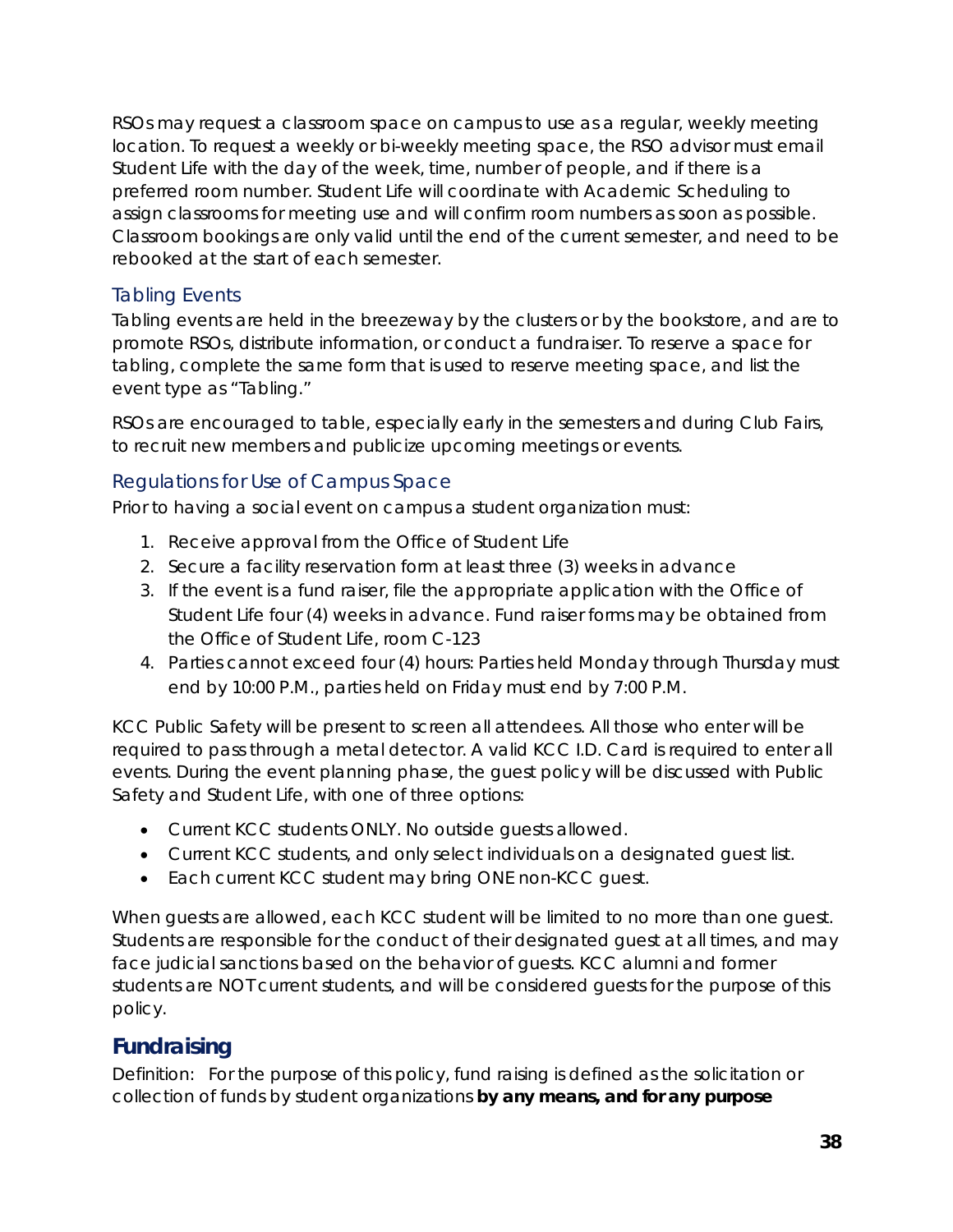(including expanding budgets to cover organization expenses and/or charitable donations).

Fundraising is a great way to help supplement your RSO budget to support projects, host events, fund travel, or complete community service. Remember that fundraising is meant to help your RSO further its mission, and is entirely optional but is often helpful.

Any organization engaging in an activity intended to generate funds (e.g. admission fees, cake sales, collecting donations, organization dues, soliciting of ads for a journal, selling of merchandise or any other activity where cash, checks, or money orders are collected) must adhere to the following guidelines. Guidelines apply to all fund raising activity conducted by a student organization, regardless of whether Association funds are used to conduct the event, or whether the event is hosted on- or off-campus.

Requests for Fundraising Activity are available at any time, but must be submitted **no later than 15 business days before any funds are collected**. RSOs may NOT collect funds by any means until notification is received that the activity has been fully approved.

When planning fundraising activities,

- 1. Prepare an event idea, including multiple options for date, time, and location, type of event, and a dollar amount as a fund raising goal.
- 2. Hold an official organization meeting and vote to approve the desired fundraiser.
- 3. Submit a Request for Fundraising Activity to the Office of Student Life **at least three weeks before the activity begins**.
	- Complete the "Fund Raising Check List" attached in front of the Request for Fundraising Activity form.
- 4. Submit a request for any event space associated with the fundraising activity. Space will not be confirmed with the RSO until fundraising approval is granted by the Office of Finance and Administration.
- 5. Purchase supplies and complete the fund raising activity as approved.
- 6. Deposit ALL funds in the Association Office (A-209) **immediately following the event** (or the next business day for events ending after 5pm).

#### **Guidelines**

- 1. Only officially registered organizations are permitted to carry out fund raising activities.
- 2. All funds raised must be used in a manner which supports the purpose/mission of the organization and ONLY for the purpose(s) stated on the submitted request. Funds **may not** be used for the benefit of any individual organization member(s), except in special circumstances as approved by the Director of Student Life.
- 3. Fund raising activity must be approved by majority vote of the organization or association and documented in official meeting minutes, attached to Request for Fund Raising Activity.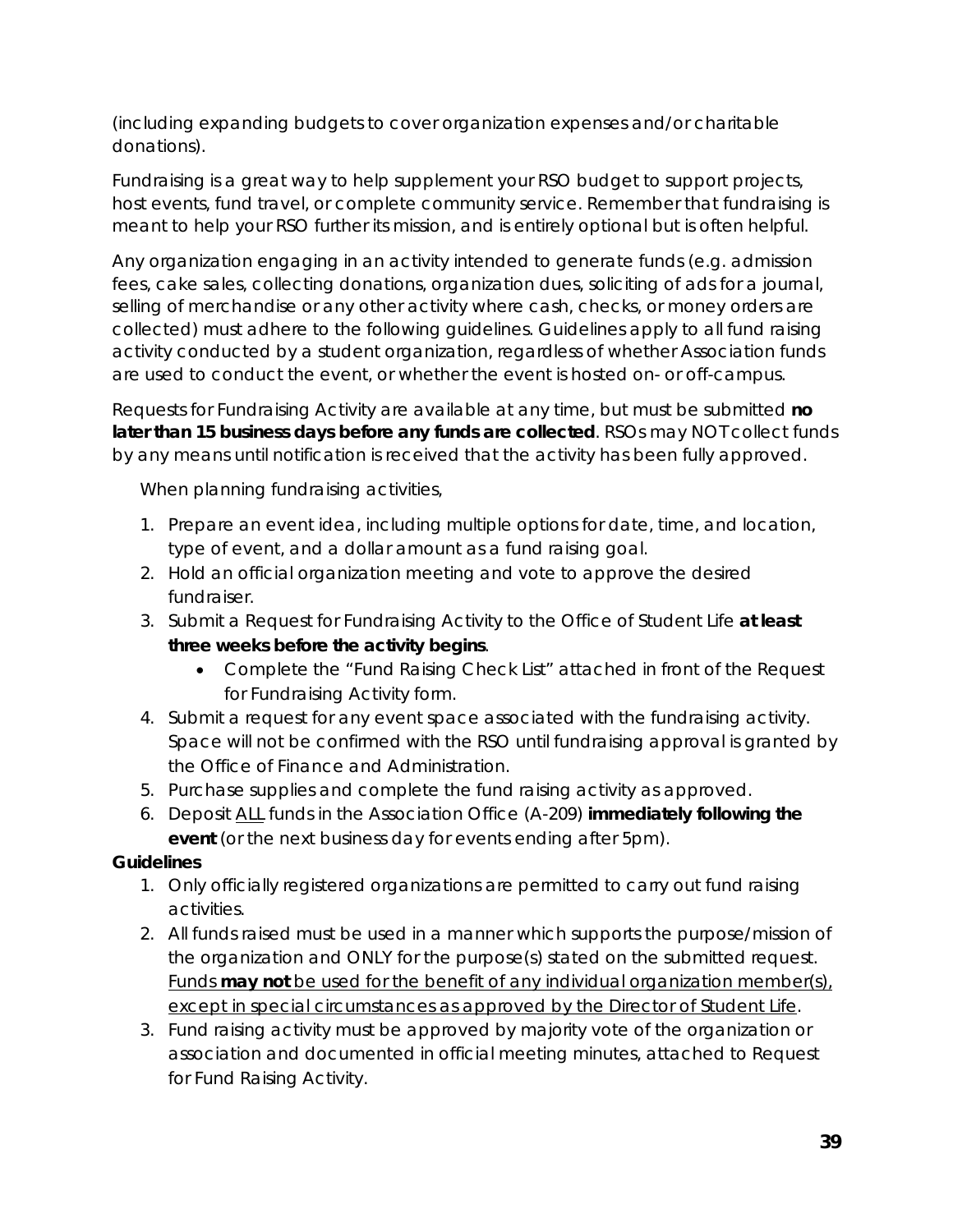- 4. Proposed fund raising activity must be submitted to the Office of Student Life, on the form "Request for Fund Raising Activity" with accompanying supporting documents (including minutes from the meeting where the fund raiser was approved).
- 5. Fund raising activities for the purpose of making a cash donation to an offcampus entity are subject to additional Office of Student Life and KCC Association guidelines.
- 6. If an organization is officially dissolved, any surplus funds will be passed to the KCC Association for general allocation by the Association Board of Directors
- 7. Activities involving the sale of items must follow the additional guidelines below.
- 8. The following fund raising activities are **PROHIBITED**:
	- Crowd-funding campaigns (e.g., GoFundMe, IndieGoGo, etc.)
	- Sale of homemade food items
	- Sale of commercial items believed to be for the benefit of a commercial entity
	- Sale of advertisements, with the following exceptions: Scepter, Odyssey, WKRB, and Kingsborough Theatre Club
	- Gambling/Raffles of any kind. Gambling is defined as any activity that:
		- 1. Requires payment to participate, AND;
		- 2. Involves a contest of chance, AND;
		- 3. Offers a prize to the winner(s).
	- Activities involving any illegal substance or activity
	- Activities which do not promote a positive image of KCC either on- or offcampus
- 9. When KCC Association funds are used to produce a fund raiser, any amount used must be "paid back" to the Association before any surplus funds may be used. A donation may only be made using the excess funds raised by the event.
- 10. Should any direct branch of KCC SGA or CAB wish to conduct a fund raising activity, approval must by granted by the KCC Association Board of Directors.
- 11. Any appeals regarding fund raising policies may be presented as follows:
	- All appeals must first be presented in writing. Follow-up meetings will be scheduled as needed.
	- Initial appeals must be presented to the Director of Student Life (C-123) for consideration no less than four weeks before the proposed event.
	- Meet with the Director of Student Life regarding the appeal and decision.
	- Further appeals may be presented to the VP for Student Affairs or the KCC Association Board of Directors, as necessary.
	- Appeals to the Vice President for Student Affairs must be delivered to the Vice President's Office (A-216) at least three weeks before the proposed event.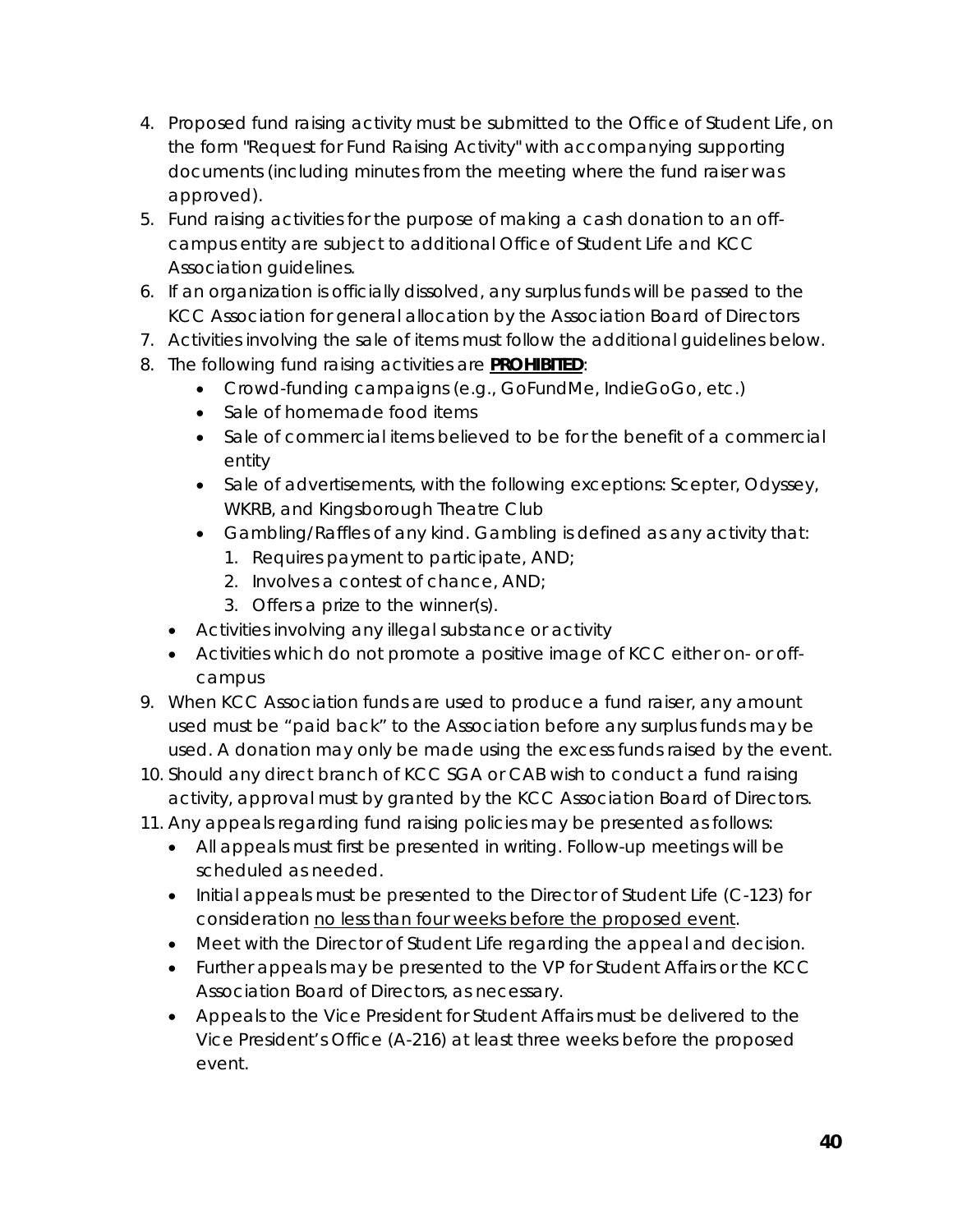• Appeals to the Association Board of Directors must be presented no less than one week before the Board of Directors meeting prior to the proposed event. Submit in the Office of Student Life (C-123).

#### **Sale of Items**

- 1. Sale of ANY physical item as part of a KCC organization fund raising activity requires compliance with existing KCC sales contracts. Items to be sold must be approved in advance of the event. Non-approved items may not be sold as part of any fund raising activity.
- 2. **Food items** to be sold on campus must:
	- Be labeled for resale in the original manufacturer's packaging, AND
	- Show a manufacturer-printed expiration date, not before the date of the event.
- 3. **Items from a third-party manufacturer** to be sold on campus require a letter from the manufacturer that:
	- Guarantees that the College and/or Association will not be held responsible for merchandise lost or misappropriated by the organization. Responsibility for those items falls directly on individual(s) within the organization and the organization advisor.
	- Indemnifies the organization, advisor, and individual members from any claims made for breach of warranty or claim arising out of the sale of the merchandise by the organization or its members.
	- Insures the manufacturer will accept returns when made with just cause.
	- State that merchandise is provided on a consignment basis, so that unsold merchandise may be returned without any financial obligation to pay for the returned items.

#### **KCC Student Organization Cash Donation Fund Raising Guidelines**

Any KCC student organization wishing to raise funds for donation to an off-campus entity will be subject to the following guidelines **in addition to** the existing fund raising activity policies.

- 1. The donation to be made must be directly and obviously related to the mission of the organization, as stated in the constitution on file with the Office of Student Life.
- 2. The organization receiving the donation must be a known, established non-profit organization.
- 3. The organization receiving the donation must provide the following items, to be submitted along with all fund raising activity approval forms:
	- A current copy of the organization's IRS W-9 Form, AND;
	- An official, signed letter certifying that the organization is a current 501(c)(3) organization and will accept the donation from the organization.
- 4. Any KCC Association funds used to produce the event must be paid back in full before any excess amount may be donated.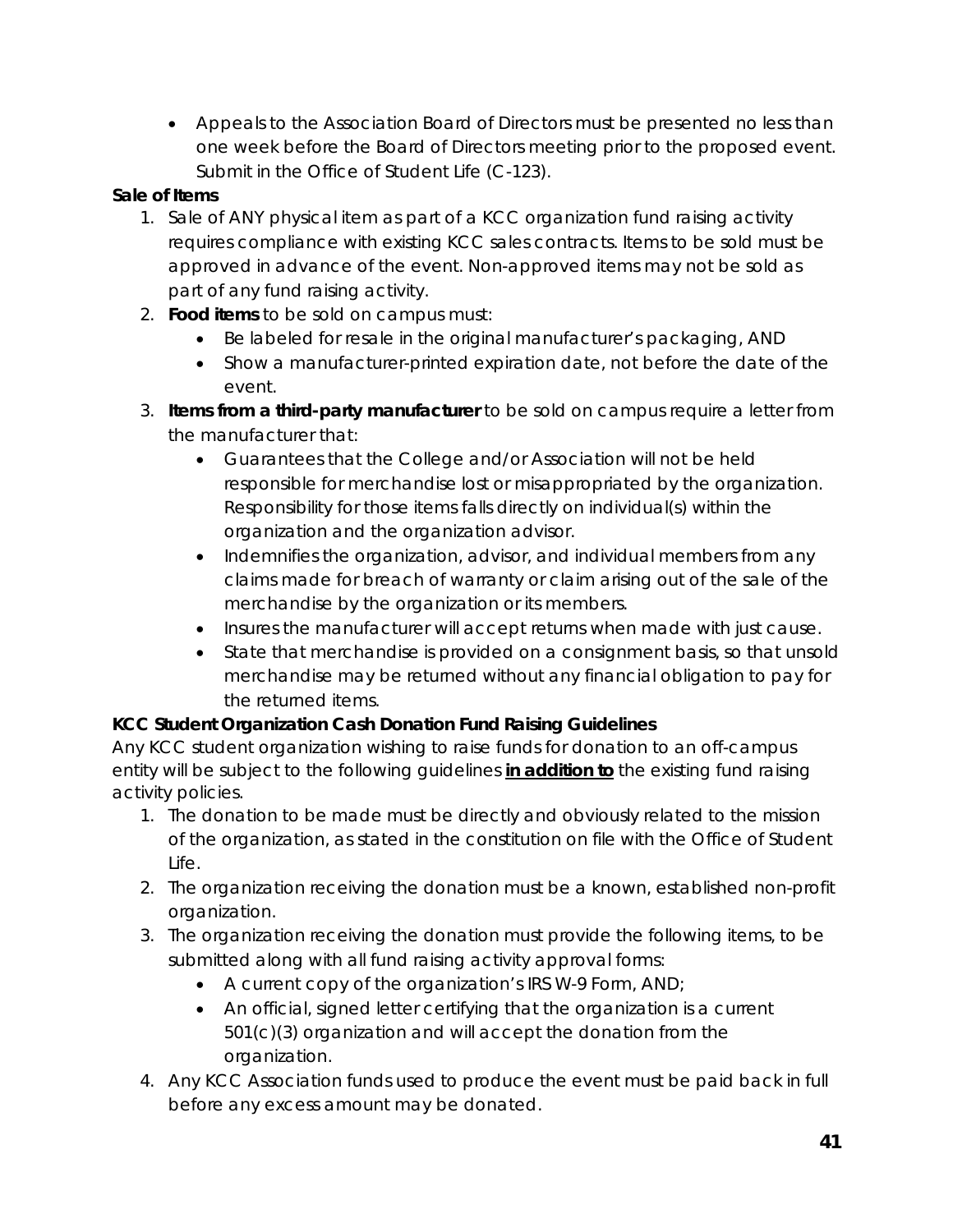5. The Office of Student Life and Office of Finance and Administration reserve the right to restrict which external organizations may receive donations when necessary.

### <span id="page-41-0"></span>**Outside Presenters or Performers**

#### **Performance Agreements (or "Contracts")**

- 1. A Performance Agreement and W-9 must be completed for all paid performers and speakers. **Delays in submitting Performance Agreements may result in delays in payment. Performance Agreements must be approved before the approved event to guarantee payment.**
- 2. Use of "agent's contracts" should be discouraged. Before an "agent's contract" can be used and must be reviewed and accepted by Legal Counsel. It may be necessary to modify the document or use a Performance Agreement as well.
- 3. **The Artist is an independent entity and is not, and may not be deemed to be, an agent, employee, servant, or representative of the sponsoring student organization, the College, the University, the Association, or the City or State of New York, for any purpose whatsoever, and may not represent or hold itself out to be such.** All personnel furnished by the Artist under this Agreement will be employees of the Artist only, and the Artist alone is responsible for their work, personal conduct while performing under this Agreement, as well as their direction, and compensation, including but not limited to withholding and social security taxes and unemployment and worker's compensation insurance. The Artist acknowledges that any services or labor performed in furtherance of this Agreement will be engaged by the Artist as an employer as defined in the Immigration Reform and Control Act of 1986 (the "Act"). The Artist represents that it is aware of the provision of the Act related to the verification by an employer of the identity and employability at hire as defined by the Act. The Artist further represents that as an employer, it will be solely responsible for compliance with provisions of the Act.
- 4. The **originally signed** performance agreement must be submitted to the Office of Student Life with a completed and signed W-9 form and voucher **at least two weeks** before the proposed event. (Organizations should encourage the performer to keep a copy of the contract for their files). Blank contracts and W-9 forms may be obtained in the Office of Student Life. A copy of the signed contract will be retained in the organization's file in the Office of Student Life.
- 5. Remember, a completed Performance Agreement contains information about the performer or agent, and a description of the event, including date, time and location. The Performance Agreement should contain a complete and detailed description of services to be rendered. In order to process a voucher for payment, the original, signed contract and completed W-9 form must be attached.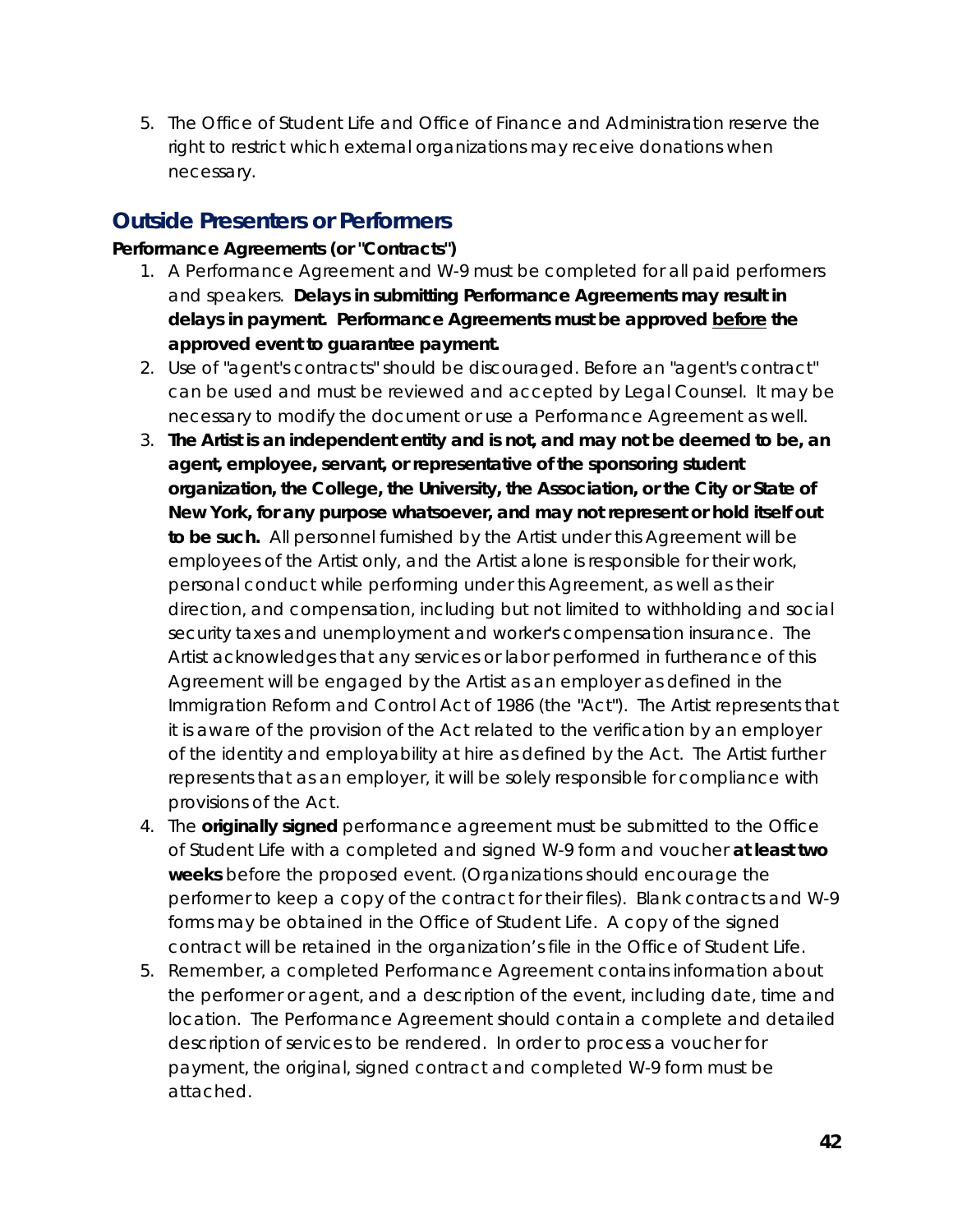- 6. **Performance Agreements should be submitted to the Office of Student Life (at least 2 weeks before the event)** to obtain the signature of the Vice President for Finance and Administration - the only individual designated to approve these contracts. **No officer/member or faculty/staff advisor of a student organization may sign a performance agreement.**
- 7. University policy requires that all payments be made after the event has been held. No advance payments, or deposits, will be made to any individual or group.
- 8. Performers may be paid either in person or by mail. If paying the performer on the day of the event, write "Hold for pickup by [name]" on the voucher. Checks not held for pick up are automatically mailed to the performer at the address shown on the voucher.
- 9. If the performer is to be paid on the date of the performance, the check should not be released until the performance has been completed to the satisfaction of the student organization.

# <span id="page-42-0"></span>**Showing Movies**

**Student organizations may NOT show a film/movie without obtaining a public exhibition license.** It is important for organizations to follow the legal guidelines established for showing films on campus. This includes purchasing the legal right to screen the film.

**It is not legal to rent, purchase, or borrow a film and show it in a public performance without purchasing the legal rights**. This includes screening films from personal online streaming services such as, but not limited to, Hulu, Amazon Prime, HBOGo, etc. Public performance is defined as, "to perform or display a film/movie at a place open to the public or at any place where a substantial number of persons outside of a normal circle of family and social acquaintances is gathered." This would include a campus lounge, a meeting room or even a classroom. 'Fair Use' of a video showing is a face-to-face teaching activity. Face-to-face teaching exemptions are valid only if, "a teacher is in attendance" and "the showing takes place in a classroom setting" and "the movie is used as an essential part of the current curriculum being taught." **Failure to follow these guidelines can result in fines of up to \$250,000**.

Visit this website for more information:

<http://www.movlic.com/copyrightcompliance.html>

In order to show a film on campus, an RSO must do the following:

- 1. Submit a request for event space through the Office of Student Life
- 2. Work with the Office of Student Life to select and order a movie **at least six weeks before the event**
- 3. Have all advertising approved by the Office of Student Life before posting
- 4. Limit all advertising to current KCC students, and allow free admission to the event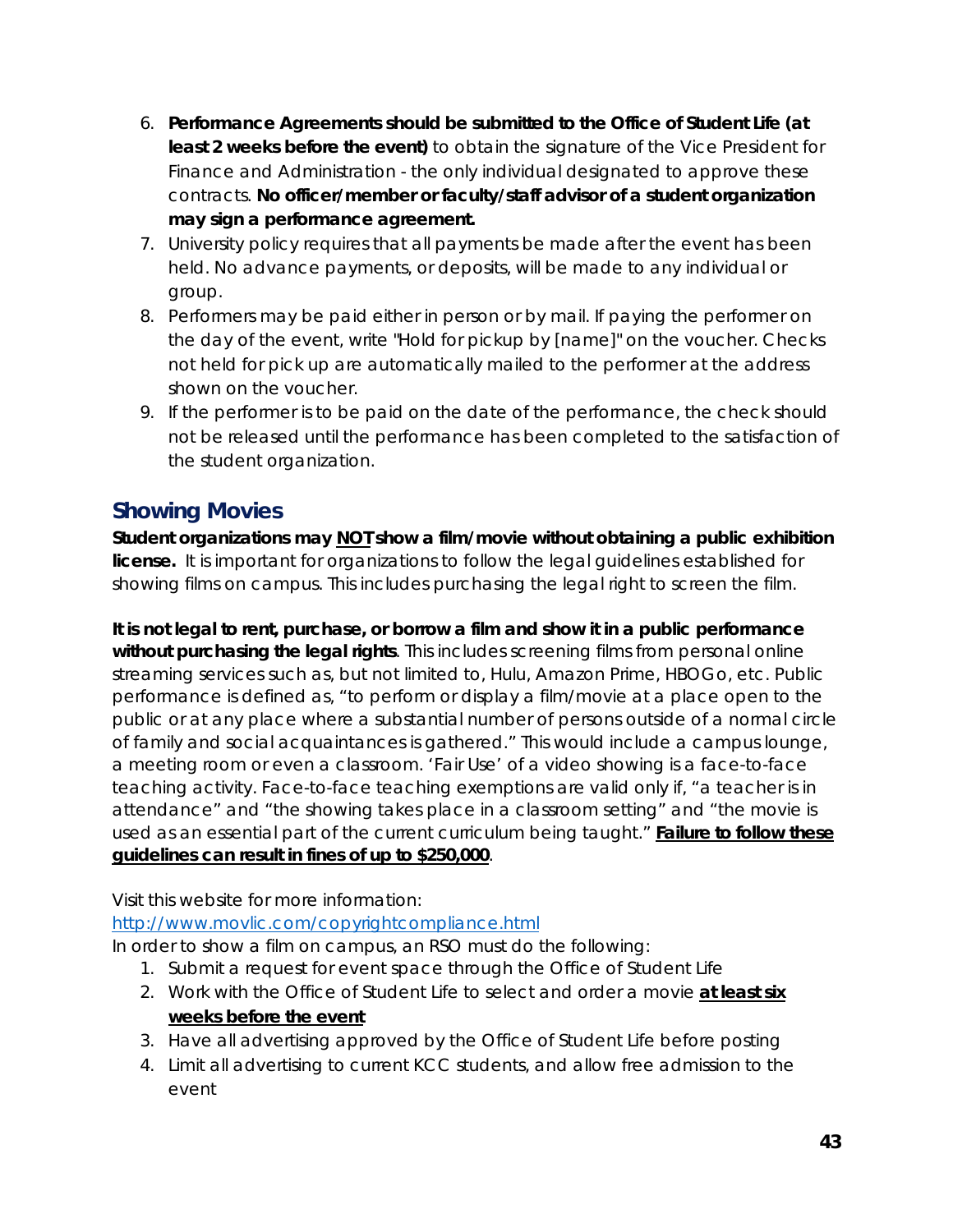5. Show the film only in compliance with the terms of the license purchased

# <span id="page-43-0"></span>**Expressive Activity**

Information in this section is in compliance with, and subject to the CUNY-wide Policy on Freedom of Expression and Expressive Conduct.

The College supports the right of individual students, faculty, staff and student organizations to engage in expressive activities, including the carrying or displaying of signs or placards, leafleting, marches, rallies, demonstrations, protests, speeches, and circulation of petitions. The College will take whatever steps it deems necessary to protect the right of any member of the College community to publicly proclaim any view, however unpopular, and protect the freedom of speech and assembly of any individual or group. However, all expressive activities must comply with the College's rules regarding the time, place, and manner for such expressive activities to ensure that the College's educational activities are not disrupted when members of the College community wish to exercise their First Amendment rights.

Procedures:

- 1. **Leafletting** Individuals who wish to distribute materials to students on campus can do so in the following areas: (1) Breezeway outside of the Library, Breezeway outside of the bookstore and Breezeway in between the cafeteria and the West Academic Clusters. Please note that this area does not include the inside of the cafeteria, or in front of its entrance, due to high traffic and congestion. (2) Outdoors on sidewalks and grassy areas that are open to students, so long as it does not obstruct entry doors to effect/create unsafe traffic conditions (for example, in the parking lot).
- 2. **Banners** A banner is considered any advertisement larger than 11"x17". Banners may be placed around campus with prior approval from the Offices of Student Life and Buildings and Grounds (with *the limited space around campus it is important to have the banners meet Size requirement, thus the need to approve the banners*). Banners should be utilized to publicize student organizations campus events i.e., meetings, parties, workshops, celebratory weeks, etc.
- 3. **Tabling** Requests must be submitted to the Office of Student Life, via the online Reservation Request Form. Such requests will be granted on a first come, first served basis based on the availability of space.
- 4. **Postings on Bulletin Boards** KCC has provided limited bulletin boards for student use. University personnel will remove outdated notices from all approved student-posting areas every Friday.
- 5. **Group Expressive Activities** (such as Rallies, Demonstrations, and Protests)
	- A. Any request to schedule a group expressive activity should be in writing at least 24 hours before the requested date to the Office of Student Life (C-123). The office will review and approve applications on a first come, first serve basis. Each request must contain the following information:
		- 1. Name/e-mail address/ contact number of the individual/ group making the request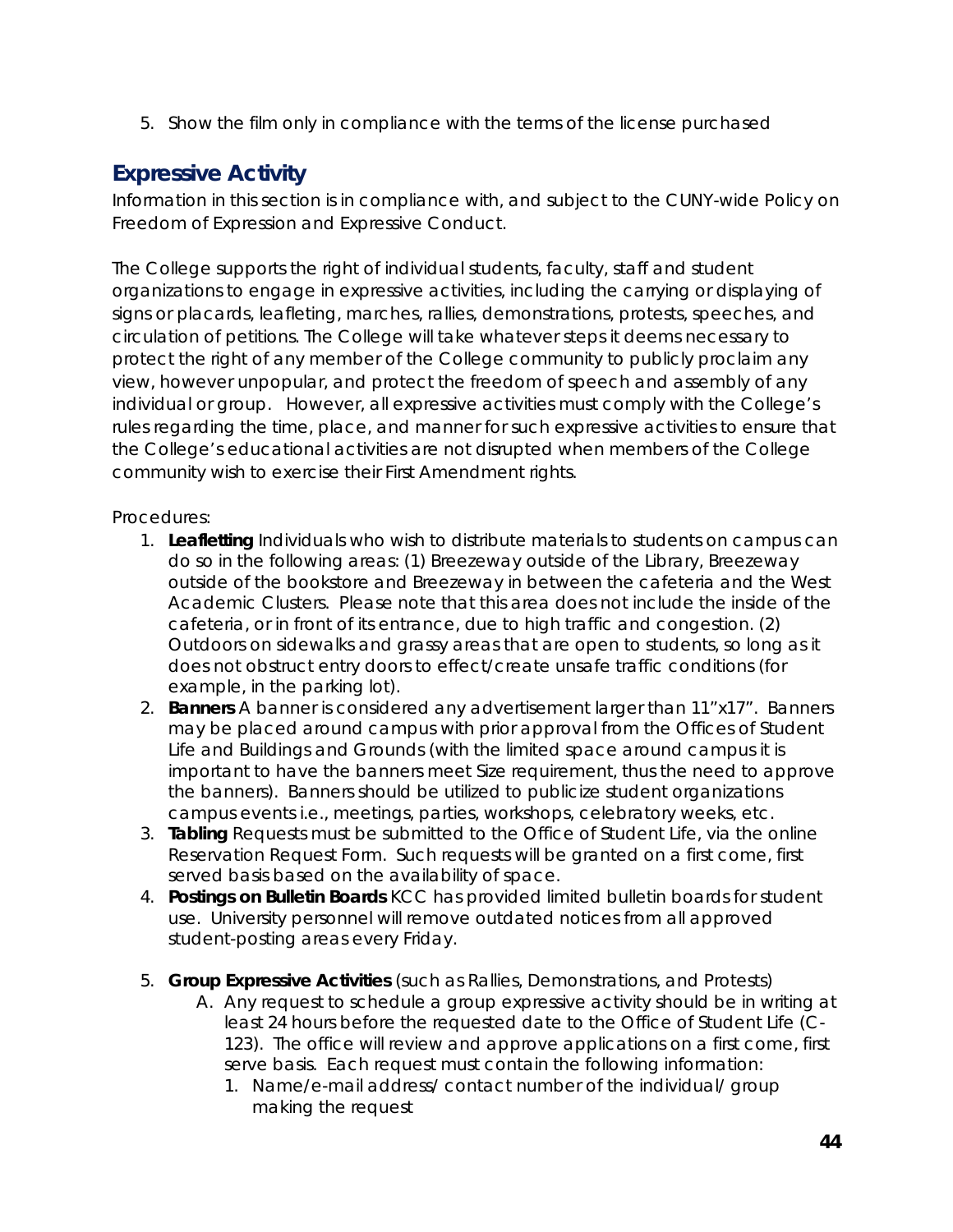- 2. Date and hours requested for the activity and the duration
- 3. Area requested for use
- 4. Number of expected attendance

Group expressive activity on the College grounds may occur only between the hours of 8:00 a.m. and 8:00 p.m. and shall at no time block any entrance or exit of the buildings, or impede free access to the buildings or parking lots by its students, faculty, staff, occupants, or the public. Expressive activity shall not impede or interfere with College business, the educational process, or public access to and use of the College grounds. The College reserves the right to stop any expressive activity when it interferes with or disrupts the normal activities of the College, interferes with the educational process, or violates any of the conditions covering expressive activity under this policy.

The carrying or displaying of signs or placards must be done without the use of sticks or posts. All signs and placards must be made of paper, cloth or poster board.

### <span id="page-44-0"></span>**Publicity**

- 1. **Scepter -** The student newspaper will publish any announcement related to student activities. Contact should be made well in advance of the event to determine deadlines for publication. Scepter is located in room M-230, extension 5603.
- 2. **WKRB -** The student radio station is on the air from 9:00 A.M. to midnight each school day and will announce any Kingsborough organization event. Copy must be submitted along with the name of the sponsoring organization. WKRB is located in room U-228, extension 5604.
- 3. **Graphics -** Neatly printed signs are available to student groups with an advance notice of about two weeks. Appointments for computer graphic services can be made in the Office of Student Life, room C-123, extension 5597.
- 4. **Posters/Flyers -** Bulletins announcing the date, time, location and details of an event may not be placed on walls, doors or any other areas other than bulletin boards and poles. Posters should be attractively arranged to draw maximum attention, and the name of the sponsoring organization must be included. All posters must be brought to the Office of Student Life, room C-123, to be stamped with a removal date. The Office of Student Life reserves the right to remove all unstamped posted material. (See "Posting Policy" below).
	- a. Black and white photocopies can be made in the Office of Student Life, up to twenty (20) copies per flyer.
	- b. Color copies or copies larger than standard, letter-size paper can be purchased through off-campus vendors. RSO advisors may submit print requests to Office Services, but approval is at the discretion of Office Services. **Students may NOT contact Office Services** for print/copy requests.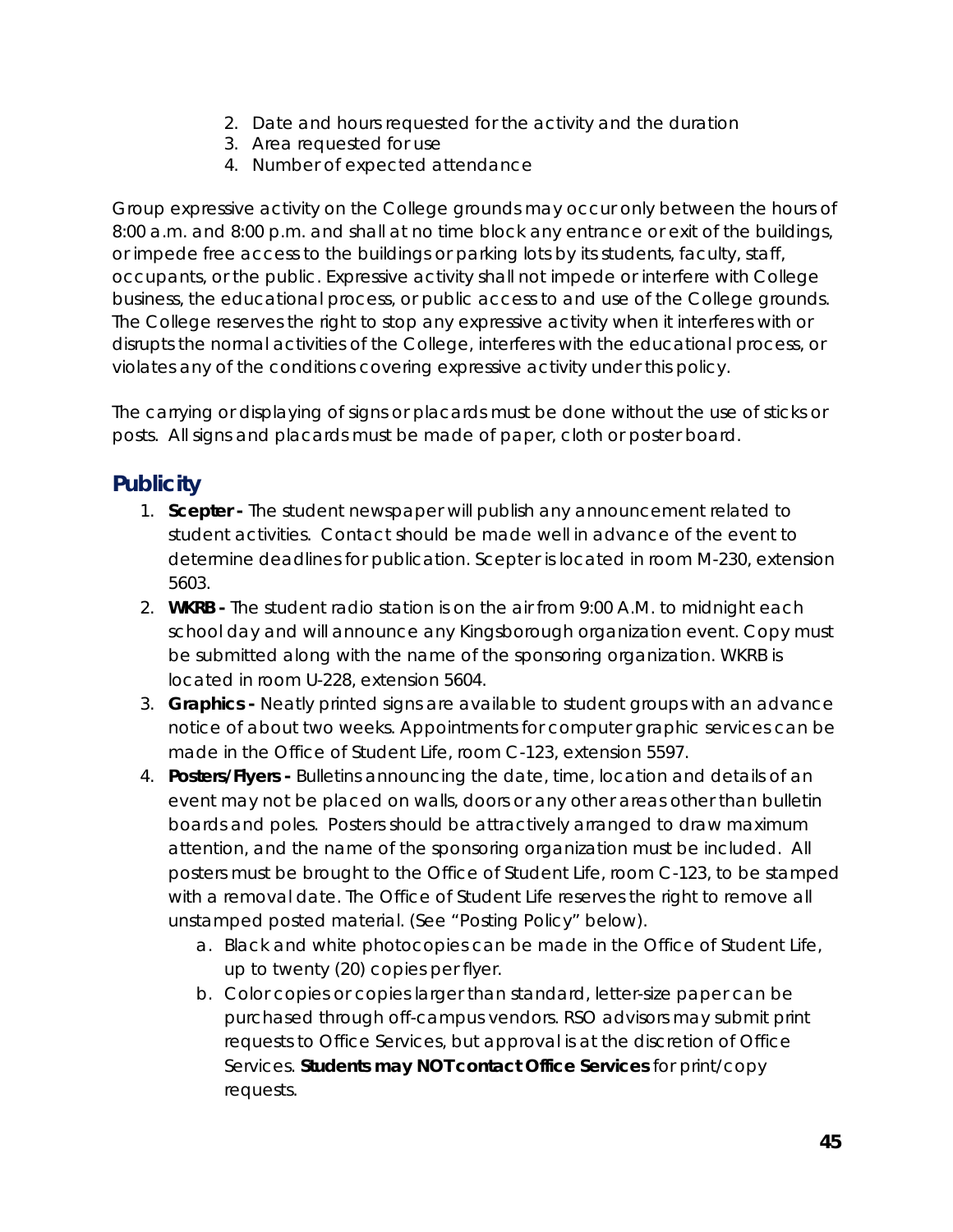5. **Official KCC News Release** – Should there be a large-scale, public event, the Office of Student Life will work with your RSO to coordinate a news release about the event. A news release will only be considered for large events of significant public interest, as determined by the Office of Student Life and KCC Communications and Government Relations. Events must be fully confirmed before a news release will be approved.

#### <span id="page-45-0"></span>Posting Policy

It is important for students, faculty, and staff to have adequate opportunities to publicize their programs and events. It is also important to maintain an attractive campus free of unnecessary litter. The purpose of these guidelines is to ensure an atmosphere conducive to learning, the reasonable conduct of public business and unobstructed access to the College for its students, faculty, staff, occupants and the community. These guidelines are designed to achieve those objectives, while avoiding limitations to freedom of speech.

Student organizations may post information and notices concerning their organizations and activities in areas provided by the College, including designated kiosks, bulletin boards, and poles. Guidelines for posting by student groups include the following:

#### **Posting Guidelines**

- 1. All posters, flyers, and table tents must be approved for posting by the Office of Student Life. Organizations can bring flyers and table tents to C-123 during normal business hours to be stamped. Flyers which are not stamped will be removed.
- 2. Flyers must include the name of the organization.
- 3. Date, time, and location must be confirmed prior to approval.
- 4. Information printed in any language other than English must have an English translation.
- 5. Flyer size cannot exceed 11" x 17".
- 6. Advertisements of solicitation of alcohol will not be approved.
- 7. Credit card advertisements will not be approved.
- 8. Flyers must only be posted to bulletin boards with staples and on walls with 'dots' provided by C-123. Flyers are not to be attached in any way to glass surfaces, doors, floors, traffic signs, light poles, sidewalks, or trees.
- 9. Only one notice per event may be posted per kiosk, wall, pole or board surface.
- 10. Posted materials should not cover or obstruct other notices.
- 11. Be mindful and respectful of other groups/organizations when determining the number of copies to be posted. Excessive copies may be removed at the discretion of the Office of Student Life.
- 12. RSOs in violation of posting guidelines may have postings removed and/or lost approval to post on campus.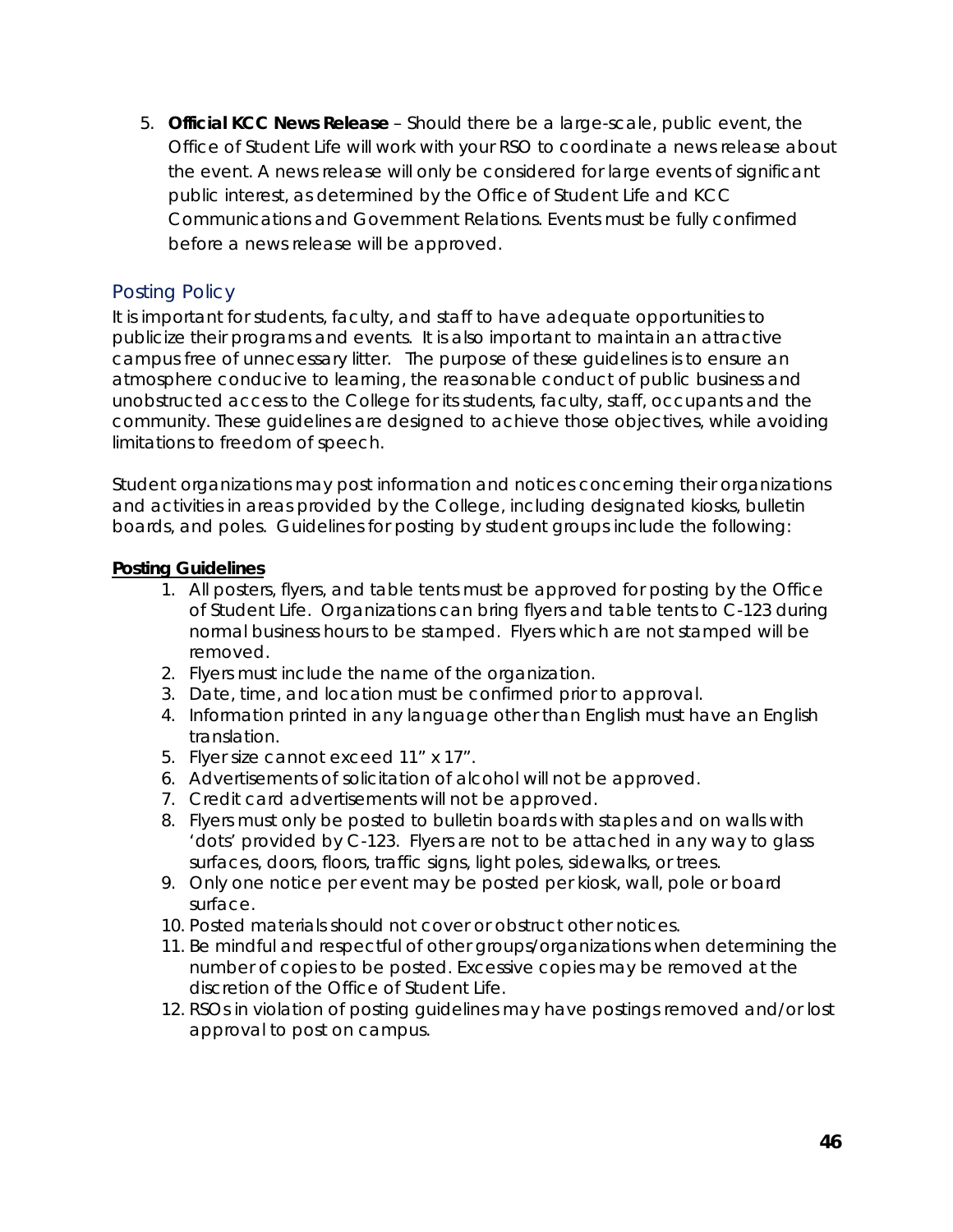# <span id="page-46-0"></span>**Food at Events**

It is recognized that food is often a good way to get students to attend events, and that an annual year-end celebration is an important activity. While RSO funds may be used to purchase food, within reason, the following guidelines must be followed:

- 1. No more than 50% of the RSO's allocated budget may be spent on food throughout the year.
	- a. A maximum of 20% of the RSO's budget may to go refreshments for regular meetings.
	- b. There is no set limit on the amount of fundraised funds which may be spent on food.
- 2. Whenever possible, food should be purchased through the on-campus food service provider.
	- a. Food orders must be submitted at least one (1) week before the event. Orders submitted after this deadline are **not** guaranteed and are processed at the discretion of Student Life, Events Management, and the on-campus food service provider.
- 3. For orders placed through off-campus vendors, the following rules apply:
	- a. Vendor must be willing to accept a college check as payment, typically within 2 weeks after the event. Checks are NOT made available for vendors to pick up at the time of the event.
	- b. Vendor must provide a current, valid food service permit and a copy of current liability insurance before an order can be placed.
- 4. The maximum amount allowed for the combination of the combination of dinner, gratuities, arrangements, decorations, band, etc. may not exceed \$25 per person.
- 5. The following persons may be invited at the organization's expense:
	- a. RSO officers and members
	- b. Registered RSO advisor(s)
	- c. President of the college
	- d. Director of Student Life
	- e. No more than six additional members of the KCC faculty or staff, or special guests designated in advance by the RSO
		- i. Faculty/Staff/Special Guests may constitute no more than 50% of the total event attendees
	- f. Special award recipients (as applicable)
- 6. Anyone other than the persons above may attend at their own expense.
	- a. Expense must be the full per person cost for the event
	- b. Any non-approved guests, including alumni, may only attend at their own expense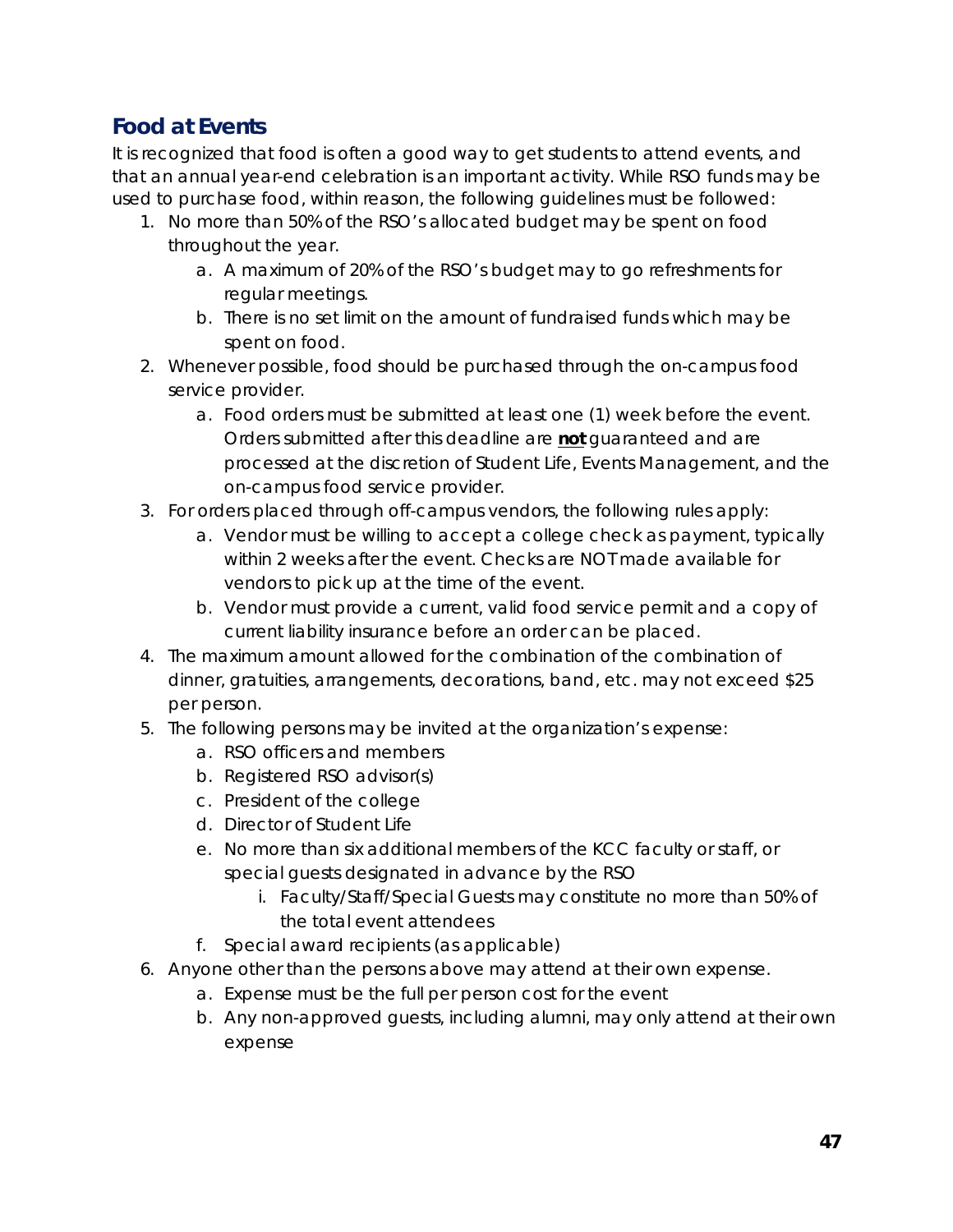REMINDER: Your organization budget must cover the expenses incurred at your annual dinner.

# <span id="page-47-0"></span>**Evaluating Events**

It is beneficial to meet with everyone who was involved with the event (i.e. student officers, your faculty/staff advisor, co-sponsors and student life staff) to evaluate the execution of the event and the performance of your organization, as soon as possible after your event occurs. Post-event evaluation reports are a useful tool to pass on to future members of your organization. This form will help you evaluate your event and must be submitted to the Office of Student Life (C-123) no later than a week after the event takes place.

# <span id="page-47-1"></span>**Travel**

For the purposes of this section, travel shall be defined as any activity sponsored or organized by an RSO which takes place anywhere other than on the Kingsborough campus. Events which are hosted by third-parties but where group travel is organized by an RSO are still subject to the guidelines below. In addition to the policies below, all travel must also be in line with the respective CUNY guidelines for domestic or international travel, available via the CUNY website.

While participating in RSO travel, students and staff are reminded that they are acting as representatives of Kingsborough Community College. All campus policies still apply. Violation of campus rules may result in loss of travel privileges for the individual and/or the RSO, removal from the trip (at the student's expense), and campus disciplinary proceedings as necessary.

In order for travel to be approved, RSOs must complete the following:

- **Travel Approval Packet** must be submitted at least **one month before departure date:**
	- o KCC Trip Approval Form
	- o CUNY Off-Campus Student Travel Approval Form
	- o A copy of the meeting minutes showing approval for the trip. Minutes must reflect:
		- $\blacksquare$  Tentative travel date(s)
		- **Expected number of attendees (specifying how many** students/how many staff)
		- **Approved total budget amount for the proposed trip**
- **Trip Approval** is not complete until confirmed by the following:
	- o Director of Student Life
	- o Vice President for Student Affairs
	- o Campus President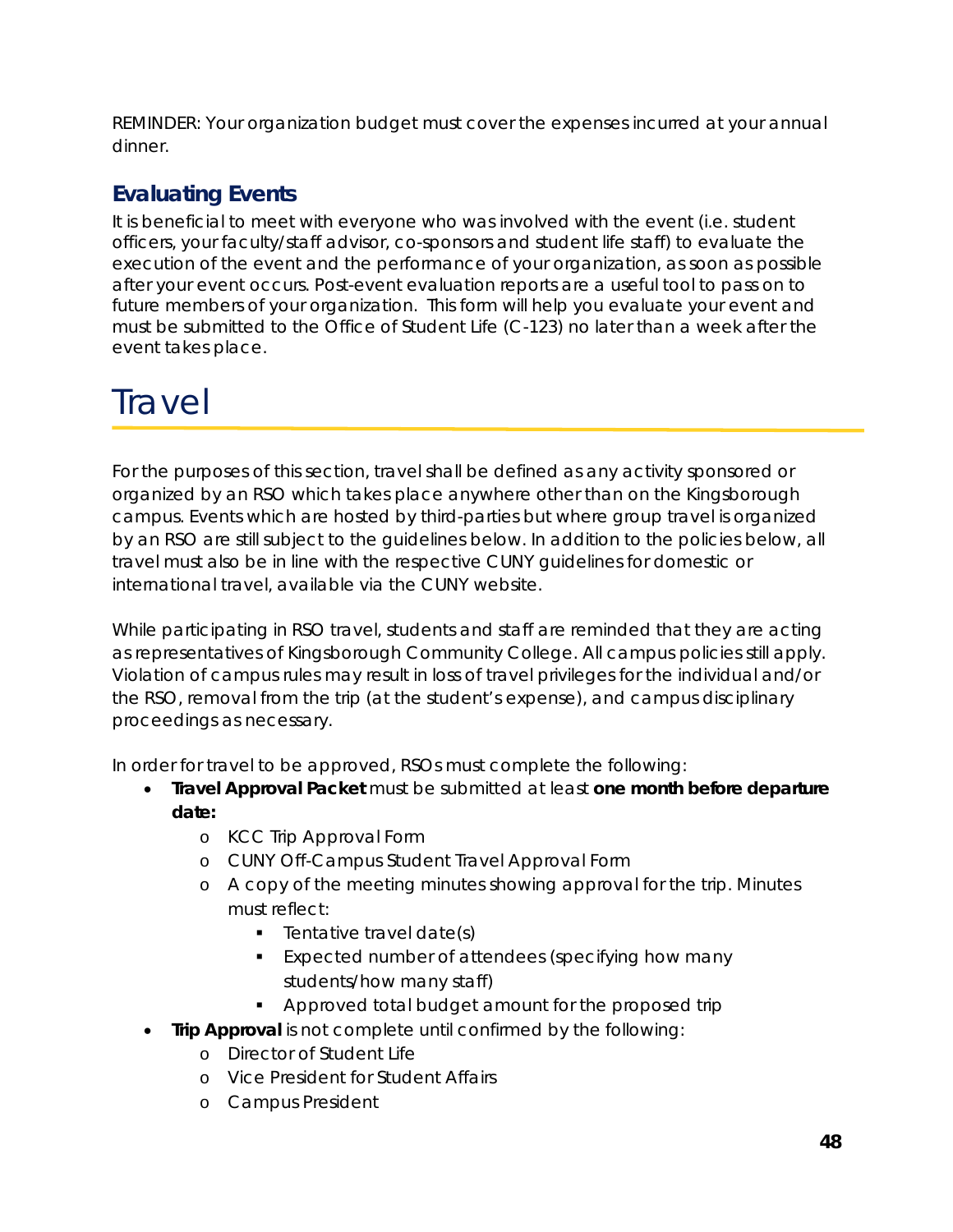- **Funding** for trips (detailed below) must be available through the RSO budget. Additional funds may be requested through Student Government if necessary.
	- o If the RSO is requesting additional funding for a trip, funding must be approved before travel can be approved.
- **Faculty/Staff Chaperones** are required for all RSO travel, and must be secured by the RSO in advance.
	- o CUNY requires a minimum of one chaperone for every twenty (20) students on all trips.
	- o **For overnight trips** with a mixed-gender group of students, a representative mix of chaperone genders is also required (e.g. a trip with male and female students requires both male and female chaperones).
	- o RSOs must cover the cost of the required number of chaperones.
		- RSOs may choose to cover the full cost for up to one additional chaperone, above the required minimum.
		- **If the RSO wishes to bring additional chaperones, the KCC** Association will pay an amount equal to the cost of all required chaperones, plus one. The additional cost must be paid out-ofpocket by the trip chaperone(s) and will not be reimbursed.
		- Chaperone accommodations must remain single-gendered and chaperones are not permitted to share lodging with students, regardless of age or gender.
- **FOR OVERNIGHT TRIPS ONLY: Sexual Misconduct and Alcohol Awareness Training** must be completed by all travelers at least **one week before the departure date**.
	- o Training must have been completed no more than nine (9) months before the trip departure date. Students who complete training within the nine (9) months preceding the trip will NOT need to complete the training again.
	- o Specific training requirements and content will be set by Student Life, in compliance with CUNY guidelines.
- **Traveler List** with the names of all travelers (students and staff) must be submitted by the RSO at least **one week before the departure date.**
- **Off-Campus Activity Participation, Waiver, and Emergency Form** must be received from each student at least **one week before the departure date**.
	- o Copies will be given to trip chaperones. Original forms will stay on file in Student Life.
	- o Please note Part B, #6, requiring that all students have health insurance before traveling.
- **Individual Travel Fees** must be received from all students at least **one week before the departure date.**
	- o Students are required to pay for a portion of all travel. The KCC Association will fund a maximum of \$100 per student, per trip. Each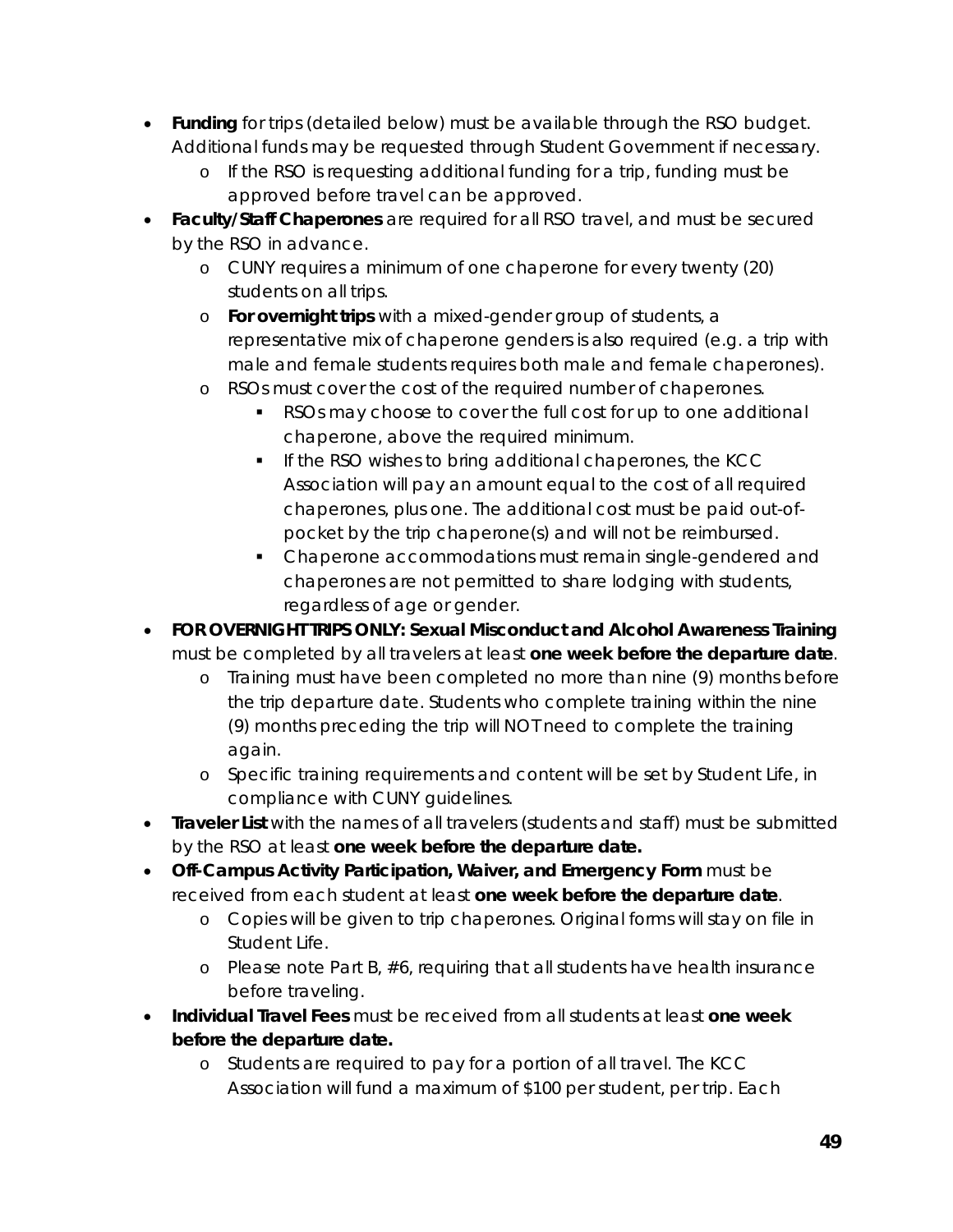student attending must pay a minimum of \$10, or must pay the perstudent cost of the trip, minus \$100, for all trips costing more than \$110 per student.

o The exact amount due from each student will be confirmed by the Director of Student Life.

Any exceptions to the above requirements or timeline are made only at the discretion of the Director of Student Life and Vice President for Student Affairs.

# <span id="page-49-0"></span>Budgeting and Spending

All RSOs are allocated a portion of the Student Activity Fee to be used in support of furthering the RSO's mission on campus. Regulations regarding the use of Student Activity Fee funds are set by the KCC Association.

Full purchasing procedures are covered during the mandatory budget training, attended by RSO presidents and treasurers each year. Refer to the packet provided during budget training for more information.

# <span id="page-49-1"></span>**Getting Your Money**

This section covers information about how funds are allocated to student organizations. There are several ways for RSO to be approved for funds needed to conduct activities including an annual budget request process, requests for additional funds through Student Government, requests for additional funds from the KCC Association, or RSO fundraising efforts.

#### <span id="page-49-2"></span>Budget Requests

The annual budget request process is the most efficient way to obtain funding for RSOs, and applies to funds for the upcoming fiscal year. Each spring, Student Life will provide all RSOs with a Budget Request Form, to be completed and returned by the published deadline.

Submitted requests are reviewed by the KCC Association's RSO Budget subcommittee, composed mainly representatives from Student Government. Recommendations are then provided to the KCC Association Board for final approval. Once approved by the KCC Association, budget allocations are non-negotiable. Allocations are based on the RSO's size, activity level, previous budget, previous spending, and explanations provided as part of the budget request process. **Groups who fail to submit their budget request on time** are NOT guaranteed a budget for the coming year.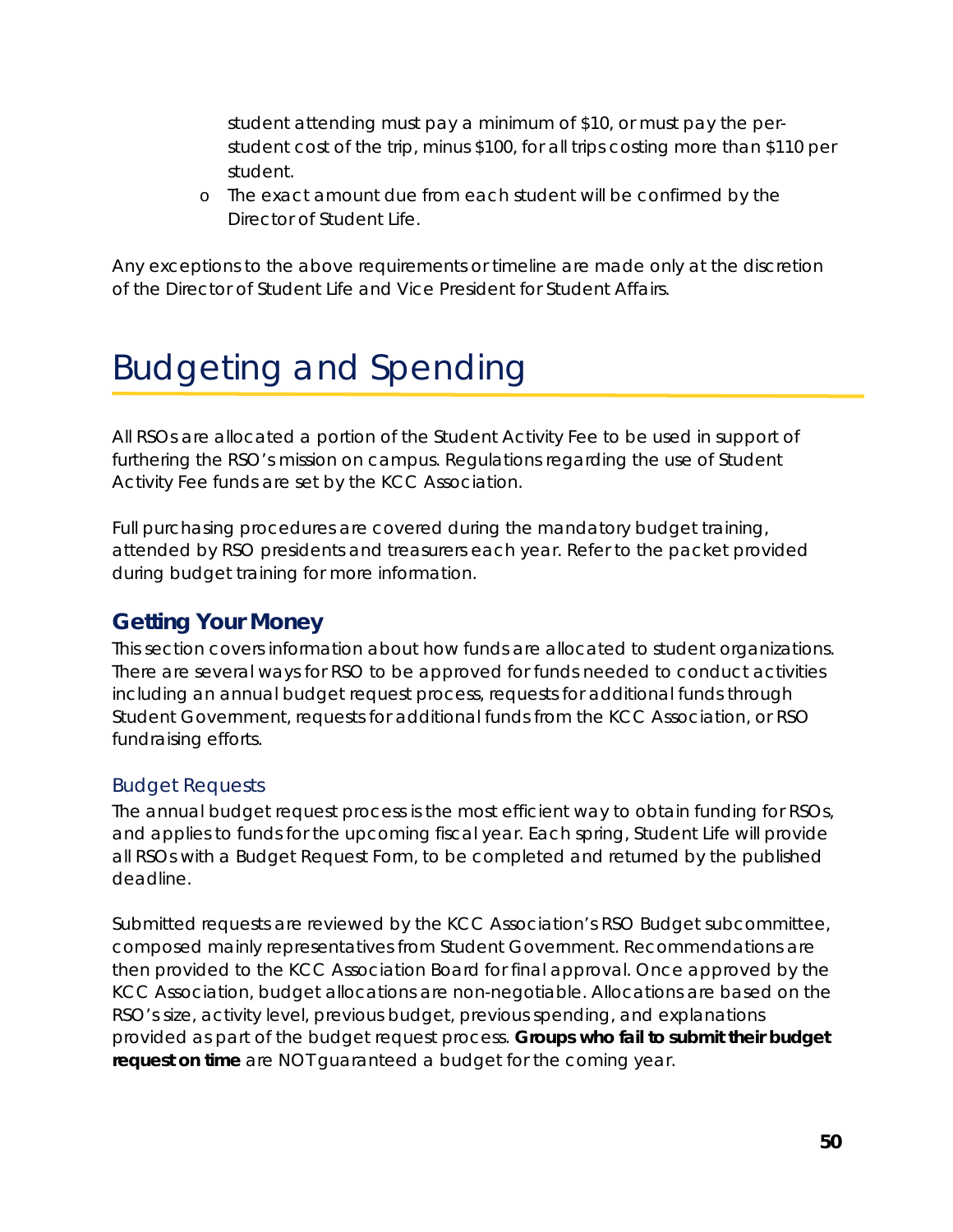When submitting a budget request, RSOs should include all anticipated expenses for the upcoming year. Treat this like your "wish list" and request the funds you think you will need. Do not expect additional funding to be provided by other departments, including Student Government or the Campus Activities Board.

Funds granted through the annual allocation process are available as soon as the RSO completes the annual renewal process. Funds are available through the end of the fiscal year, or until the budget has been depleted.

#### <span id="page-50-0"></span>Request for Additional Funding from Student Organization

Student organizations can submit a request to the Campus Activities Board (CAB) for additional funds for events. CAB will only consider requests for groups which have already exhausted their allocated budget. The RSO must show a need and provide a description for the use of the funds, including a detailed breakdown of how the requested funds will be used.

Funds can be granted to each organization/association up to three (3) times per academic year, based on the decisions and limits imposed by CAB. Requests must be submitted no later than one (1) month before the proposed event to allow time for review, decision, and processing. Requests submitted less than one month before the event date may not be reviewed.

*Funds are NOT guaranteed – CAB may choose to only fund part of the request, or may not fund the request at all.* Expenses will not be approved prior to receiving official notification from CAB that the request has been granted.

#### <span id="page-50-1"></span>Request for Additional Funding from the KCC Association

In rare circumstances, RSOs may be sent directly to the Association to submit requests for additional funds. These requests are only for extenuating circumstances, and will be advised by the Office of Student Life. Groups submitting a request directly to the Association must provide a full, written proposal including an explanation of why the funds are needed, the benefit to the KCC community, a detailed breakdown of all costs (including vendors), and a total amount requested.

The KCC Association Board will review these requests at their next regular meeting, following submission of the request. The board typically meets monthly, and a schedule of upcoming meetings is available through Student Life.

#### <span id="page-50-2"></span>Fundraising

RSOs may choose to conduct fundraisers to supplement the group's budget, to support a specific event or project, as part of a service or philanthropy project. Full details on conducting fundraising activity can be found on page [38.](#page-37-2) Any donations to the RSO would be considered "fundraised" and would also apply. *Groups may NOT solicit outside donations without prior approval from Student Life.*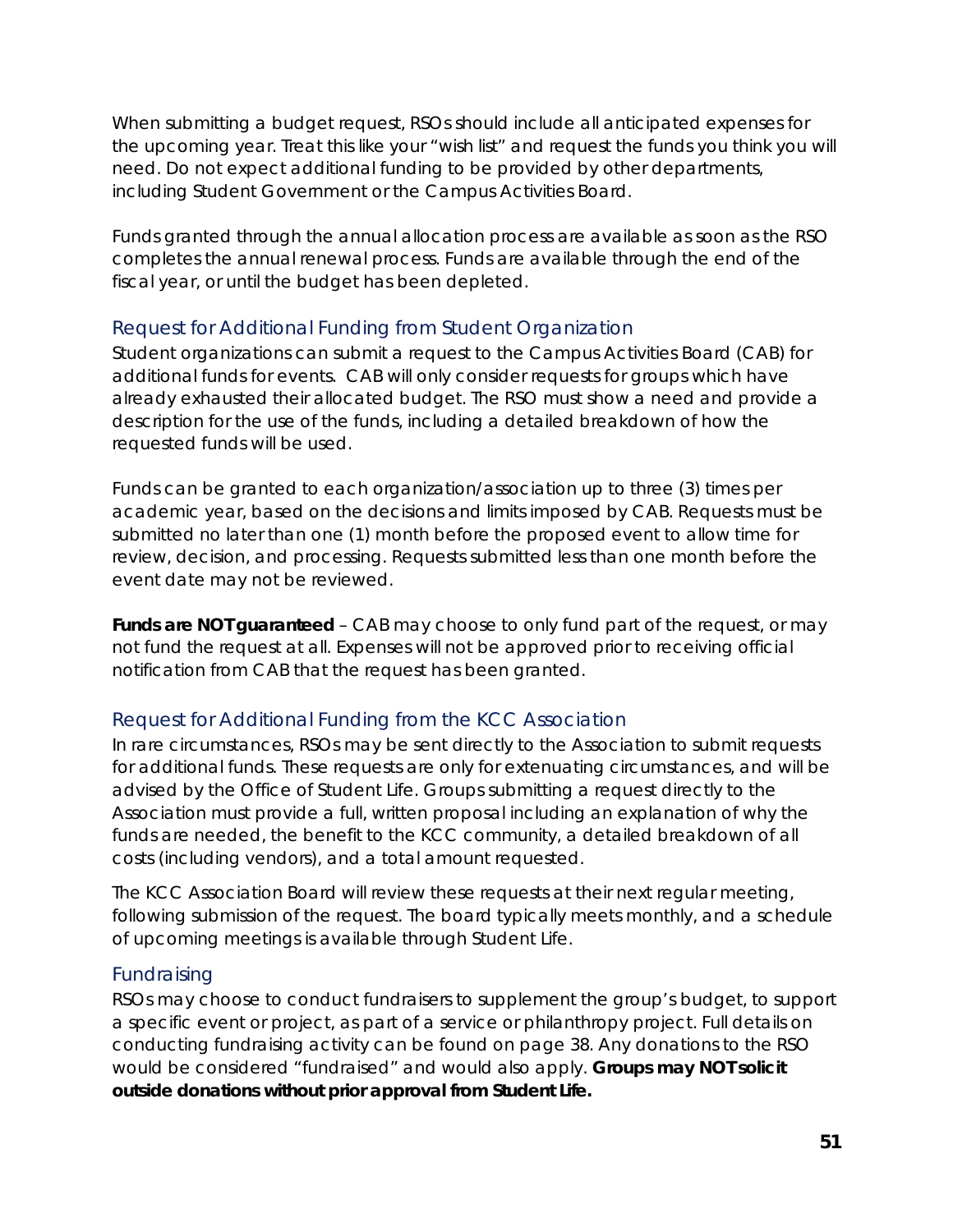# <span id="page-51-0"></span>**Spending Your Money**

Once your RSO has its budget, funds must be used in accordance with KCC and CUNY policy. Full details of the processes for using funds will be covered during the annual budget training.

#### <span id="page-51-1"></span>Appropriate Expenses

All KCC RSO budgets are funded by the KCC Student Activity Fee – a fee paid by all students to support co- and extra-curricular services and activities on campus. Per CUNY bylaws (Article XVI, Section 16.2), these funds may only be expended for the following purposes:

- 1. Extracurricular educational programs
- 2. Cultural and social activities
- 3. Recreational and athletic programs
- 4. Student government
- 5. Publications and other media
- 6. Assistance to registered student organizations
- 7. Community service programs
- 8. Enhancement of the college and university environment
- 9. Transportation, administration, and insurance related to the implementation of these activities
- 10. Student services to supplement or add to those provided by the university
- 11. Stipends to student leaders \*

*\*While CUNY policy allows for this use, KCC policy currently does not accommodate stipends to student leaders.*

RSO funds may NOT be used to purchase alcohol, nor may funds be used for purchases which provide an individual benefit to select students (e.g. paying for students' individual memberships to larger associations, individual certifications, or scholarships). Funds also may not be used to pay fees or honoraria to any current CUNY student or employee.

#### <span id="page-51-2"></span>**Accounts**

All RSO funds must be maintained through a KCC Association account. *RSOs are NOT permitted to maintain off-campus bank accounts*. RSOs should maintain a ledger of account balances. KCC Association staff maintain records of all accounts and balance information is available to RSOs as needed.

#### <span id="page-51-3"></span>Tax Exempt Status

All purchases made/paid directly through the KCC Association are exempt from New York sales tax. Documentation is available upon request. Purchases made by individuals and then reimbursed are NOT exempt from sales tax. Thus, purchasing through the Association is the best use of the RSO budget.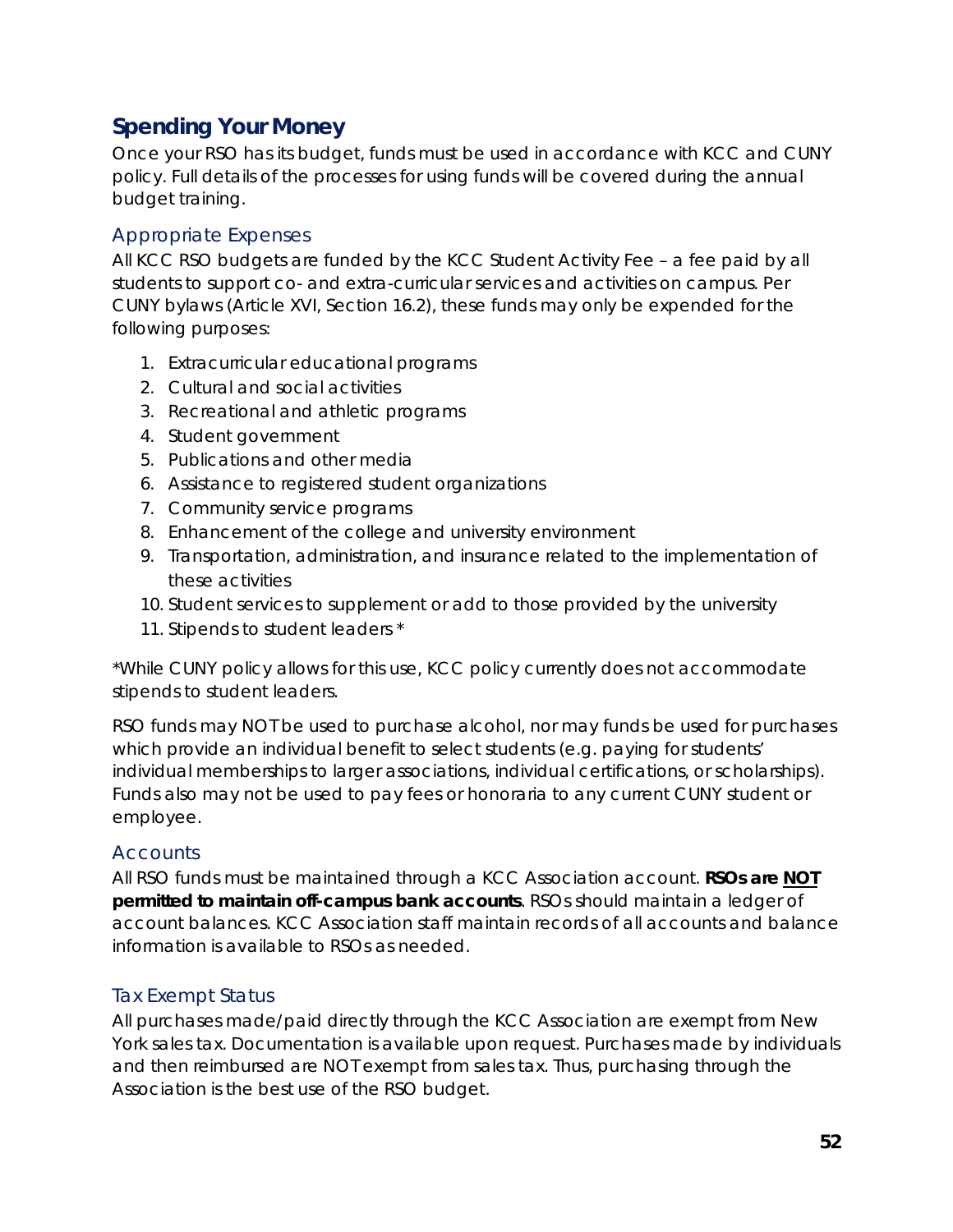#### <span id="page-52-0"></span>Contract Items

KCC and CUNY have contracts to purchase many items through specific vendors. The College and KCC RSOs are often eligible for discounted prices on items through these vendors. Student Life can help identify contract vendors for many items, which will help the RSO save money and make the budget last longer.

#### <span id="page-52-1"></span>**Vouchers**

Vouchers are the primary method by which RSOs will use the funds in their budget. A payment voucher is the official method by which an RSO requests that a check be cut to pay for any expenses. Regardless of whether checks are going to individuals, businesses, or other internal departments, the payment voucher must be completed.

For payments to businesses or contracted artists, standard procedure is that checks are mailed to the recipient after services have been completed. For reimbursements to RSO members or advisors, checks are delivered to the RSO mailbox in Student Life. Contact Student Life to discuss any exceptions to this procedure.

Payment vouchers must be turned in to Student Life with signatures from the RSO president or treasurer, as well as the faculty advisor. Additionally, vouchers must contain all relevant documentation, including invoices, performance agreements (where applicable), and event sign-in sheets (for all events with meals or refreshments).

For certain expenses, vouchers will be prepared by the KCC Association and sent to Student Life to get the necessary signatures. When this happens the RSO president or treasurer and the RSO advisor will need to sign the voucher before it can be processed.

Vouchers are submitted to the Office of Student Life for review and approval. Student Life will contact the RSO if there are any issues with the signatures or documentation. After Student Life approval, vouchers are sent to the KCC Association for budget approval and processing. Vouchers will NOT be processed for expenses in excess of the RSO's available funds.

When handing in a completed voucher, RSOs should keep the pink copy as their record that the form was submitted. When the Association processes the voucher, the RSO will receive the yellow copy of the voucher as an indication that the check was sent. *RSOs are responsible for maintaining their own copy of financial records and documentation. Copies are NOT kept in Student Life.*

#### <span id="page-52-2"></span>Purchase Requisitions

Purchase requisitions must be used for the following:

- 1. Purchases totaling \$500 or more
- 2. Purchases of items which require delivery to campus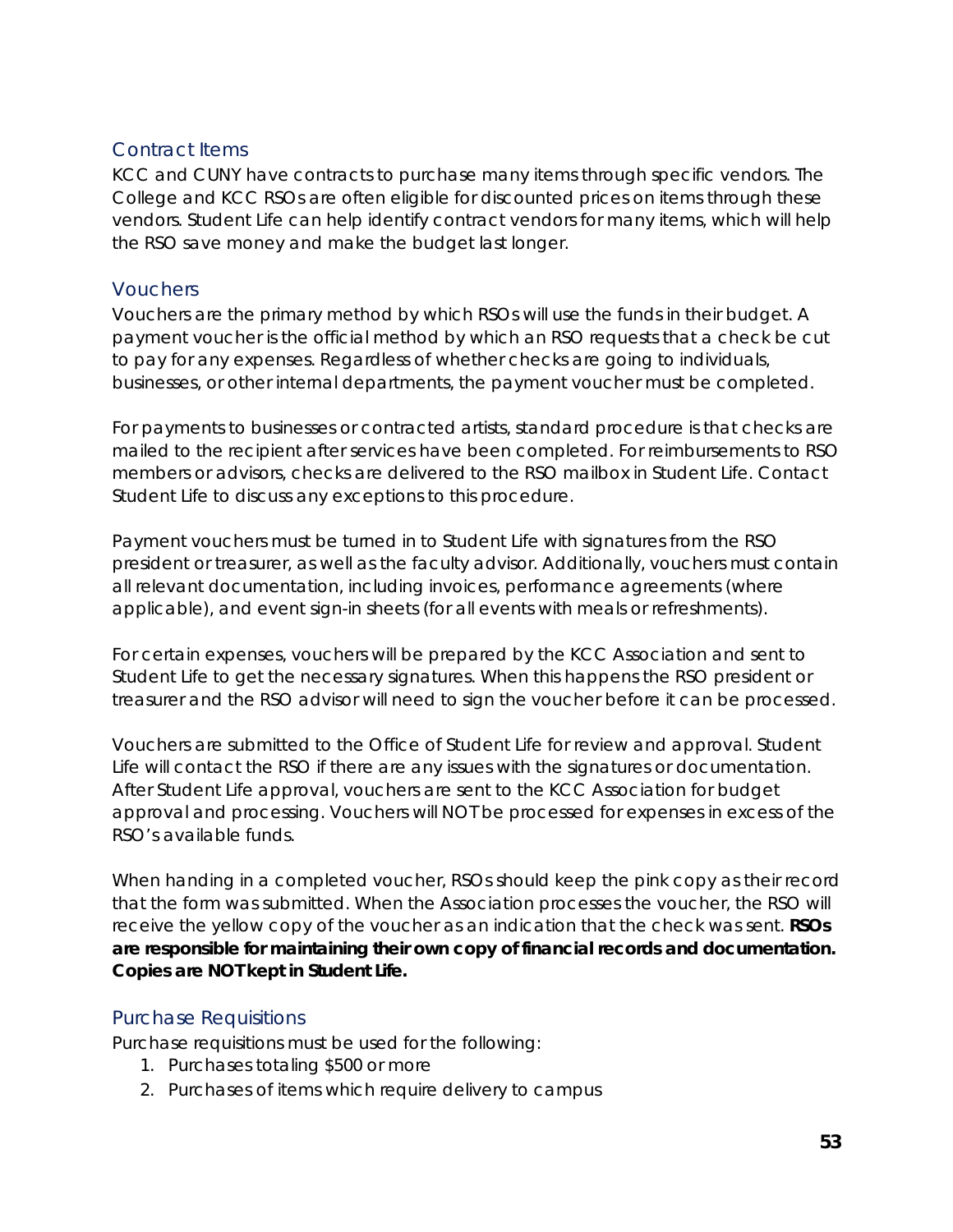- a. Please note that the KCC Association will **NOT** reimburse students or advisors for online purchases that are delivered to the student/advisor's home address. All orders requiring delivery **MUST** be delivered to campus, and thus require a purchase requisition.
- 3. Ordering bus transportation for RSO travel

Requisition forms may be requested through Student Life. To request a requisition, provide Student Life with a detailed breakdown items/quantities to be ordered, cost, and preferred vendor (with contact information, if necessary). As an example:

| Item #                    | Item                               | Price Otv | Total |
|---------------------------|------------------------------------|-----------|-------|
| 3456                      | Dry Erase Marker 12pk, Asst. Color | 17.99 2   | 35.98 |
| Preferred Vendor: Staples |                                    |           |       |

#### *In many cases, the easiest way to provide this information is to add the desired items to your online shopping cart, print that out, and provide the copy to Student Life.*

Student Life will generate the Requisition Form and provide it to the RSO for signatures. Upon return of the signed form, Student Life will work with the KCC Purchasing Office to generate a Purchase Order and submit the requested order.

Before submitting a requisition, be sure that the desired vendor can and will accept a school purchase order as payment for the order. A purchase order is a legally binding order, but the vendor will not receive payment until after the entire order has been received.

#### <span id="page-53-0"></span>Bookstore Purchases

When necessary, RSOs may purchase items through the KCC Bookstore. To purchase items, bring Student Life a list of the desired item(s) and their cost. Student Life will provide the RSO with a memo which can then be used as payment when picking up items in the bookstore. After the purchase, the RSO will receive an Associationprepared voucher which must be signed by the RSO president or treasurer and RSO advisor to complete payment.

Please allow at least two (2) business days for Student Life to prepare the memo(s).

#### <span id="page-53-1"></span>Reimbursements

In some cases, the easiest way to complete a purchase may be for an RSO member or advisor to make the purchase out of pocket, then be reimbursed after. To process a reimbursement, complete a voucher form in the name of the person(s) to be reimbursed and attach all original, itemized receipts. If reimbursements are for food, also include an event sign-in sheet. Reimbursements submitted without documentation will not be processed until documentation is provided.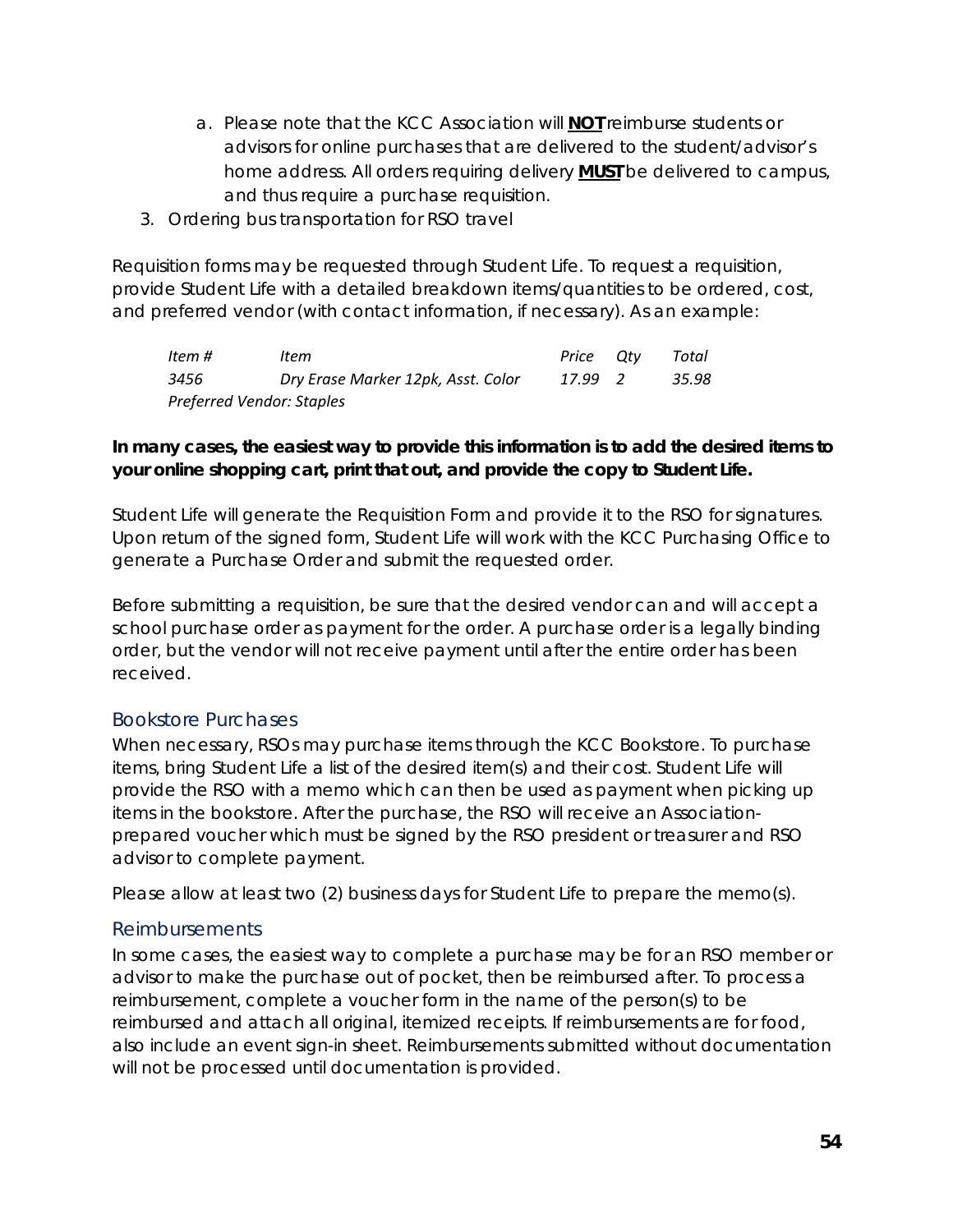**Note that reimbursements to students (one or multiple) are limited to no more than \$100 per event. Reimbursements to advisors are not limited, but reimbursements over \$500 require approval BEFORE purchases are made. Reimbursements WILL NOT be made for purchases delivered to a home address.**

#### **Reimbursements may take up to four weeks to receive, once a complete voucher is submitted. Be selective about how and when to choose reimbursement as a purchase method.**

#### <span id="page-54-0"></span>Purchased Items

All items purchased become the property of the RSO, under the authority of the KCC Student Government and KCC Association. Equipment purchased for RSO use must have a dedicated storage location on campus. Consumable items (including office supplies) are for RSO use, and are NOT to be given to individual students to use as school supplies. Items purchased as giveaway items must be made available to all KCC students to promote the RSO. Items purchased as prizes for contests must follow the guidelines for prizes, outlined below.

#### <span id="page-54-1"></span>Prizes

Items purchased as prizes for contests are purchased using the standard procedures outlined above, but must also follow the following guidelines:

- 1. No individual prize may have a value of more than \$250
- 2. Contests must be open to all KCC students
- 3. **Raffles are NOT allowed**. Raffles are defined as contests which meet the following criteria:
	- a. Participants must pay to play;
	- b. Winner is decided by chance, not by skill;
	- c. Winner receives a prize
- 4. Winners must be current KCC Students. Faculty/staff are NOT eligible to win.
- 5. Contest organizers are not eligible to win prizes, unless the drawing is a game of chance.
- 6. Winners must complete a Prize Award Receipt form upon receiving the prize. *Do NOT hand over a prize until the winner has completed and signed the form.*

#### <span id="page-54-2"></span>Food Orders

Whenever possible, RSOs should order food from the on-campus food service provider (FSP). RSOs are allowed to order food from off-campus sources, following the guidelines below.

#### *During the year, no more than 50% of an RSO's budget may be spend on food orders, whether on- or off-campus.*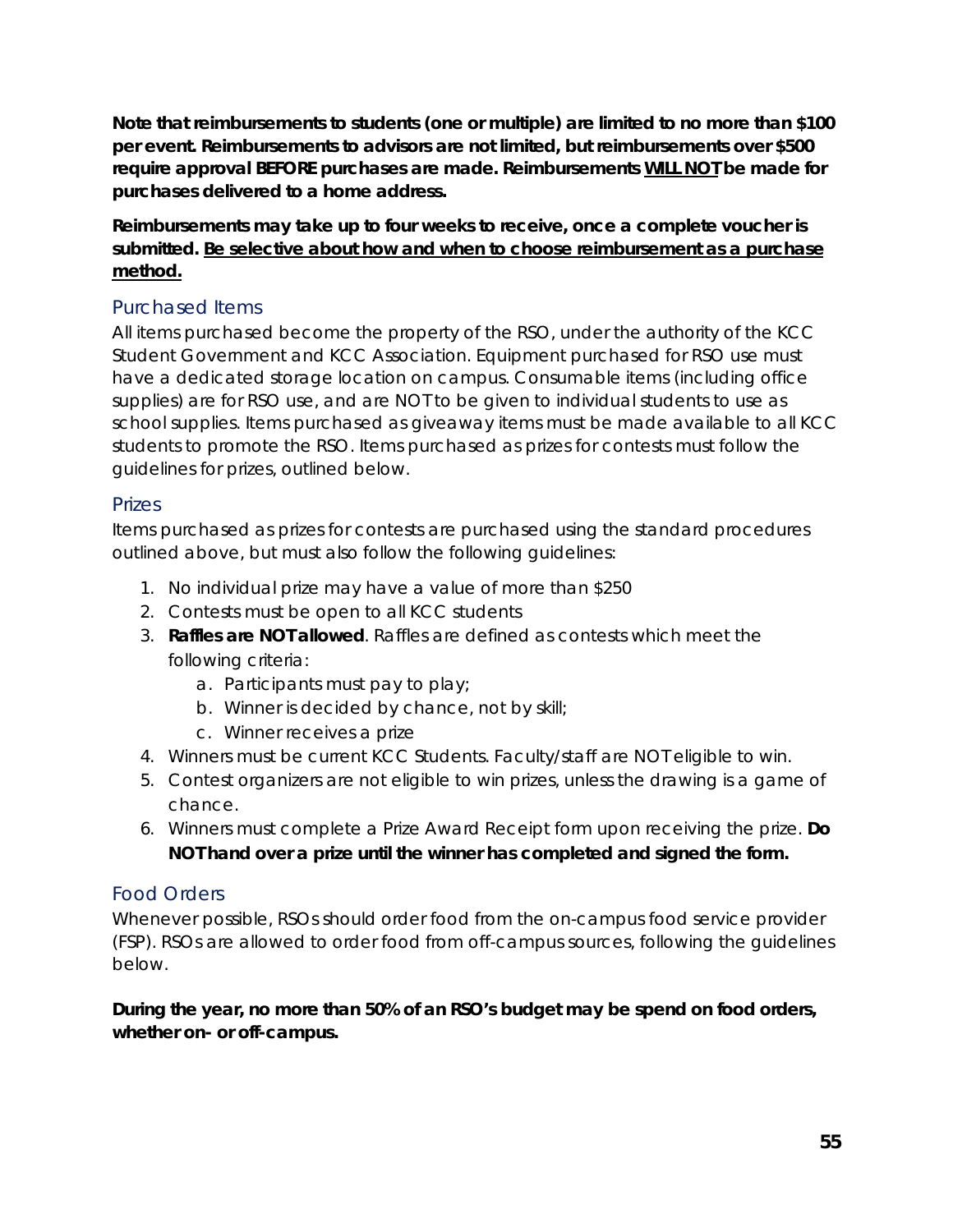#### *On-Campus Food Orders*

To place an order through the campus FSP, first obtain a Food Order Form for Student Activities from the Office of Student Life. Schedule a meeting with the manager of the campus FSP to discuss menu, attendance, and cost. The manager will help complete the top section of the food order, outlining the items, quantities, and prices.

Following the meeting, complete the middle section of the form, detailing the event name, date, time, and location. Obtain the required signatures for the RSO president or treasurer, and the RSO advisor, then return the signed form to Student Life. Following the event, the KCC Association will provide a voucher to pay for the event. The RSO must sign the voucher and attach the relevant event sign-in sheet.

#### **On-campus food orders must be submitted to Student Life at least one week before the event date.**

#### *Off-Campus Food Orders*

To order food from an off-campus vendor, ensure that the vendor meets the Food Vendor Guidelines below, then contact the vendor to place the order. Orders with offcampus vendors should be placed at least 5 business days before the event.

There are two options as payment to the off-campus food service vendor:

- 1. Vendors may receive a KCC check for the event. Checks will not be processed until after the event, and payment may take up to two weeks after the RSO submits a complete voucher form.
- 2. An RSO member or advisor may pay for the order up front, and be reimbursed later.
	- a. Reimbursement limits still apply, as described above.

#### *Food Vendor Guidelines*

When food is served or provided on campus by an outside caterer/vendor, the RSO must obtain from the vendor copies of the following documentation:

- 1. Food Service Commissary Permit
- 2. Certificate of Food Protection
- 3. Certificate of Liability Insurance

#### *Payment/reimbursement will NOT be processed for vendors without proper documentation on file.*

#### <span id="page-55-0"></span>Plaques and Awards

Annual awards are a good way to demonstrate your appreciation for an individual or an office who provided exceptional service to your organization during the year. Awards should be selective, to highlight the distinction and show genuine appreciation to deserving parties.